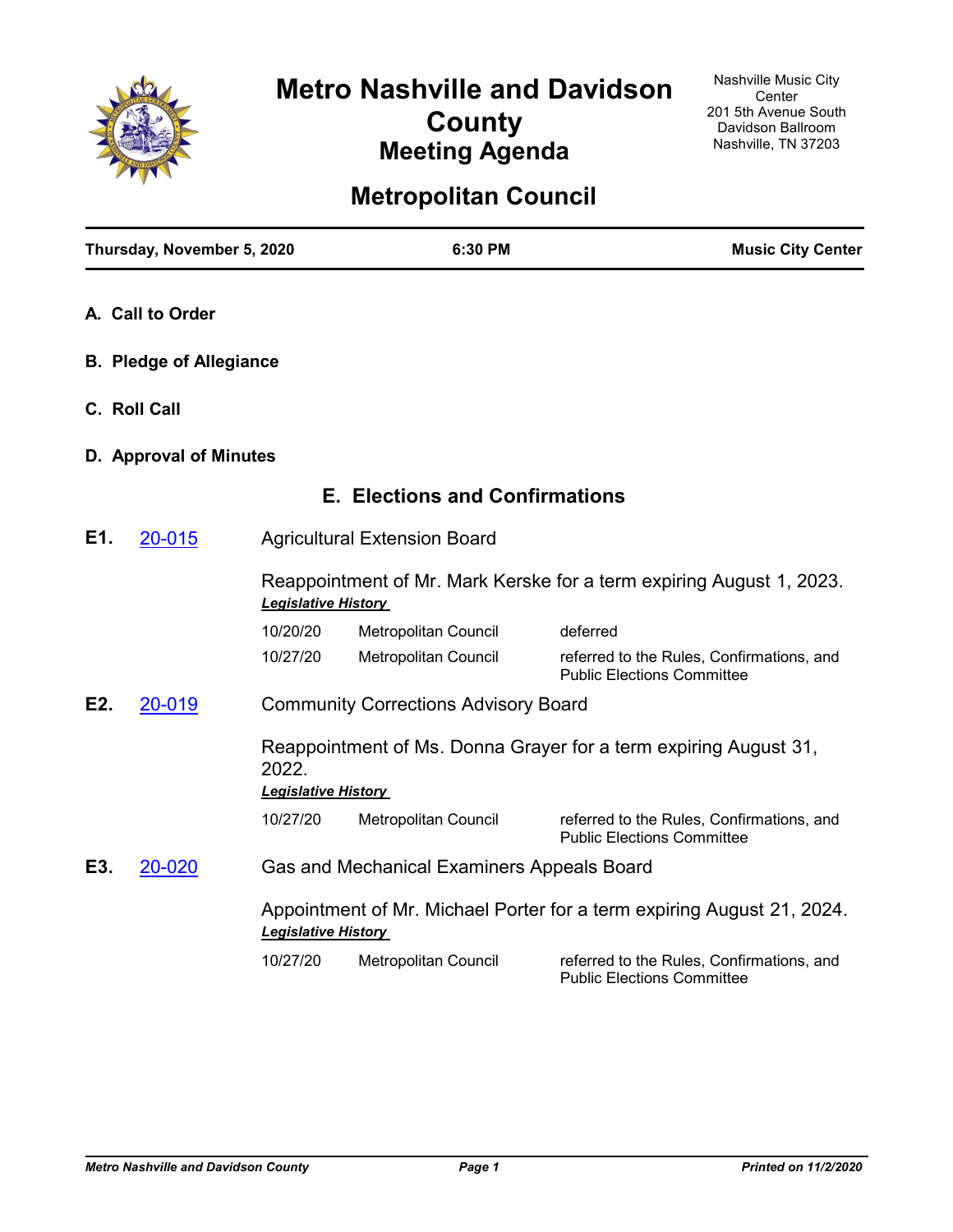| E4. | 20-000 | <b>Health and Educational Facilities Board</b> |
|-----|--------|------------------------------------------------|
|-----|--------|------------------------------------------------|

Election to fill two vacancies for terms expiring September 30, 2026.

- Ms. Kenetha Carr
- Ms. Malika Clinkscales
- Mr. Robert Perry

### **F. Bills on Public Hearing**

- An ordinance to amend Title 17 of the Metropolitan Code of Laws, the Zoning Ordinance of The Metropolitan Government of Nashville and Davidson County, by changing from R6 to SP zoning on property located at 4306 Goins Road, at the northwest corner of Goins Road and Taylor Road (6.06 acres), to permit 121 multi-family residential units, all of which is described herein (Proposal No. 2018SP-023-001). **1.** [BL2020-195](http://nashville.legistar.com/gateway.aspx?m=l&id=/matter.aspx?key=1344)
	- Map147-07, Parcel(s) 146, Insight Property Solutions, LLC Application fee paid by: Insight Property Solutions, LLC Requested by: Clint Elliott Survey *Map & Parcel:*
	- *Sponsors:* Sepulveda

#### [2018SP-023-001\\_Council Bill - SP New - Copy - Copy](http://nashville.legistar.com/gateway.aspx?M=F&ID=da29c7a2-f2b4-4280-8032-1d75e1517780.docx) *Attachments:*

[2018SP-023-001\\_plans](http://nashville.legistar.com/gateway.aspx?M=F&ID=24556527-839b-4f5a-83fc-98d1bf3f352f.pdf)

### *Legislative History*

1/16/20 Planning Commission approved with conditions, disapproved without (8-0) 2/18/20 Metropolitan Council passed on first reading 4/7/20 Metropolitan Council deferred 4/7/20 Public hearing deferred to May 5, 2020 5/5/20 Public hearing deferred to June 9, 2020 6/9/20 Metropolitan Council deferred indefinitely 9/29/20 Metropolitan Council reinstated specially set for October 6, 2020 10/6/20 Metropolitan Council deferred to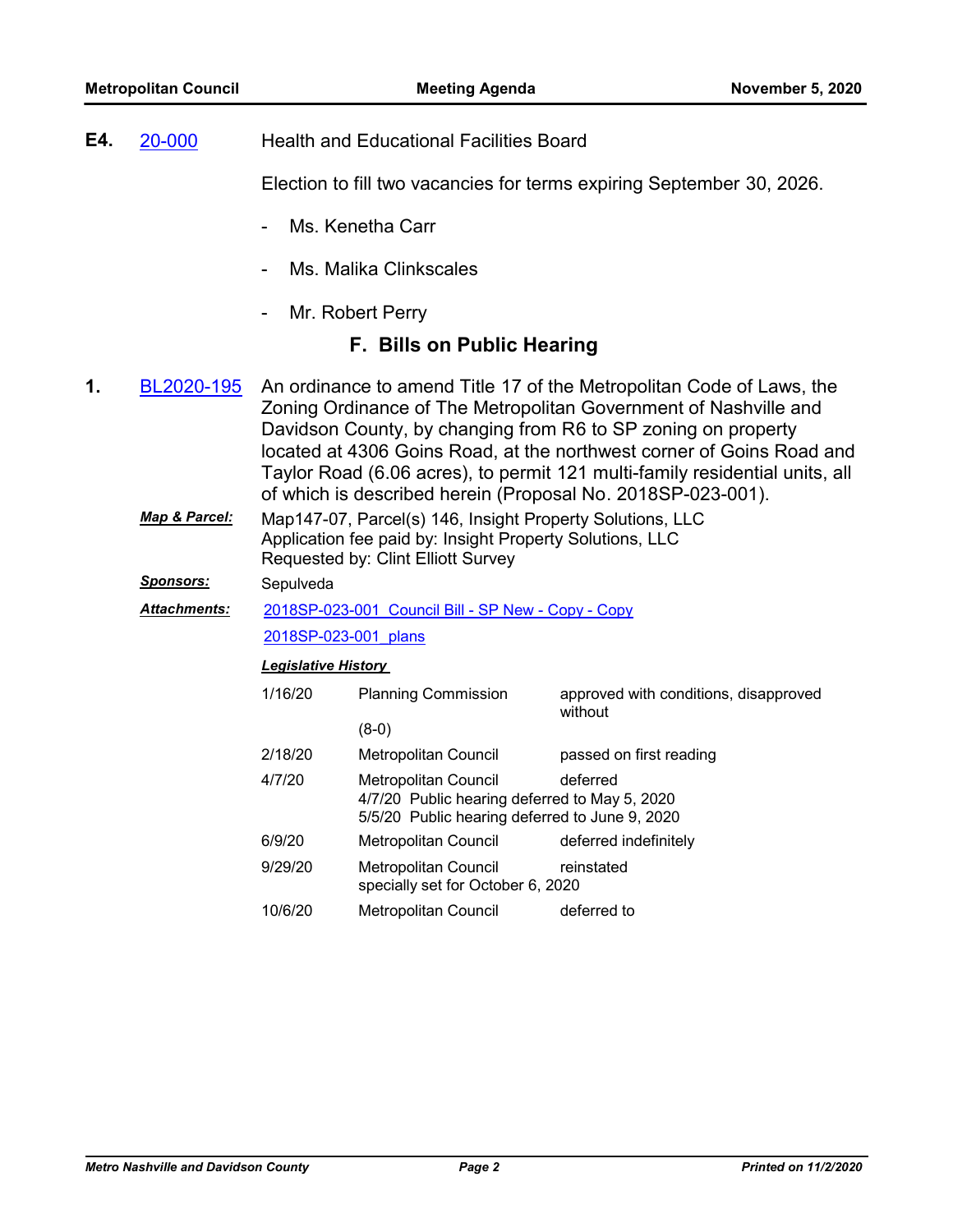| 2. | BL2020-256               | 2019HP-001-001).                                                                                                                                                                    |                                                                                                                                                                                              | An ordinance to amend Title 17 of the Metropolitan Code of Laws, the<br>Zoning Ordinance of The Metropolitan Government of Nashville and<br>Davidson County, by making applicable the provision of a Historic<br>Preservation Overlay District to various properties located along Clinton<br>Street, from 16th Avenue North to 12th Avenue North, zoned CF, IR and<br>SP (8.19 acres), all of which is described herein (Proposal No. |  |  |
|----|--------------------------|-------------------------------------------------------------------------------------------------------------------------------------------------------------------------------------|----------------------------------------------------------------------------------------------------------------------------------------------------------------------------------------------|----------------------------------------------------------------------------------------------------------------------------------------------------------------------------------------------------------------------------------------------------------------------------------------------------------------------------------------------------------------------------------------------------------------------------------------|--|--|
|    | Map & Parcel:            | Map 092-04, Parcel(s) 334-335, 349-355, 381<br>Map 092-08, Parcel(s) 018, 035-041, 043, 058, 387, Various<br>owners<br>Requested by: Application fee paid by: Fee waived by Council |                                                                                                                                                                                              |                                                                                                                                                                                                                                                                                                                                                                                                                                        |  |  |
|    | <b>Sponsors:</b>         | O'Connell and Murphy                                                                                                                                                                |                                                                                                                                                                                              |                                                                                                                                                                                                                                                                                                                                                                                                                                        |  |  |
|    | <u> Attachments:</u>     |                                                                                                                                                                                     | 2019HP-001-001 Council Bill - Zoning ready                                                                                                                                                   |                                                                                                                                                                                                                                                                                                                                                                                                                                        |  |  |
|    |                          |                                                                                                                                                                                     | Copy of 2019HP-001-001 ownerlist                                                                                                                                                             |                                                                                                                                                                                                                                                                                                                                                                                                                                        |  |  |
|    |                          | <u> Legislative History</u>                                                                                                                                                         |                                                                                                                                                                                              |                                                                                                                                                                                                                                                                                                                                                                                                                                        |  |  |
|    |                          | 4/7/20                                                                                                                                                                              | Metropolitan Council                                                                                                                                                                         | passed on first reading                                                                                                                                                                                                                                                                                                                                                                                                                |  |  |
|    |                          | 5/5/20                                                                                                                                                                              | Metropolitan Council<br>5/5/20 Public hearing deferred to June 9, 2020<br>6/9/20<br>9/1/20 Public hearing deferred to October 6, 2020<br>10/6/20 Public hearing deferred to November 5, 2020 | public hearing set<br>Public hearing deferred to September 1, 2020                                                                                                                                                                                                                                                                                                                                                                     |  |  |
|    |                          | 9/24/20                                                                                                                                                                             | <b>Planning Commission</b><br>$(7-0)$                                                                                                                                                        | approved                                                                                                                                                                                                                                                                                                                                                                                                                               |  |  |
|    |                          | 10/6/20                                                                                                                                                                             | Metropolitan Council<br>November 5, 2020                                                                                                                                                     | deferred to                                                                                                                                                                                                                                                                                                                                                                                                                            |  |  |
| 3. | BL2020-418               |                                                                                                                                                                                     | described herein (Proposal No. 2018SP-057-001).                                                                                                                                              | An ordinance to amend Title 17 of the Metropolitan Code of Laws, the<br>Zoning Ordinance of The Metropolitan Government of Nashville and<br>Davidson County, by changing from SP and RS15 to SP zoning for<br>properties located at 4269 Ashland City Highway and Ashland City<br>Highway (unnumbered), approximately 830 feet East of Stewarts Lane,<br>(23.34 acres), to permit up to 100 residential units, all of which is         |  |  |
|    | <b>Map &amp; Parcel:</b> | Map 069, Parcel(s) 084, 111, 120, Green Trails, LLC<br>Application fee paid by: Green Trails, LLC                                                                                   |                                                                                                                                                                                              |                                                                                                                                                                                                                                                                                                                                                                                                                                        |  |  |
|    |                          |                                                                                                                                                                                     | Requested by: Land Solutions Company, LLC                                                                                                                                                    |                                                                                                                                                                                                                                                                                                                                                                                                                                        |  |  |
|    | <b>Sponsors:</b>         | Hall                                                                                                                                                                                |                                                                                                                                                                                              |                                                                                                                                                                                                                                                                                                                                                                                                                                        |  |  |
|    | Attachments:             | Ordinance - Hall - 2018SP-057-001 bill formerly BL2019-1757                                                                                                                         |                                                                                                                                                                                              |                                                                                                                                                                                                                                                                                                                                                                                                                                        |  |  |
|    |                          |                                                                                                                                                                                     | Ordinance - Hall - 2018SP-057-001 - Plans (1)                                                                                                                                                |                                                                                                                                                                                                                                                                                                                                                                                                                                        |  |  |
|    |                          | <b>Legislative History</b>                                                                                                                                                          |                                                                                                                                                                                              |                                                                                                                                                                                                                                                                                                                                                                                                                                        |  |  |
|    |                          | 5/9/19                                                                                                                                                                              | <b>Planning Commission</b><br>$(9-0)$                                                                                                                                                        | approved with conditions, disapproved<br>without                                                                                                                                                                                                                                                                                                                                                                                       |  |  |
|    |                          | 8/18/20                                                                                                                                                                             | Metropolitan Council                                                                                                                                                                         | passed on first reading                                                                                                                                                                                                                                                                                                                                                                                                                |  |  |
|    |                          | 10/6/20                                                                                                                                                                             | Metropolitan Council<br>Public hearing deferred to November 5, 2020                                                                                                                          | public hearing set                                                                                                                                                                                                                                                                                                                                                                                                                     |  |  |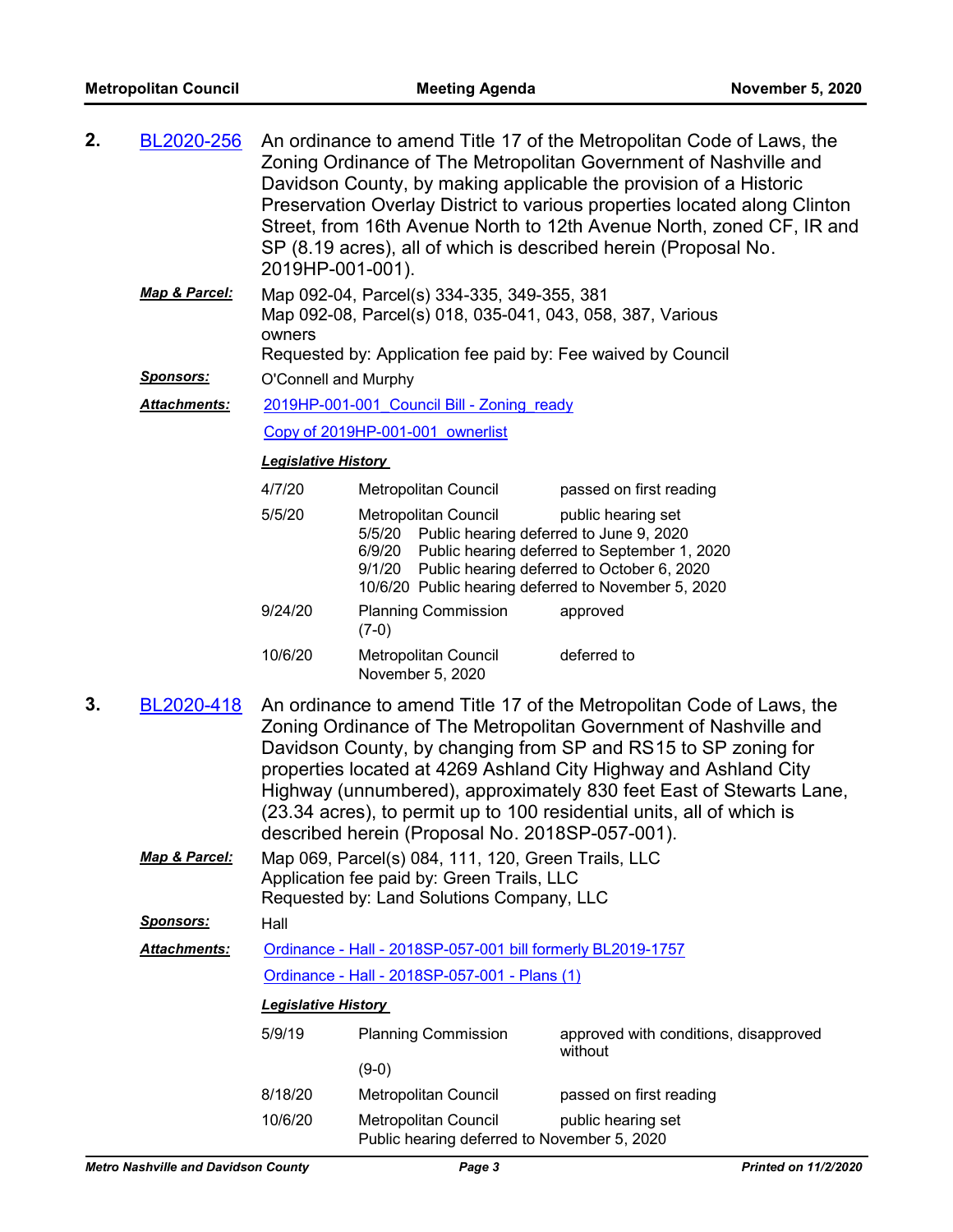|    |                     | 10/6/20                                                                                                                                                             | Metropolitan Council                                                | deferred by rule                                                                                                                                                                                                                                                                                                                                          |
|----|---------------------|---------------------------------------------------------------------------------------------------------------------------------------------------------------------|---------------------------------------------------------------------|-----------------------------------------------------------------------------------------------------------------------------------------------------------------------------------------------------------------------------------------------------------------------------------------------------------------------------------------------------------|
| 4. | BL2020-448          | 2019Z-080PR-001).                                                                                                                                                   | acres), all of which is described herein (Proposal No.              | An ordinance to amend Title 17 of the Metropolitan Code of Laws, the<br>Zoning Ordinance of The Metropolitan Government of Nashville and<br>Davidson County, by changing from CL to MUL-A-NS zoning for<br>properties located at 2213 Gains Street and 2236 Whites Creek Pike, at<br>the southeast corner of Free Silver Road and Whites Creek Pike (0.43 |
|    | Map & Parcel:       | Map 070-04, Parcel(s) 173, 179, Nashvillerealtygroup.com, LLC<br>Application fee paid by: Nashville Realty Group.com<br>Requested by: Nashvillerealtygroup.com, LLC |                                                                     |                                                                                                                                                                                                                                                                                                                                                           |
|    | <b>Sponsors:</b>    | Toombs                                                                                                                                                              |                                                                     |                                                                                                                                                                                                                                                                                                                                                           |
|    | <b>Attachments:</b> | Ordinance - Toombs - 2019Z-080PR-001                                                                                                                                |                                                                     |                                                                                                                                                                                                                                                                                                                                                           |
|    |                     | <b>Legislative History</b>                                                                                                                                          |                                                                     |                                                                                                                                                                                                                                                                                                                                                           |
|    |                     | 5/23/19                                                                                                                                                             | <b>Planning Commission</b><br>$(7-0)$                               | approved                                                                                                                                                                                                                                                                                                                                                  |
|    |                     | 9/1/20                                                                                                                                                              | Metropolitan Council                                                | passed on first reading                                                                                                                                                                                                                                                                                                                                   |
|    |                     | 10/6/20                                                                                                                                                             | Metropolitan Council<br>Public hearing deferred to November 5, 2020 | public hearing set                                                                                                                                                                                                                                                                                                                                        |
|    |                     | 10/6/20                                                                                                                                                             | Metropolitan Council<br>November 5, 2020                            | deferred to                                                                                                                                                                                                                                                                                                                                               |
| 5. | BL2020-460          | 2020Z-012TX-001).                                                                                                                                                   | regulate the orientation of Type II billboards (Proposal No.        | An ordinance amending Metropolitan Code Section 17.32.150 to                                                                                                                                                                                                                                                                                              |
|    | <b>Sponsors:</b>    | <b>Withers and Nash</b>                                                                                                                                             |                                                                     |                                                                                                                                                                                                                                                                                                                                                           |
|    | <b>Attachments:</b> |                                                                                                                                                                     | <b>Ordinance - Withers - Billboard Orientation</b>                  |                                                                                                                                                                                                                                                                                                                                                           |
|    |                     | <b>Legislative History</b>                                                                                                                                          |                                                                     |                                                                                                                                                                                                                                                                                                                                                           |
|    |                     | 10/6/20                                                                                                                                                             | <b>Metropolitan Council</b>                                         | referred to the Planning Commission<br>10/22/20 Planning Commission reset to November 12, 2020                                                                                                                                                                                                                                                            |
|    |                     | 10/6/20                                                                                                                                                             | <b>Metropolitan Council</b>                                         | passed on first reading                                                                                                                                                                                                                                                                                                                                   |
|    |                     |                                                                                                                                                                     |                                                                     |                                                                                                                                                                                                                                                                                                                                                           |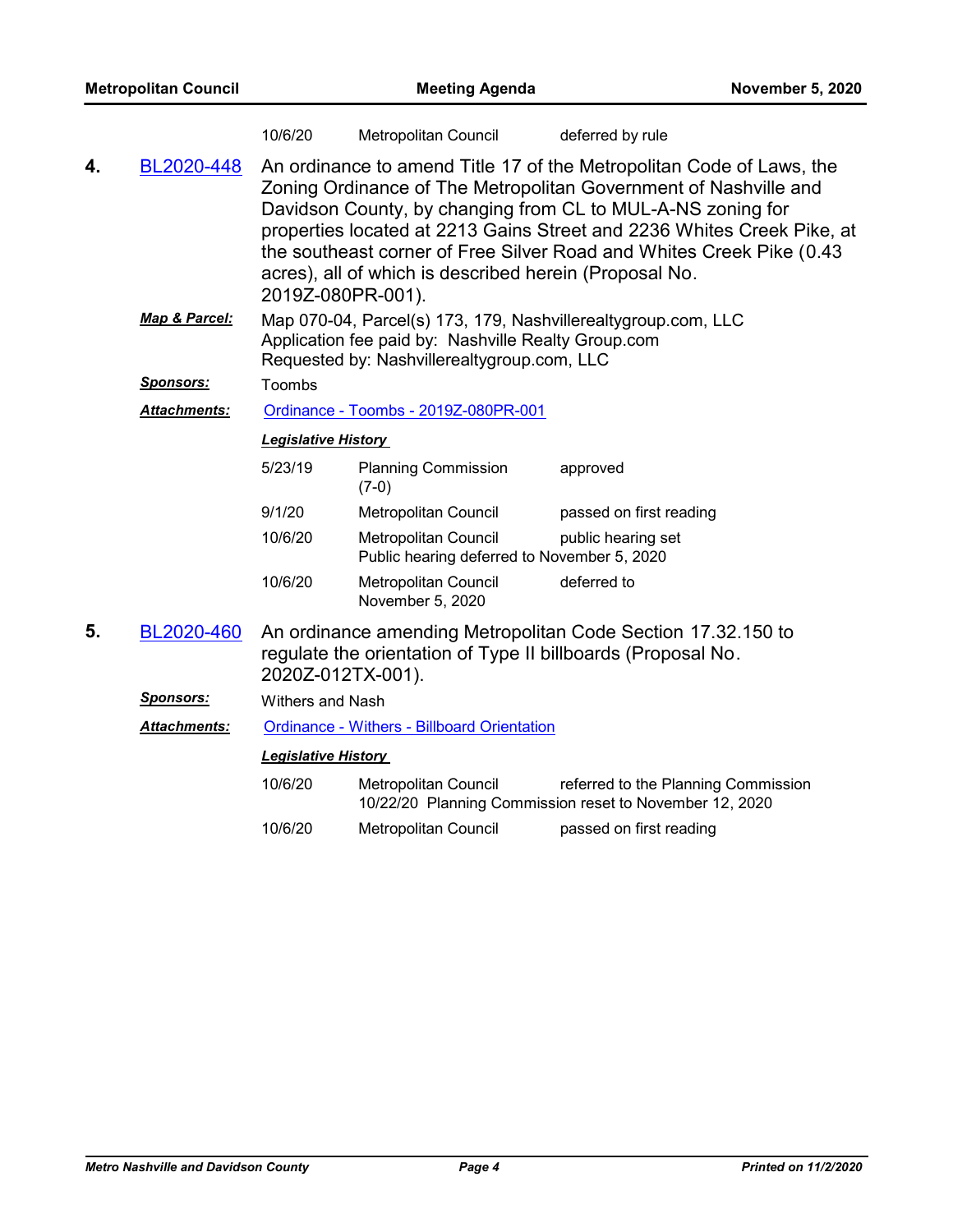| 6. | BL2020-470    | 2020CDO-001-001).            |                                                                                                                                                                                                                                                                                                                                                                                                                                                                                                                                                                                                                                                                                                                                                                                                                                                                                                                                                                                                                                                                                                                                                                                                                                                                                                                                                                                                                                                                 | An ordinance to amend Title 17 of the Metropolitan Code of Laws, the<br>Zoning Ordinance of The Metropolitan Government of Nashville and<br>Davidson County, by applying a Corridor Design Overlay District to<br>various properties along Gallatin Pike, zoned CS, CL, MUG-A, IWD, and<br>OR20 (327 acres), all of which is described herein (Proposal No. |
|----|---------------|------------------------------|-----------------------------------------------------------------------------------------------------------------------------------------------------------------------------------------------------------------------------------------------------------------------------------------------------------------------------------------------------------------------------------------------------------------------------------------------------------------------------------------------------------------------------------------------------------------------------------------------------------------------------------------------------------------------------------------------------------------------------------------------------------------------------------------------------------------------------------------------------------------------------------------------------------------------------------------------------------------------------------------------------------------------------------------------------------------------------------------------------------------------------------------------------------------------------------------------------------------------------------------------------------------------------------------------------------------------------------------------------------------------------------------------------------------------------------------------------------------|-------------------------------------------------------------------------------------------------------------------------------------------------------------------------------------------------------------------------------------------------------------------------------------------------------------------------------------------------------------|
|    | Map & Parcel: | 069-073<br>193, 194, 217-219 | Map 042-12, Parcel(s) 010.01, 010, 011, 013, 070.01, 071.01,<br>Map 042-16, Parcel(s) 052-057, 059-062, 064-068, 071, 077,<br>078, 082, 086-088, 090-098, 101, 104, 106-111, 154-156, 158,<br>160, 161, 164, 166-173, 176-185, 187, 188, 190, 192-204,<br>207-214, 216-222, 224-230, 232-234, 238-243, 247<br>Map 043-01, Parcel(s) 009-011<br>Map 043-05, Parcel(s) 001-002, 004, 005, 007, 031, 033-037,<br>039, 040, 042, 043, 057, 059, 060, 136, 139, 170-173, 215, 252<br>Map 043-09, Parcel(s) 002, 004, 006-008, 010, 011, 014, 015,<br>018, 020, 022, 024.01, 024, 030, 032, 033, 083, 142, 143, 207,<br>210-212, 265, 380, 399-400<br>Map 043-13, Parcel(s) 033-041, 043, 046, 048, 049, 081, 082,<br>141, 142, 144-147, 149-151, 153, 154, 156-159, 237-241, 244,<br>245, 252-256, 414, 419<br>Map 051, Parcel(s) 154-155, 158, 180, 194, 198<br>Map 051-04, Parcel(s) 057-061, 063-070, 072, 078, 082, 083,<br>100, 103, 121, 126, 128-133, 135-143, 145, 177-180<br>Map 051-04-0-A, Parcel(s) 001-003<br>Map 051-07, Parcel(s) 103<br>Map 051-08, Parcel(s) 009, 012, 014, 016, 017, 019, 020, 023,<br>024, 032, 049, 050, 053, 056, 057, 084, 087, 102.01, 099-106,<br>109-112, 129, 144, 145, 147, 148, 179, 180, 183, 187-189, 191,<br>Map 051-11, Parcel(s) 067.01, 066-072, 100, 101, 116<br>Map 051-12, Parcel(s) 004, 031, 128, Various Owners<br>Application fee paid by: Fee waived by Council<br>Requested by: Metro Planning Department |                                                                                                                                                                                                                                                                                                                                                             |
|    | Sponsors:     |                              | VanReece, Hancock and Benedict                                                                                                                                                                                                                                                                                                                                                                                                                                                                                                                                                                                                                                                                                                                                                                                                                                                                                                                                                                                                                                                                                                                                                                                                                                                                                                                                                                                                                                  |                                                                                                                                                                                                                                                                                                                                                             |
|    | Attachments:  |                              | 2020CDO-001-001 Council Bill - Zoning                                                                                                                                                                                                                                                                                                                                                                                                                                                                                                                                                                                                                                                                                                                                                                                                                                                                                                                                                                                                                                                                                                                                                                                                                                                                                                                                                                                                                           |                                                                                                                                                                                                                                                                                                                                                             |
|    |               |                              | 2020CDO-001-001 ownerslist                                                                                                                                                                                                                                                                                                                                                                                                                                                                                                                                                                                                                                                                                                                                                                                                                                                                                                                                                                                                                                                                                                                                                                                                                                                                                                                                                                                                                                      |                                                                                                                                                                                                                                                                                                                                                             |
|    |               | <b>Legislative History</b>   |                                                                                                                                                                                                                                                                                                                                                                                                                                                                                                                                                                                                                                                                                                                                                                                                                                                                                                                                                                                                                                                                                                                                                                                                                                                                                                                                                                                                                                                                 |                                                                                                                                                                                                                                                                                                                                                             |
|    |               | 10/6/20                      | Metropolitan Council                                                                                                                                                                                                                                                                                                                                                                                                                                                                                                                                                                                                                                                                                                                                                                                                                                                                                                                                                                                                                                                                                                                                                                                                                                                                                                                                                                                                                                            | passed on first reading                                                                                                                                                                                                                                                                                                                                     |
|    |               | 10/22/20                     | <b>Planning Commission</b><br>$(7-0)$                                                                                                                                                                                                                                                                                                                                                                                                                                                                                                                                                                                                                                                                                                                                                                                                                                                                                                                                                                                                                                                                                                                                                                                                                                                                                                                                                                                                                           | approved                                                                                                                                                                                                                                                                                                                                                    |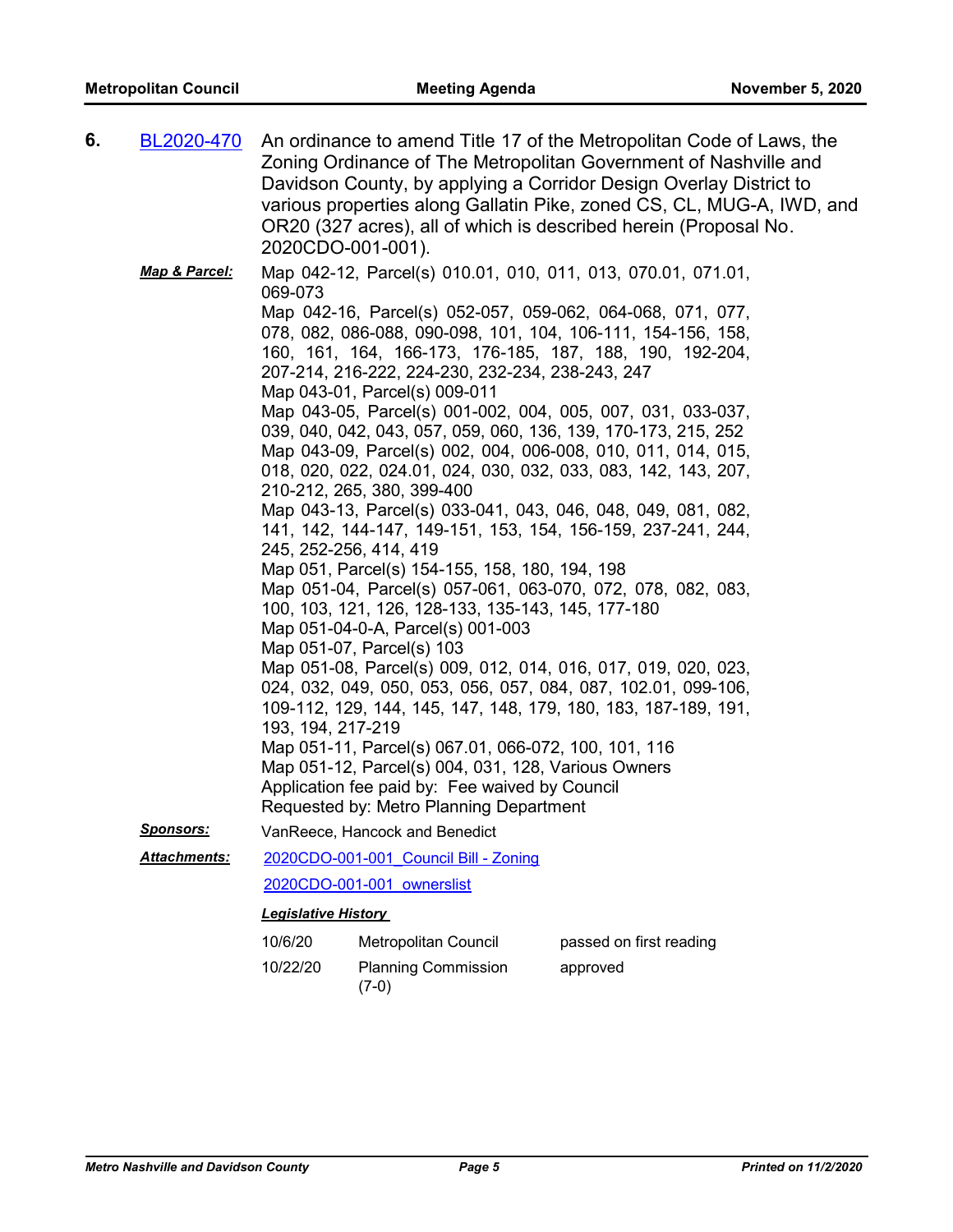| 7. | BL2020-471          | An ordinance to amend Title 17 of the Metropolitan Code of Laws, the<br>Zoning Ordinance of The Metropolitan Government of Nashville and<br>Davidson County, by changing from CS and R6 to MUL-A-NS zoning<br>for properties located at 1119 and 1123 3rd Avenue South,<br>approximately 75 feet north of Chestnut Street (0.23 acres), all of which<br>is described herein (Proposal No. 2020Z-099PR-001).                                                          |                                                                                                                                                                 |                         |  |
|----|---------------------|----------------------------------------------------------------------------------------------------------------------------------------------------------------------------------------------------------------------------------------------------------------------------------------------------------------------------------------------------------------------------------------------------------------------------------------------------------------------|-----------------------------------------------------------------------------------------------------------------------------------------------------------------|-------------------------|--|
|    | Map & Parcel:       |                                                                                                                                                                                                                                                                                                                                                                                                                                                                      | Map 105-03, Parcel(s) 034, 036, Maxicab TN and Terrell Starks<br>Application fee paid by: Fulmer Engineering, LLC<br>Requested by: Fulmer Lucas Engineering LLC |                         |  |
|    | Sponsors:           | Sledge                                                                                                                                                                                                                                                                                                                                                                                                                                                               |                                                                                                                                                                 |                         |  |
|    | <b>Attachments:</b> |                                                                                                                                                                                                                                                                                                                                                                                                                                                                      | 2020Z-099PR-001 Council Bill - Zoning                                                                                                                           |                         |  |
|    |                     | <b>Legislative History</b>                                                                                                                                                                                                                                                                                                                                                                                                                                           |                                                                                                                                                                 |                         |  |
|    |                     | 9/10/20                                                                                                                                                                                                                                                                                                                                                                                                                                                              | <b>Planning Commission</b><br>$(10-0)$                                                                                                                          | approved                |  |
|    |                     | 10/6/20                                                                                                                                                                                                                                                                                                                                                                                                                                                              | Metropolitan Council                                                                                                                                            | passed on first reading |  |
| 8. | BL2020-472          | An ordinance to amend Title 17 of the Metropolitan Code of Laws, the<br>Zoning Ordinance of The Metropolitan Government of Nashville and<br>Davidson County by changing from CS to MUL-A-NS zoning for<br>property located at 1033 12th Avenue North, approximately 50 feet<br>south of Jefferson Street and located within the Jefferson Street<br>Redevelopment District Overlay (0.29 acres), all of which is described<br>herein (Proposal No. 2020Z-098PR-001). |                                                                                                                                                                 |                         |  |
|    | Map & Parcel:       | Map 081-16, Parcel(s) 454, Bayside Builders LTD. and Donald<br><b>Battle</b><br>Application fee paid by: Torguta Properties LLC<br>Requested by: Fulmer Lucas Engineering LLC                                                                                                                                                                                                                                                                                        |                                                                                                                                                                 |                         |  |
|    | <u>Sponsors:</u>    | O'Connell and Murphy                                                                                                                                                                                                                                                                                                                                                                                                                                                 |                                                                                                                                                                 |                         |  |
|    | Attachments:        | 2020Z-098PR-001 Council Bill - Zoning                                                                                                                                                                                                                                                                                                                                                                                                                                |                                                                                                                                                                 |                         |  |
|    |                     | <b>Legislative History</b>                                                                                                                                                                                                                                                                                                                                                                                                                                           |                                                                                                                                                                 |                         |  |
|    |                     | 8/27/20                                                                                                                                                                                                                                                                                                                                                                                                                                                              | <b>Planning Commission</b><br>$(8-0)$                                                                                                                           | approved                |  |
|    |                     | 10/6/20                                                                                                                                                                                                                                                                                                                                                                                                                                                              | Metropolitan Council                                                                                                                                            | passed on first reading |  |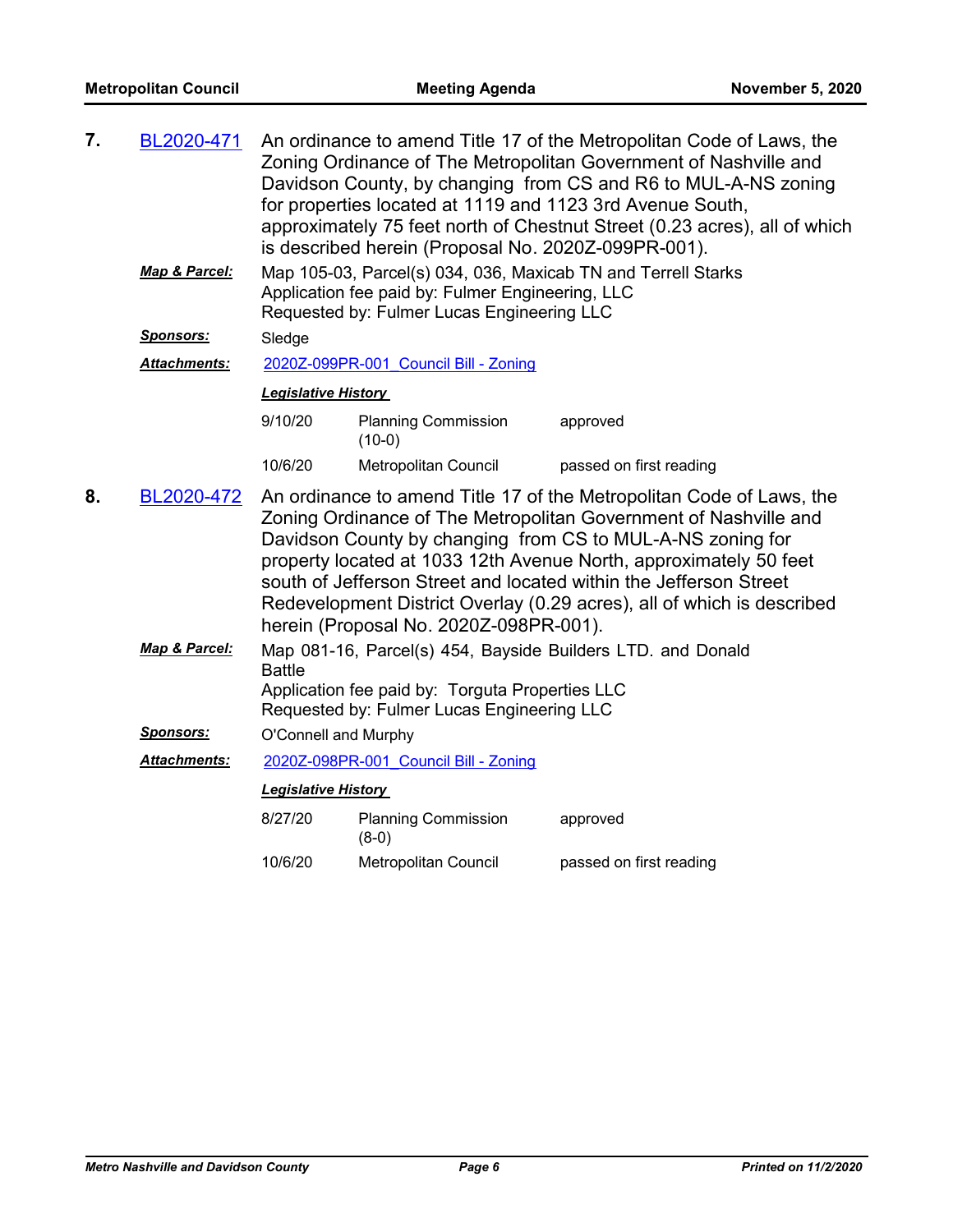| 9.  | BL2020-473                                                                                                                                                                                                                                                                                                                                                                                                                  | An ordinance to amend Title 17 of the Metropolitan Code of Laws, the<br>Zoning Ordinance of The Metropolitan Government of Nashville and<br>Davidson County, by changing from RS10 to R6-A zoning for property<br>located at 2825 Old Buena Vista Road, approximately 230 feet south of<br>Stokers Lane (0.44 acres), all of which is described herein (Proposal No.<br>2020Z-100PR-001). |                                                                                      |                                                                                                                                                                                                                                                                                                                                                                                                                     |  |  |
|-----|-----------------------------------------------------------------------------------------------------------------------------------------------------------------------------------------------------------------------------------------------------------------------------------------------------------------------------------------------------------------------------------------------------------------------------|-------------------------------------------------------------------------------------------------------------------------------------------------------------------------------------------------------------------------------------------------------------------------------------------------------------------------------------------------------------------------------------------|--------------------------------------------------------------------------------------|---------------------------------------------------------------------------------------------------------------------------------------------------------------------------------------------------------------------------------------------------------------------------------------------------------------------------------------------------------------------------------------------------------------------|--|--|
|     | Map & Parcel:                                                                                                                                                                                                                                                                                                                                                                                                               | Map 070-02, Parcel(s) 043, Sean Harris<br>Application fee paid by: Waived by Councilmember<br>Requested by: XE Development Company, LLC                                                                                                                                                                                                                                                   |                                                                                      |                                                                                                                                                                                                                                                                                                                                                                                                                     |  |  |
|     | <b>Sponsors:</b>                                                                                                                                                                                                                                                                                                                                                                                                            | Toombs                                                                                                                                                                                                                                                                                                                                                                                    |                                                                                      |                                                                                                                                                                                                                                                                                                                                                                                                                     |  |  |
|     | Attachments:                                                                                                                                                                                                                                                                                                                                                                                                                |                                                                                                                                                                                                                                                                                                                                                                                           | 2020Z-100PR-001 Council Bill - Zoning                                                |                                                                                                                                                                                                                                                                                                                                                                                                                     |  |  |
|     |                                                                                                                                                                                                                                                                                                                                                                                                                             | <b>Legislative History</b>                                                                                                                                                                                                                                                                                                                                                                |                                                                                      |                                                                                                                                                                                                                                                                                                                                                                                                                     |  |  |
|     |                                                                                                                                                                                                                                                                                                                                                                                                                             | 9/10/20                                                                                                                                                                                                                                                                                                                                                                                   | <b>Planning Commission</b><br>$(10-0)$                                               | approved                                                                                                                                                                                                                                                                                                                                                                                                            |  |  |
|     |                                                                                                                                                                                                                                                                                                                                                                                                                             | 10/6/20                                                                                                                                                                                                                                                                                                                                                                                   | Metropolitan Council                                                                 | passed on first reading                                                                                                                                                                                                                                                                                                                                                                                             |  |  |
| 10. | An ordinance to amend Title 17 of the Metropolitan Code of Laws, the<br>BL2020-474<br>Zoning Ordinance of The Metropolitan Government of Nashville and<br>Davidson County, by changing from IWD to MUG-A zoning for<br>properties located at 1106 Davidson Street and 690 Davidson Street,<br>approximately 715 feet east of S 5th Street (7.97 acres), all of which is<br>described herein (Proposal No. 2020Z-094PR-001). |                                                                                                                                                                                                                                                                                                                                                                                           |                                                                                      |                                                                                                                                                                                                                                                                                                                                                                                                                     |  |  |
|     | Map & Parcel:                                                                                                                                                                                                                                                                                                                                                                                                               | Map 093-08, Parcel(s) 082-083, GPT Murfreesboro Davidson<br>Application fee paid by: GPT Murfreesboro Davidson Owner LLC<br>Requested by: Cushman & Wakefield                                                                                                                                                                                                                             |                                                                                      |                                                                                                                                                                                                                                                                                                                                                                                                                     |  |  |
|     | <b>Sponsors:</b>                                                                                                                                                                                                                                                                                                                                                                                                            | Withers                                                                                                                                                                                                                                                                                                                                                                                   |                                                                                      |                                                                                                                                                                                                                                                                                                                                                                                                                     |  |  |
|     | Attachments:                                                                                                                                                                                                                                                                                                                                                                                                                |                                                                                                                                                                                                                                                                                                                                                                                           | 2020Z-094PR-001 Council Bill - Zoning                                                |                                                                                                                                                                                                                                                                                                                                                                                                                     |  |  |
|     |                                                                                                                                                                                                                                                                                                                                                                                                                             | <b>Legislative History</b>                                                                                                                                                                                                                                                                                                                                                                |                                                                                      |                                                                                                                                                                                                                                                                                                                                                                                                                     |  |  |
|     |                                                                                                                                                                                                                                                                                                                                                                                                                             | 8/27/20                                                                                                                                                                                                                                                                                                                                                                                   | <b>Planning Commission</b><br>$(8-0)$                                                | approved                                                                                                                                                                                                                                                                                                                                                                                                            |  |  |
|     |                                                                                                                                                                                                                                                                                                                                                                                                                             | 10/6/20                                                                                                                                                                                                                                                                                                                                                                                   | Metropolitan Council                                                                 | passed on first reading                                                                                                                                                                                                                                                                                                                                                                                             |  |  |
| 11. | BL2020-475                                                                                                                                                                                                                                                                                                                                                                                                                  |                                                                                                                                                                                                                                                                                                                                                                                           |                                                                                      | An ordinance to amend Title 17 of the Metropolitan Code of Laws, the<br>Zoning Ordinance of The Metropolitan Government of Nashville and<br>Davidson County, by changing from RS15 to MUL-A zoning for<br>properties located at 3728 Central Pike and Central Pike (unnumbered),<br>at the western terminus of Dodson Chapel Lane (3.57 acres), all of<br>which is described herein (Proposal No. 2020Z-084PR-001). |  |  |
|     | Map & Parcel:                                                                                                                                                                                                                                                                                                                                                                                                               |                                                                                                                                                                                                                                                                                                                                                                                           |                                                                                      | Map 086, Parcel(s) 144-146, 277, Wood-Swancey-Hardison,                                                                                                                                                                                                                                                                                                                                                             |  |  |
|     |                                                                                                                                                                                                                                                                                                                                                                                                                             | <b>LLC</b>                                                                                                                                                                                                                                                                                                                                                                                | Application fee paid by: Guerrier Development, LLC<br>Requested by: Smith Gee Studio |                                                                                                                                                                                                                                                                                                                                                                                                                     |  |  |
|     | <u>Sponsors:</u>                                                                                                                                                                                                                                                                                                                                                                                                            | Rhoten                                                                                                                                                                                                                                                                                                                                                                                    |                                                                                      |                                                                                                                                                                                                                                                                                                                                                                                                                     |  |  |
|     | Attachments:                                                                                                                                                                                                                                                                                                                                                                                                                |                                                                                                                                                                                                                                                                                                                                                                                           | 2020Z-084PR-001 Council Bill - Zoning                                                |                                                                                                                                                                                                                                                                                                                                                                                                                     |  |  |
|     |                                                                                                                                                                                                                                                                                                                                                                                                                             | <b>Legislative History</b>                                                                                                                                                                                                                                                                                                                                                                |                                                                                      |                                                                                                                                                                                                                                                                                                                                                                                                                     |  |  |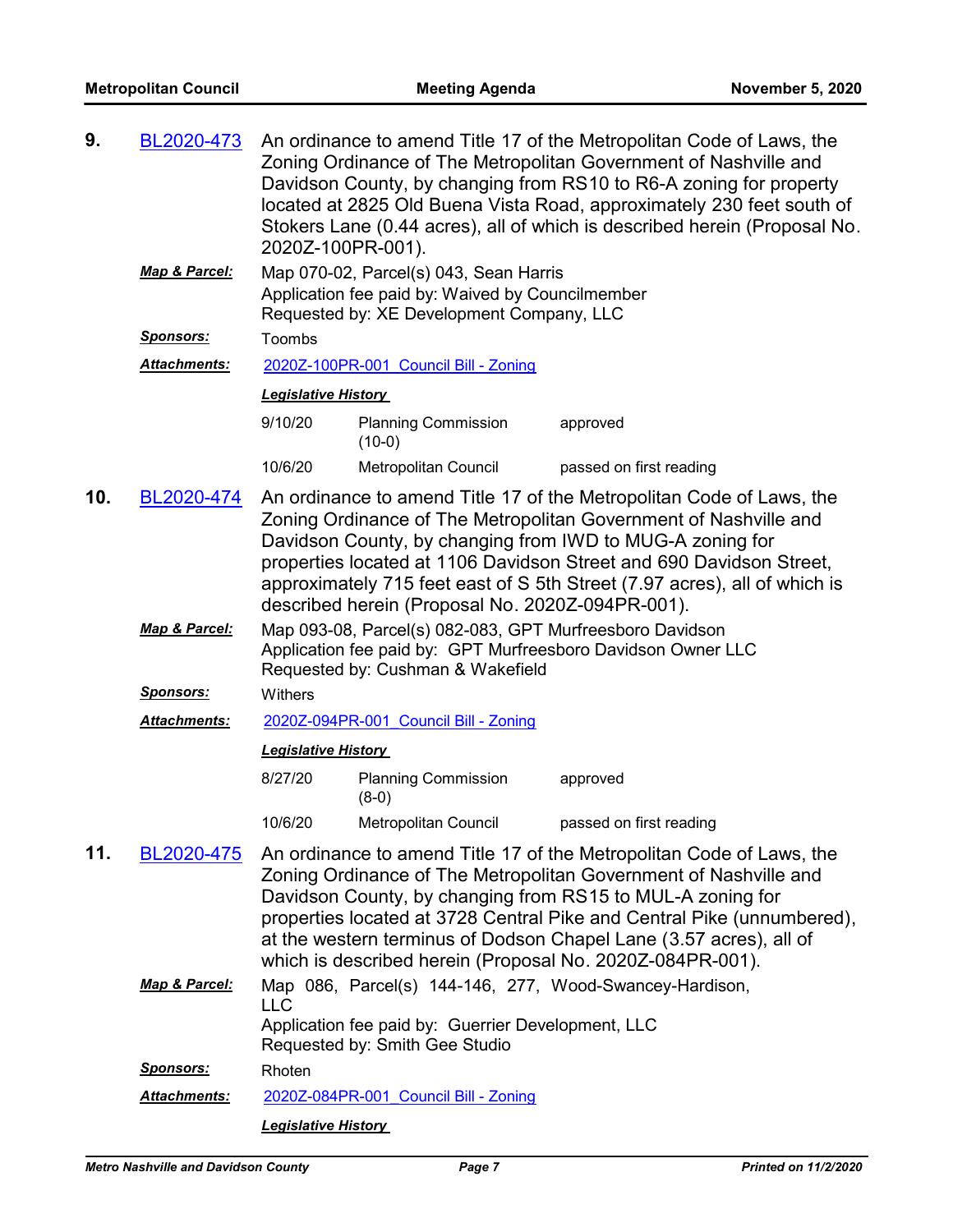| <b>Metropolitan Council</b> |                  |                                                                                                                                 | <b>November 5, 2020</b>                                                                                                                                                                                                                                      |                                                                                                                                                                                                                                                                                                                                                                       |
|-----------------------------|------------------|---------------------------------------------------------------------------------------------------------------------------------|--------------------------------------------------------------------------------------------------------------------------------------------------------------------------------------------------------------------------------------------------------------|-----------------------------------------------------------------------------------------------------------------------------------------------------------------------------------------------------------------------------------------------------------------------------------------------------------------------------------------------------------------------|
|                             |                  | 8/27/20                                                                                                                         | <b>Planning Commission</b><br>$(8-0)$                                                                                                                                                                                                                        | approved                                                                                                                                                                                                                                                                                                                                                              |
|                             |                  | 10/6/20                                                                                                                         | Metropolitan Council                                                                                                                                                                                                                                         | passed on first reading                                                                                                                                                                                                                                                                                                                                               |
| 12.                         | BL2020-476       | 2020Z-082PR-001).                                                                                                               |                                                                                                                                                                                                                                                              | An ordinance to amend Title 17 of the Metropolitan Code of Laws, the<br>Zoning Ordinance of The Metropolitan Government of Nashville and<br>Davidson County, by changing from R10 to CS zoning for property<br>located at 2364 Gallatin Pike, approximately 750 feet east of Riverchase<br>Boulevard (2.93 acres), all of which is described herein (Proposal No.     |
|                             | Map & Parcel:    | Map 026, Parcel(s) 058, Terry and Kimberly Flatt<br>Application fee paid by: Terry F Flatt<br>Requested by: Dale and Associates |                                                                                                                                                                                                                                                              |                                                                                                                                                                                                                                                                                                                                                                       |
|                             | <u>Sponsors:</u> | Young                                                                                                                           |                                                                                                                                                                                                                                                              |                                                                                                                                                                                                                                                                                                                                                                       |
|                             | Attachments:     | 2020Z-082PR-001 Council Bill - Zoning                                                                                           |                                                                                                                                                                                                                                                              |                                                                                                                                                                                                                                                                                                                                                                       |
|                             |                  | <b>Legislative History</b>                                                                                                      |                                                                                                                                                                                                                                                              |                                                                                                                                                                                                                                                                                                                                                                       |
|                             |                  | 8/27/20                                                                                                                         | <b>Planning Commission</b><br>$(8-0)$                                                                                                                                                                                                                        | approved                                                                                                                                                                                                                                                                                                                                                              |
|                             |                  | 10/6/20                                                                                                                         | <b>Metropolitan Council</b>                                                                                                                                                                                                                                  | passed on first reading                                                                                                                                                                                                                                                                                                                                               |
| 13.                         | BL2020-477       |                                                                                                                                 | described herein (Proposal No. 2020COD-002-001).                                                                                                                                                                                                             | An ordinance to amend Title 17 of the Metropolitan Code of Laws, the<br>Zoning Ordinance of The Metropolitan Government of Nashville and<br>Davidson County, by applying a Contextual Overlay District to properties<br>located at various addresses along Rosecliff Drive, approximately 160<br>feet east of Preston Drive, zoned R10 (13.04 acres), all of which is |
|                             | Map & Parcel:    |                                                                                                                                 | Map 072-16, Parcel(s) 278-281Map 072-16-4-D, Parcel(s)<br>001-002, 900Map 083-04, Parcel(s) 014-021,<br>288-290Map 084-01, Parcel(s) 193-195, Various Owners<br>Application fee paid by: Fee waived by Council<br>Requested by: Councilmember Emily Benedict | 037-055,                                                                                                                                                                                                                                                                                                                                                              |
|                             | <b>Sponsors:</b> | <b>Benedict</b>                                                                                                                 |                                                                                                                                                                                                                                                              |                                                                                                                                                                                                                                                                                                                                                                       |
|                             | Attachments:     |                                                                                                                                 | 2020COD-002-001 ownerslist                                                                                                                                                                                                                                   |                                                                                                                                                                                                                                                                                                                                                                       |
|                             |                  |                                                                                                                                 | 2020COD-002-001 Council Bill - Zoning                                                                                                                                                                                                                        |                                                                                                                                                                                                                                                                                                                                                                       |
|                             |                  | <b>Legislative History</b>                                                                                                      |                                                                                                                                                                                                                                                              |                                                                                                                                                                                                                                                                                                                                                                       |
|                             |                  | 10/6/20                                                                                                                         | Metropolitan Council                                                                                                                                                                                                                                         | passed on first reading                                                                                                                                                                                                                                                                                                                                               |
|                             |                  | 10/22/20                                                                                                                        | <b>Planning Commission</b><br>$(7-0)$                                                                                                                                                                                                                        | approved                                                                                                                                                                                                                                                                                                                                                              |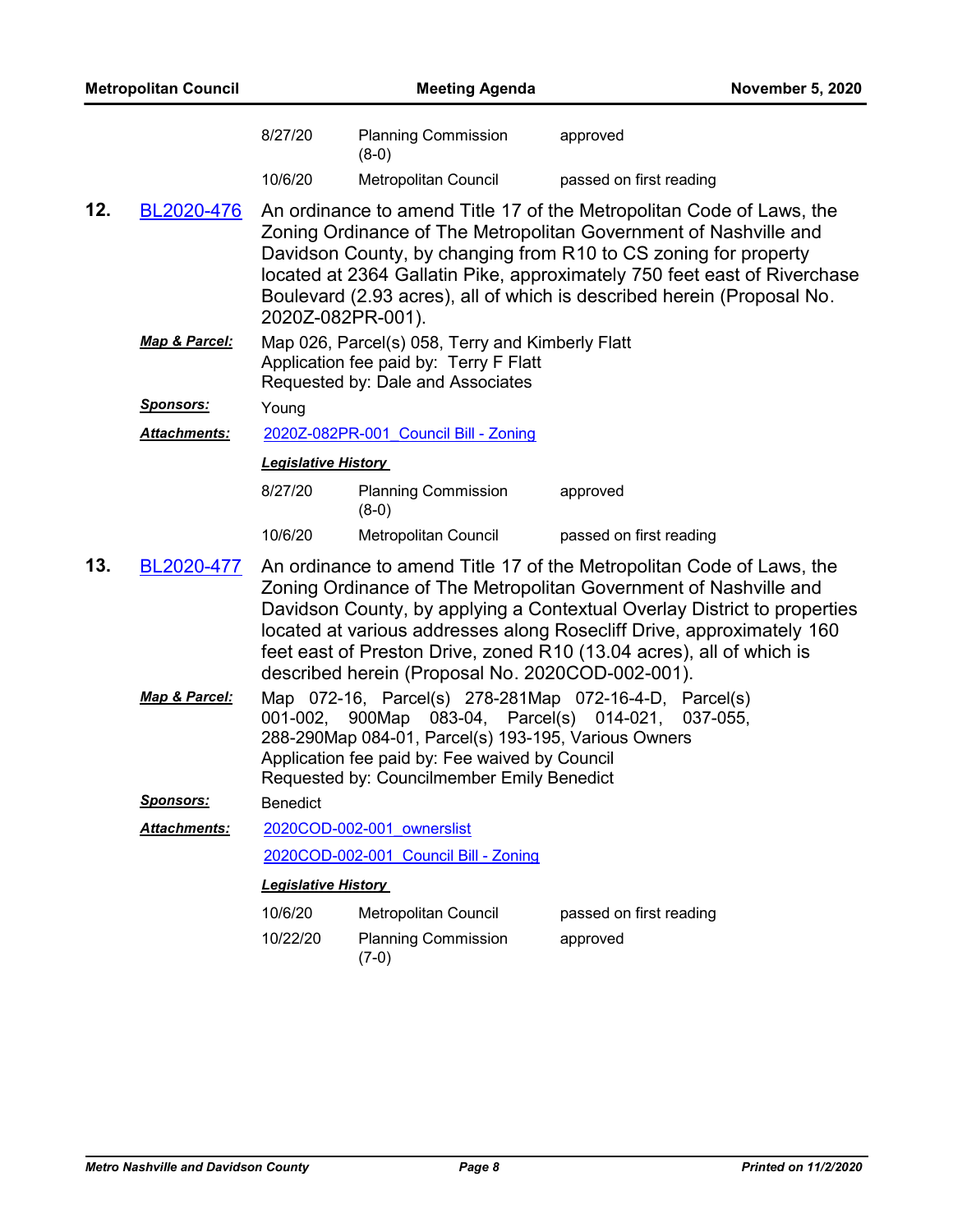| 14.                        | BL2020-478          |                                                                                                                                                      | An ordinance to amend Title 17 of the Metropolitan Code of Laws, the<br>Zoning Ordinance of The Metropolitan Government of Nashville and<br>Davidson County, by changing from IWD to MUG-A-NS zoning for<br>properties located at 1021, 1023 and 1025 8th Avenue South, at the<br>corner of 8th Avenue South and Olympic Street (0.41 acres), all of<br>which is described herein (Proposal No. 2020Z-101PR-001). |                         |  |
|----------------------------|---------------------|------------------------------------------------------------------------------------------------------------------------------------------------------|-------------------------------------------------------------------------------------------------------------------------------------------------------------------------------------------------------------------------------------------------------------------------------------------------------------------------------------------------------------------------------------------------------------------|-------------------------|--|
|                            | Map & Parcel:       | Map 105-02, Parcel(s) 161-163, GiGi Gaskins<br>Application fee paid by: Fulmer Lucas Engineering, LLC<br>Requested by: Fulmer Lucas Engineering, LLC |                                                                                                                                                                                                                                                                                                                                                                                                                   |                         |  |
| <b>Sponsors:</b><br>Sledge |                     |                                                                                                                                                      |                                                                                                                                                                                                                                                                                                                                                                                                                   |                         |  |
|                            | <b>Attachments:</b> |                                                                                                                                                      | 2020Z-101PR-001 Council Bill - Zoning                                                                                                                                                                                                                                                                                                                                                                             |                         |  |
|                            |                     | <b>Legislative History</b>                                                                                                                           |                                                                                                                                                                                                                                                                                                                                                                                                                   |                         |  |
|                            |                     | 9/10/20                                                                                                                                              | <b>Planning Commission</b><br>$(10-0)$                                                                                                                                                                                                                                                                                                                                                                            | approved                |  |
|                            |                     | 10/6/20                                                                                                                                              | Metropolitan Council                                                                                                                                                                                                                                                                                                                                                                                              | passed on first reading |  |
|                            |                     |                                                                                                                                                      |                                                                                                                                                                                                                                                                                                                                                                                                                   |                         |  |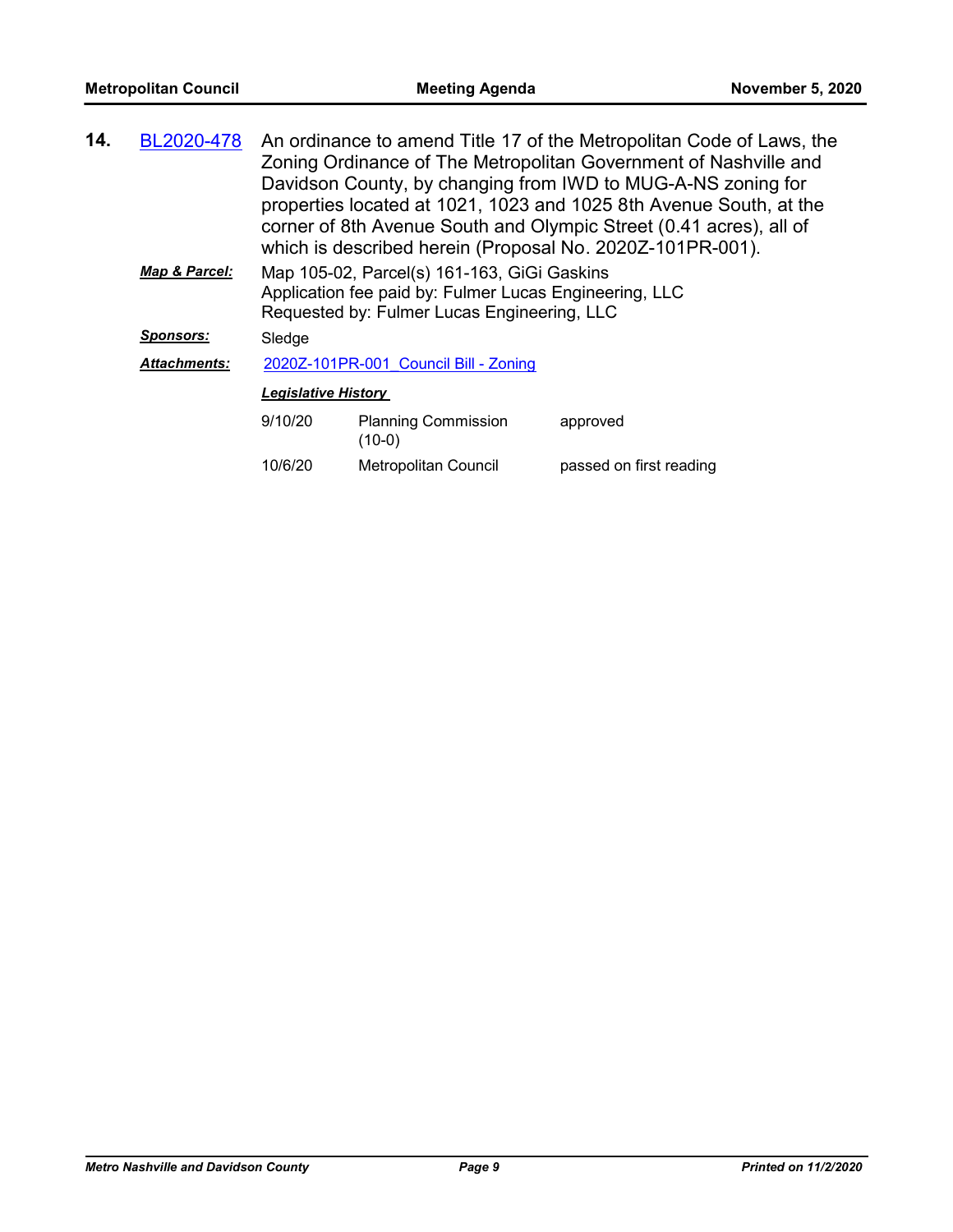An ordinance to amend Title 17 of the Metropolitan Code of Laws, the Zoning Ordinance of The Metropolitan Government of Nashville and Davidson County, by changing from MUN, MUN-A, MUL-A, MUG, OR20, CS and CF to MUN-NS, MUN-A-NS, MUL-A-NS, MUG-NS, OR20-NS, CS-NS, and CF-NS zoning for various properties located between Rosa L. Parks Boulevard and 2nd Avenue North, from Hume Street, south to Jefferson Street, and located within the Germantown Historic Preservation District Overlay and the Phillips - Jackson Street Redevelopment District Overlay (68.61 acres, all of which is described herein (Proposal No. 2020Z-119PR-001). **15.** [BL2020-479](http://nashville.legistar.com/gateway.aspx?m=l&id=/matter.aspx?key=1372)

> Map & Parcel No./ Owner: 081-12, 415, 438, 439, 444, 448-449; 081-12-0-A, 001-002, 900; 081-12-0-B, 001, 003, 016-022, 101-107, 109-112, 114-119, 130, 133, 134, 140, 201, 203-211, 213, 215-223, 225, 230-233, 301-303, 305-310, 312, 313, 316-323, 325, 330-333, 401-407, 409-412, 418, 430, 432, 434-569; 081-12-0-T, 234-243, 245-262, 334-370, 434-466, 900-903; 082-05, 119, 170; 082-09, 007-008, 010, 014, 035-042, 045, 054, 056-061, 063-066, 069-071, 088, 090-095, 107, 108, 152-158, 162, 172-174, 176, 178-187, 190, 201-203, 222, 253-267, 269, 270, 272, 275, 277, 285-292, 398, 399, 406, 411-413, 457, 461-463, 472-483, 486-488, 491-493, 498; 082-09-0-A, 001-003; 082-09-0-B, 001-006, 008; 082-09-0-C, 001-009; 082-09-0-D, 001-003; 082-09-0-F, 001-010; 082-09-0-I, 001-004; 082-09-0-K, 001-003; 082-09-0-M, 001-005; 082-09-0-P, 001, 101-107, 202, 203, 301-303; 082-09-0-R, 001-006, 009; 082-09-0-T, 001-005, 007-018, 900; 082-09-0-U, 101-106, 108-111, 200-202, 204-206, 208, 210, 212, 312, 900; 082-09-0-V, 001-002, 900; 082-09-0-W, 001-025, 900; 082-09-0-X, 001-010, 900; 082-09-0-Y, 001-008, 900; 082-09-0-Z, 001-005, 900; 082-09-1-A, 001-003, 900; 082-09-2-A, 001-017, 900; 082-09-2-B, 001-004, 900; 082-09-3-A, 001-002, 900; 082-13, 144-145, 148, 151, 152, 155-164, 175-178, 182, 183, 186, 187, 199, 254, 255, 257, 300, 386; 082-13-0-D, 001, 101-109, 201-209, Various owners

*Sponsors:* O'Connell and Murphy

[2020Z-119PR-001\\_Council Bill - Zoning](http://nashville.legistar.com/gateway.aspx?M=F&ID=846a8af9-2062-4ec8-ab5a-bef638bc05ee.docx) *Attachments:*

[2020Z-119PR-001\\_ownerslist](http://nashville.legistar.com/gateway.aspx?M=F&ID=261649b2-1efb-4c87-8af2-b020bd6cedca.xlsx)

#### *Legislative History*

| 9/29/20 | Metropolitan Council | referred to the Planning Commission                     |
|---------|----------------------|---------------------------------------------------------|
|         |                      | 10/22/20 Planning Commission reset to November 12, 2020 |
| 10/6/20 | Metropolitan Council | passed on first reading                                 |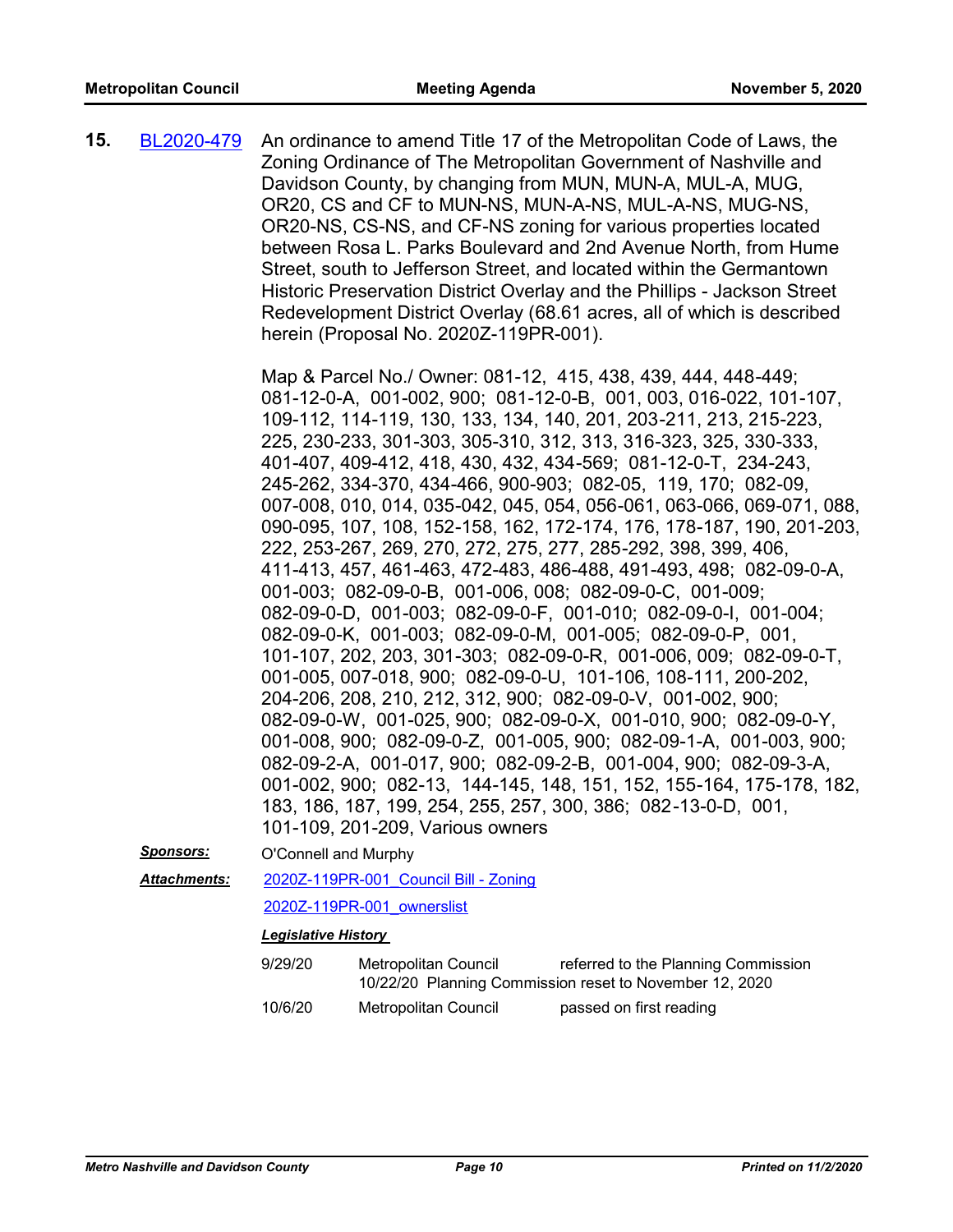| 16.                                                                                                                                                                           | BL2020-480          | An ordinance to amend Title 17 of the Metropolitan Code of Laws, the<br>Zoning Ordinance of The Metropolitan Government of Nashville and<br>Davidson County, by changing from RS7.5 to R8 zoning for property<br>located at 2220 Monticello Drive, approximately 400 feet north of W<br>Trinity Lane (0.21 acres), all of which is described herein (Proposal No.<br>2020Z-091PR-001). |                                         |                                                                                                                                                                                                                                                                                                                                                                                                                                |  |  |
|-------------------------------------------------------------------------------------------------------------------------------------------------------------------------------|---------------------|----------------------------------------------------------------------------------------------------------------------------------------------------------------------------------------------------------------------------------------------------------------------------------------------------------------------------------------------------------------------------------------|-----------------------------------------|--------------------------------------------------------------------------------------------------------------------------------------------------------------------------------------------------------------------------------------------------------------------------------------------------------------------------------------------------------------------------------------------------------------------------------|--|--|
|                                                                                                                                                                               | Map & Parcel:       | Map 071-01, Parcel(s) 152, Dustin Cody Case<br>Application fee paid by: D. Cody Case<br>Requested by: Dustin Cody Case                                                                                                                                                                                                                                                                 |                                         |                                                                                                                                                                                                                                                                                                                                                                                                                                |  |  |
|                                                                                                                                                                               | <u>Sponsors:</u>    | Toombs                                                                                                                                                                                                                                                                                                                                                                                 |                                         |                                                                                                                                                                                                                                                                                                                                                                                                                                |  |  |
|                                                                                                                                                                               | <b>Attachments:</b> |                                                                                                                                                                                                                                                                                                                                                                                        | 2020Z-091PR-001 Council Bill - Zoning   |                                                                                                                                                                                                                                                                                                                                                                                                                                |  |  |
| <b>Legislative History</b>                                                                                                                                                    |                     |                                                                                                                                                                                                                                                                                                                                                                                        |                                         |                                                                                                                                                                                                                                                                                                                                                                                                                                |  |  |
|                                                                                                                                                                               |                     | 8/27/20                                                                                                                                                                                                                                                                                                                                                                                | <b>Planning Commission</b><br>$(8-0)$   | approved                                                                                                                                                                                                                                                                                                                                                                                                                       |  |  |
|                                                                                                                                                                               |                     | 10/6/20                                                                                                                                                                                                                                                                                                                                                                                | <b>Metropolitan Council</b>             | passed on first reading                                                                                                                                                                                                                                                                                                                                                                                                        |  |  |
| 17.                                                                                                                                                                           | BL2020-481          |                                                                                                                                                                                                                                                                                                                                                                                        |                                         | An ordinance to amend Title 17 of the Metropolitan Code of Laws, the<br>Zoning Ordinance of The Metropolitan Government of Nashville and<br>Davidson County, by changing from RM20 to MUG-A zoning for<br>properties located at 407 S 4th Street and S 5th Street (unnumbered), at<br>the northwest corner of S 5th Street and Shelby Avenue (2.38 acres), all<br>of which is described herein (Proposal No. 2020Z-097PR-001). |  |  |
| Map & Parcel:<br>Map 093-03, Parcel(s) 126, 132-133, Samaritan Recovery Community, Inc<br>Application fee paid by: 139 Partners<br>Requested by: Barge Cauthen and Associates |                     |                                                                                                                                                                                                                                                                                                                                                                                        |                                         |                                                                                                                                                                                                                                                                                                                                                                                                                                |  |  |
|                                                                                                                                                                               | <u>Sponsors:</u>    | Withers                                                                                                                                                                                                                                                                                                                                                                                |                                         |                                                                                                                                                                                                                                                                                                                                                                                                                                |  |  |
|                                                                                                                                                                               | <b>Attachments:</b> |                                                                                                                                                                                                                                                                                                                                                                                        | 2020Z-097PR-001 Council Bill - Zoning   |                                                                                                                                                                                                                                                                                                                                                                                                                                |  |  |
|                                                                                                                                                                               |                     | <b>Legislative History</b>                                                                                                                                                                                                                                                                                                                                                             |                                         |                                                                                                                                                                                                                                                                                                                                                                                                                                |  |  |
|                                                                                                                                                                               |                     | 8/27/20                                                                                                                                                                                                                                                                                                                                                                                | <b>Planning Commission</b><br>$(7-0-1)$ | approved                                                                                                                                                                                                                                                                                                                                                                                                                       |  |  |
|                                                                                                                                                                               |                     | 10/6/20                                                                                                                                                                                                                                                                                                                                                                                | <b>Metropolitan Council</b>             | passed on first reading                                                                                                                                                                                                                                                                                                                                                                                                        |  |  |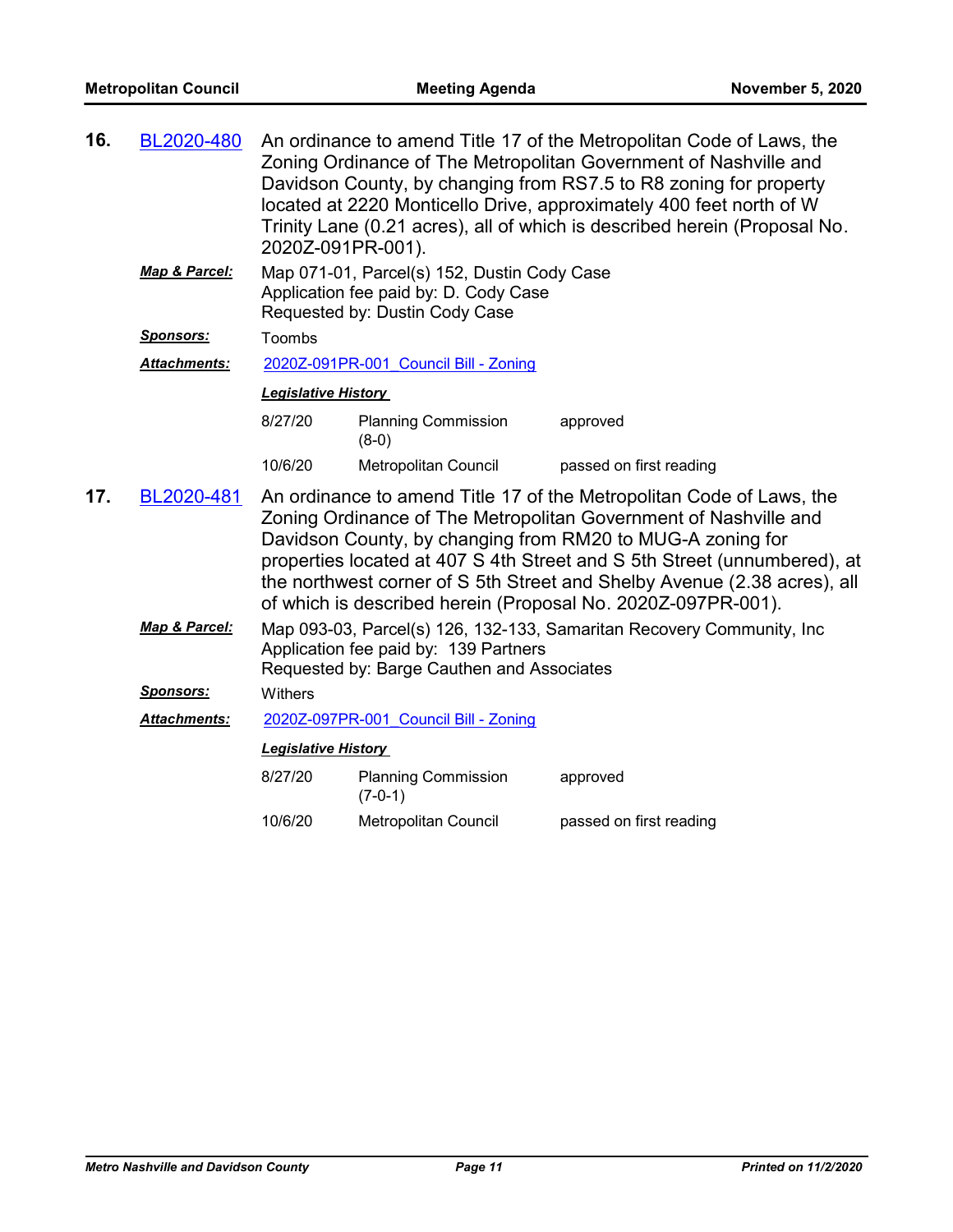| 18.                        | BL2020-482          | An ordinance to amend Title 17 of the Metropolitan Code of Laws, the<br>Zoning Ordinance of The Metropolitan Government of Nashville and<br>Davidson County, by changing from R10 to CS zoning for a portion of<br>properties located at 619 W Due West Avenue and Creative Way<br>(unnumbered), approximately 70 feet south of W Due West Avenue and<br>along the east side of Interstate 65 (10.44 acres), all of which is<br>described herein (Proposal No. 2020Z-085PR-001). |                                        |                                                                                                                                                                                                                                                                                                                                                           |  |  |
|----------------------------|---------------------|----------------------------------------------------------------------------------------------------------------------------------------------------------------------------------------------------------------------------------------------------------------------------------------------------------------------------------------------------------------------------------------------------------------------------------------------------------------------------------|----------------------------------------|-----------------------------------------------------------------------------------------------------------------------------------------------------------------------------------------------------------------------------------------------------------------------------------------------------------------------------------------------------------|--|--|
|                            | Map & Parcel:       | Map 051, Parcel(s) 026 and Part of Parcel(s) 023 and 028,<br>Good Pasture Christian School<br>Application fee paid by: James W Dillard<br>Requested by: Good Pasture Christian School                                                                                                                                                                                                                                                                                            |                                        |                                                                                                                                                                                                                                                                                                                                                           |  |  |
|                            | <b>Sponsors:</b>    | VanReece                                                                                                                                                                                                                                                                                                                                                                                                                                                                         |                                        |                                                                                                                                                                                                                                                                                                                                                           |  |  |
|                            | <b>Attachments:</b> | 2020Z-085PR-001 Council Bill - Zoning (002)                                                                                                                                                                                                                                                                                                                                                                                                                                      |                                        |                                                                                                                                                                                                                                                                                                                                                           |  |  |
| <b>Legislative History</b> |                     |                                                                                                                                                                                                                                                                                                                                                                                                                                                                                  |                                        |                                                                                                                                                                                                                                                                                                                                                           |  |  |
|                            |                     | 8/27/20                                                                                                                                                                                                                                                                                                                                                                                                                                                                          | <b>Planning Commission</b><br>$(8-0)$  | approved                                                                                                                                                                                                                                                                                                                                                  |  |  |
|                            |                     | 10/6/20                                                                                                                                                                                                                                                                                                                                                                                                                                                                          | <b>Metropolitan Council</b>            | passed on first reading                                                                                                                                                                                                                                                                                                                                   |  |  |
| 19.                        | BL2020-483          |                                                                                                                                                                                                                                                                                                                                                                                                                                                                                  | herein (Proposal No. 2020Z-089PR-001). | An ordinance to amend Title 17 of the Metropolitan Code of Laws, the<br>Zoning Ordinance of The Metropolitan Government of Nashville and<br>Davidson County, by changing from RS7.5 to RM4-NS zoning for<br>property located at Edgemeade Boulevard (unnumbered), approximately<br>440 feet east of Gallatin Pike (2.01 acres), all of which is described |  |  |
|                            | Map & Parcel:       | Map 034-13, Parcel(s) 057, Shwan H. Ghafoor<br>Application fee paid by: Renasant Bank<br>Requested by: Civil Site Design Group                                                                                                                                                                                                                                                                                                                                                   |                                        |                                                                                                                                                                                                                                                                                                                                                           |  |  |
|                            | <u>Sponsors:</u>    | Young                                                                                                                                                                                                                                                                                                                                                                                                                                                                            |                                        |                                                                                                                                                                                                                                                                                                                                                           |  |  |
|                            | Attachments:        | 2020Z-089PR-001 Council Bill - Zoning                                                                                                                                                                                                                                                                                                                                                                                                                                            |                                        |                                                                                                                                                                                                                                                                                                                                                           |  |  |
|                            |                     | <b>Legislative History</b>                                                                                                                                                                                                                                                                                                                                                                                                                                                       |                                        |                                                                                                                                                                                                                                                                                                                                                           |  |  |
|                            |                     | 9/10/20                                                                                                                                                                                                                                                                                                                                                                                                                                                                          | <b>Planning Commission</b><br>$(9-0)$  | approved                                                                                                                                                                                                                                                                                                                                                  |  |  |
|                            |                     | 10/6/20                                                                                                                                                                                                                                                                                                                                                                                                                                                                          | <b>Metropolitan Council</b>            | passed on first reading                                                                                                                                                                                                                                                                                                                                   |  |  |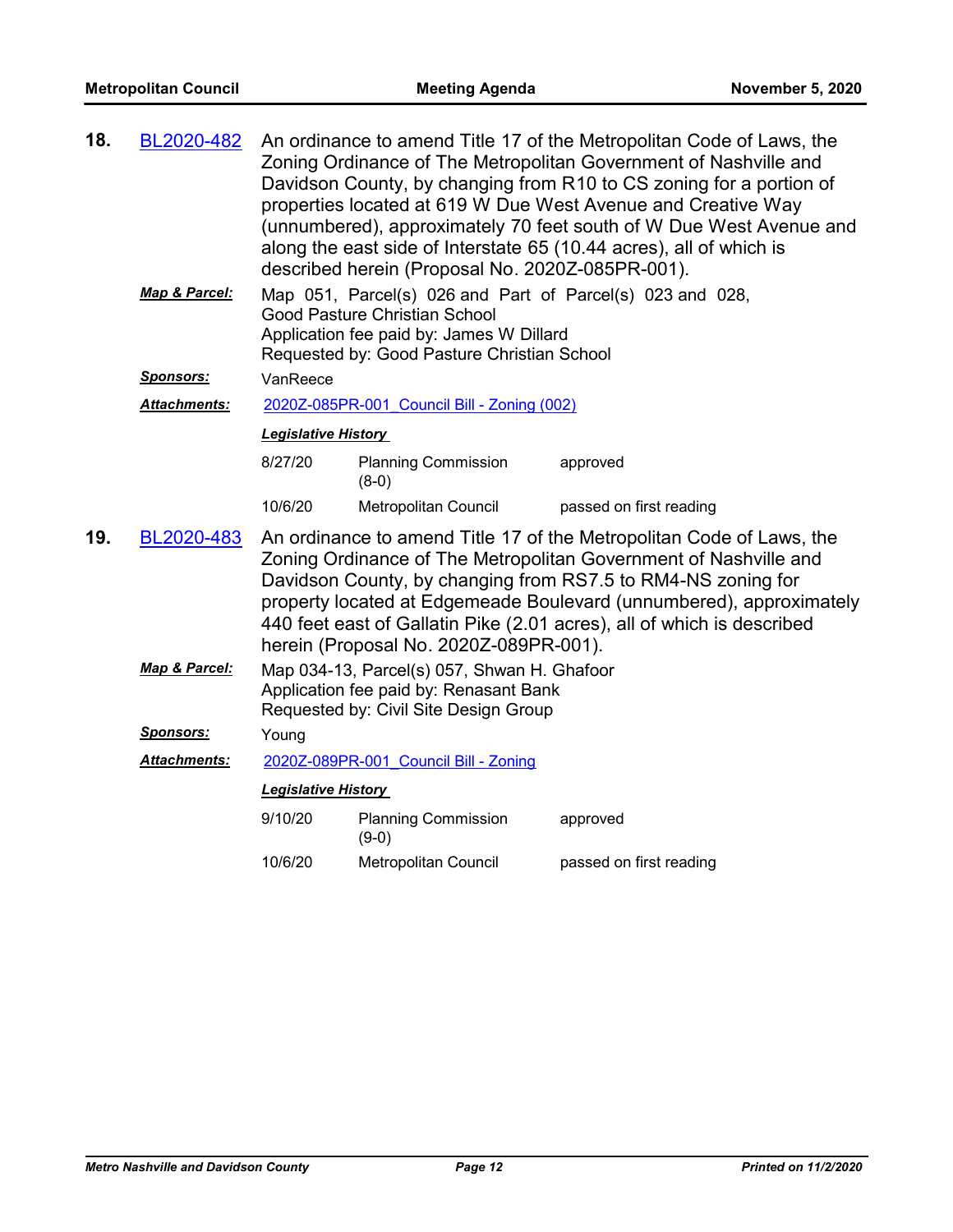| 20. | BL2020-484          | An ordinance to amend Title 17 of the Metropolitan Code of Laws, the<br>Zoning Ordinance of The Metropolitan Government of Nashville and<br>Davidson County, by changing from R8 to MUL-A zoning for properties<br>located at 4011, 4017 and 4023 Dodson Chapel Road, approximately<br>240 feet north of Central Pike (3.04 acres), all of which is described<br>herein (Proposal No. 2020Z-060PR-001). |                                                                                                                                        |                                                                                                                                                                                                                                                                                                                                                                                                                              |  |
|-----|---------------------|---------------------------------------------------------------------------------------------------------------------------------------------------------------------------------------------------------------------------------------------------------------------------------------------------------------------------------------------------------------------------------------------------------|----------------------------------------------------------------------------------------------------------------------------------------|------------------------------------------------------------------------------------------------------------------------------------------------------------------------------------------------------------------------------------------------------------------------------------------------------------------------------------------------------------------------------------------------------------------------------|--|
|     | Map & Parcel:       |                                                                                                                                                                                                                                                                                                                                                                                                         | Map 086, Parcel(s) 068-070, DSCT Dodson Chapel<br>Application fee paid by: Dale & Associates, Inc<br>Requested by: Dale and Associates |                                                                                                                                                                                                                                                                                                                                                                                                                              |  |
|     | Sponsors:           | Rhoten                                                                                                                                                                                                                                                                                                                                                                                                  |                                                                                                                                        |                                                                                                                                                                                                                                                                                                                                                                                                                              |  |
|     | Attachments:        |                                                                                                                                                                                                                                                                                                                                                                                                         | 2020Z-060PR-001 Council Bill - Zoning                                                                                                  |                                                                                                                                                                                                                                                                                                                                                                                                                              |  |
|     |                     | <b>Legislative History</b>                                                                                                                                                                                                                                                                                                                                                                              |                                                                                                                                        |                                                                                                                                                                                                                                                                                                                                                                                                                              |  |
|     |                     | 8/27/20                                                                                                                                                                                                                                                                                                                                                                                                 | <b>Planning Commission</b><br>$(8-0)$                                                                                                  | approved                                                                                                                                                                                                                                                                                                                                                                                                                     |  |
|     |                     | 10/6/20                                                                                                                                                                                                                                                                                                                                                                                                 | Metropolitan Council                                                                                                                   | passed on first reading                                                                                                                                                                                                                                                                                                                                                                                                      |  |
| 21. | BL2020-485          |                                                                                                                                                                                                                                                                                                                                                                                                         |                                                                                                                                        | An ordinance to amend Title 17 of the Metropolitan Code of Laws, the<br>Zoning Ordinance of The Metropolitan Government of Nashville and<br>Davidson County, by cancelling a Planned Unit Development Overlay<br>District for properties located at Forest Park Road (unnumbered),<br>approximately 250 feet north of Lanier Drive, zoned RM15 (4.51 acres),<br>all of which is described herein (Proposal No. 308-84P-001). |  |
|     | Map & Parcel:       | Map 043-13-0-A, Parcel(s) 089-142, 901, OIC Robin Hood<br>Condominimum,<br>Application fee paid by: RK Junior Development Group<br>Requested by: RK Junior Contracting LLC                                                                                                                                                                                                                              |                                                                                                                                        |                                                                                                                                                                                                                                                                                                                                                                                                                              |  |
|     | Sponsors:           | Hancock                                                                                                                                                                                                                                                                                                                                                                                                 |                                                                                                                                        |                                                                                                                                                                                                                                                                                                                                                                                                                              |  |
|     | <b>Attachments:</b> | 308-84P-001 owners list                                                                                                                                                                                                                                                                                                                                                                                 |                                                                                                                                        |                                                                                                                                                                                                                                                                                                                                                                                                                              |  |
|     |                     |                                                                                                                                                                                                                                                                                                                                                                                                         | 308-84P-001 Council Bill - PUD Cancel                                                                                                  |                                                                                                                                                                                                                                                                                                                                                                                                                              |  |
|     |                     | <b>Legislative History</b>                                                                                                                                                                                                                                                                                                                                                                              |                                                                                                                                        |                                                                                                                                                                                                                                                                                                                                                                                                                              |  |
|     |                     | 7/23/20                                                                                                                                                                                                                                                                                                                                                                                                 | <b>Planning Commission</b><br>$(8-0)$                                                                                                  | approved                                                                                                                                                                                                                                                                                                                                                                                                                     |  |
|     |                     | 10/6/20                                                                                                                                                                                                                                                                                                                                                                                                 | Metropolitan Council                                                                                                                   | passed on first reading                                                                                                                                                                                                                                                                                                                                                                                                      |  |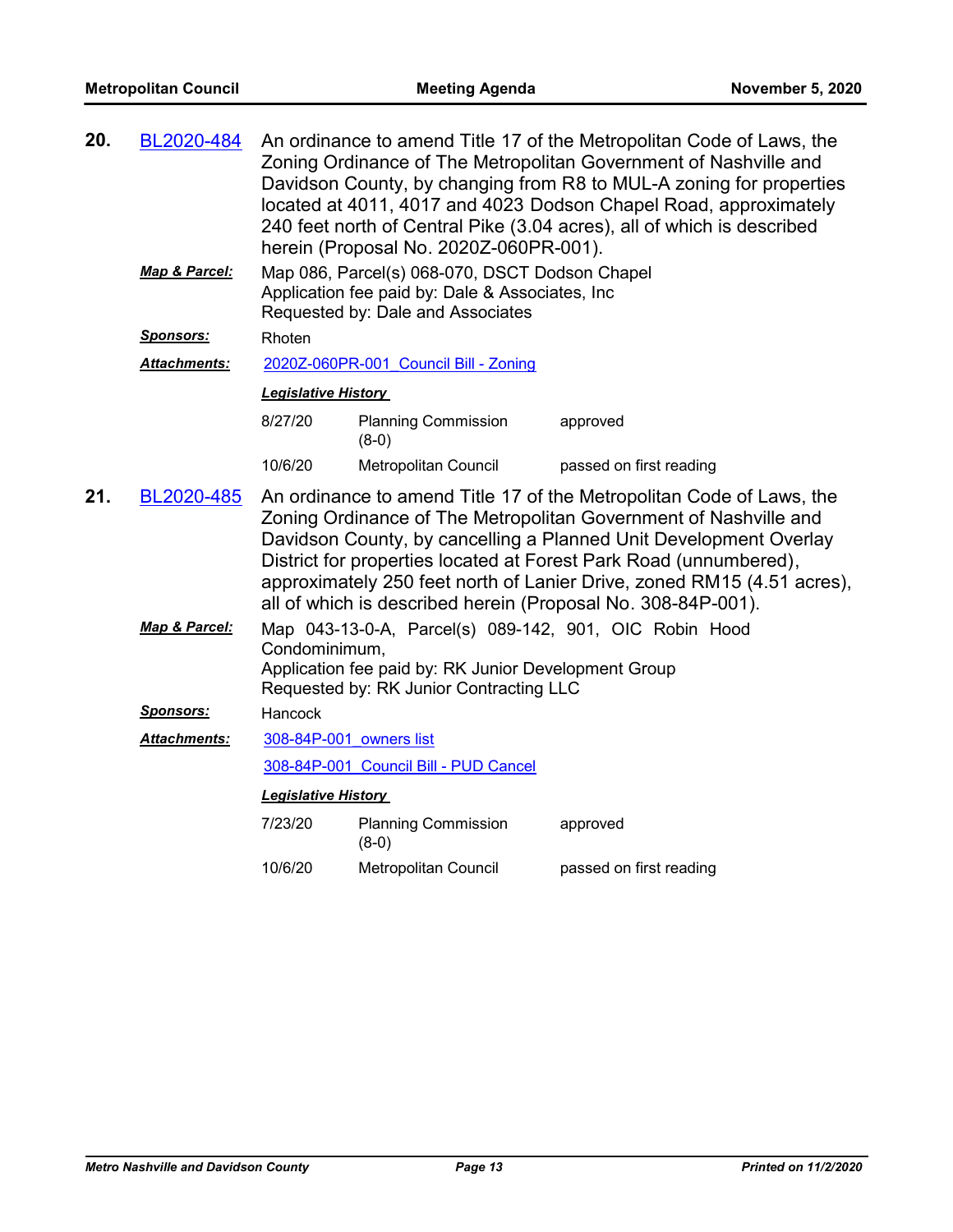| 22. | BL2020-486          | 2020SP-036-001).           | feet south of Mildred Shute Avenue (0.41 acres), to permit                                                                                                                | An ordinance to amend Title 17 of the Metropolitan Code of Laws, the<br>Zoning Ordinance of The Metropolitan Government of Nashville and<br>Davidson County, by changing from CS to SP zoning for properties<br>located at 1108, 1110 and 1114 4th Avenue South, approximately 90<br>nonresidential uses, all of which is described herein (Proposal No.                                                                                 |
|-----|---------------------|----------------------------|---------------------------------------------------------------------------------------------------------------------------------------------------------------------------|------------------------------------------------------------------------------------------------------------------------------------------------------------------------------------------------------------------------------------------------------------------------------------------------------------------------------------------------------------------------------------------------------------------------------------------|
|     | Map & Parcel:       |                            | Map 105-03, Parcel(s) 020-022, Red Clay QOZB LLC<br>Application fee paid by: Thomas Middleton<br>Requested by: Openworks LLC                                              |                                                                                                                                                                                                                                                                                                                                                                                                                                          |
|     | <b>Sponsors:</b>    | Sledge                     |                                                                                                                                                                           |                                                                                                                                                                                                                                                                                                                                                                                                                                          |
|     | <b>Attachments:</b> |                            | 2020SP-036-001 Council Bill - SP New                                                                                                                                      |                                                                                                                                                                                                                                                                                                                                                                                                                                          |
|     |                     | 2020SP-036-001 plans       |                                                                                                                                                                           |                                                                                                                                                                                                                                                                                                                                                                                                                                          |
|     |                     | <b>Legislative History</b> |                                                                                                                                                                           |                                                                                                                                                                                                                                                                                                                                                                                                                                          |
|     |                     | 8/27/20                    | <b>Planning Commission</b><br>$(8-0)$                                                                                                                                     | approved with conditions, disapproved<br>without                                                                                                                                                                                                                                                                                                                                                                                         |
|     |                     | 10/6/20                    | Metropolitan Council                                                                                                                                                      | passed on first reading                                                                                                                                                                                                                                                                                                                                                                                                                  |
| 23. | BL2020-488          |                            | which is described herein (Proposal No. 2020SP-035-001).                                                                                                                  | An ordinance to amend Title 17 of the Metropolitan Code of Laws, the<br>Zoning Ordinance of The Metropolitan Government of Nashville and<br>Davidson County, by changing from R10 to SP zoning for property<br>located at 725 Tulip Grove Road and a portion of property located at<br>703 Tulip Grove Road, approximately 340 feet north of Scotts Creek<br>Parkway (13.20 acres), to permit 58 multi-family residential units,, all of |
|     | Map & Parcel:       | Odell Bradley Jr.          | Map 076, Parcel(s) 003, 149, Cynthia Ludlow, Trustee and<br>Application fee paid by: Vastland Northcrest Dev., LLC<br>Requested by: Endfield Construction and Engineering |                                                                                                                                                                                                                                                                                                                                                                                                                                          |
|     | <b>Sponsors:</b>    | Hagar                      |                                                                                                                                                                           |                                                                                                                                                                                                                                                                                                                                                                                                                                          |
|     | Attachments:        | 2020SP-035-001 plans       |                                                                                                                                                                           |                                                                                                                                                                                                                                                                                                                                                                                                                                          |
|     |                     |                            | 2020SP-035-001 Council Bill - SP New                                                                                                                                      |                                                                                                                                                                                                                                                                                                                                                                                                                                          |
|     |                     | <b>Legislative History</b> |                                                                                                                                                                           |                                                                                                                                                                                                                                                                                                                                                                                                                                          |
|     |                     | 9/10/20                    | <b>Planning Commission</b>                                                                                                                                                | approved with conditions, disapproved<br>without                                                                                                                                                                                                                                                                                                                                                                                         |
|     |                     |                            | $(9-0-1)$                                                                                                                                                                 |                                                                                                                                                                                                                                                                                                                                                                                                                                          |
|     |                     | 10/6/20                    | Metropolitan Council                                                                                                                                                      | passed on first reading                                                                                                                                                                                                                                                                                                                                                                                                                  |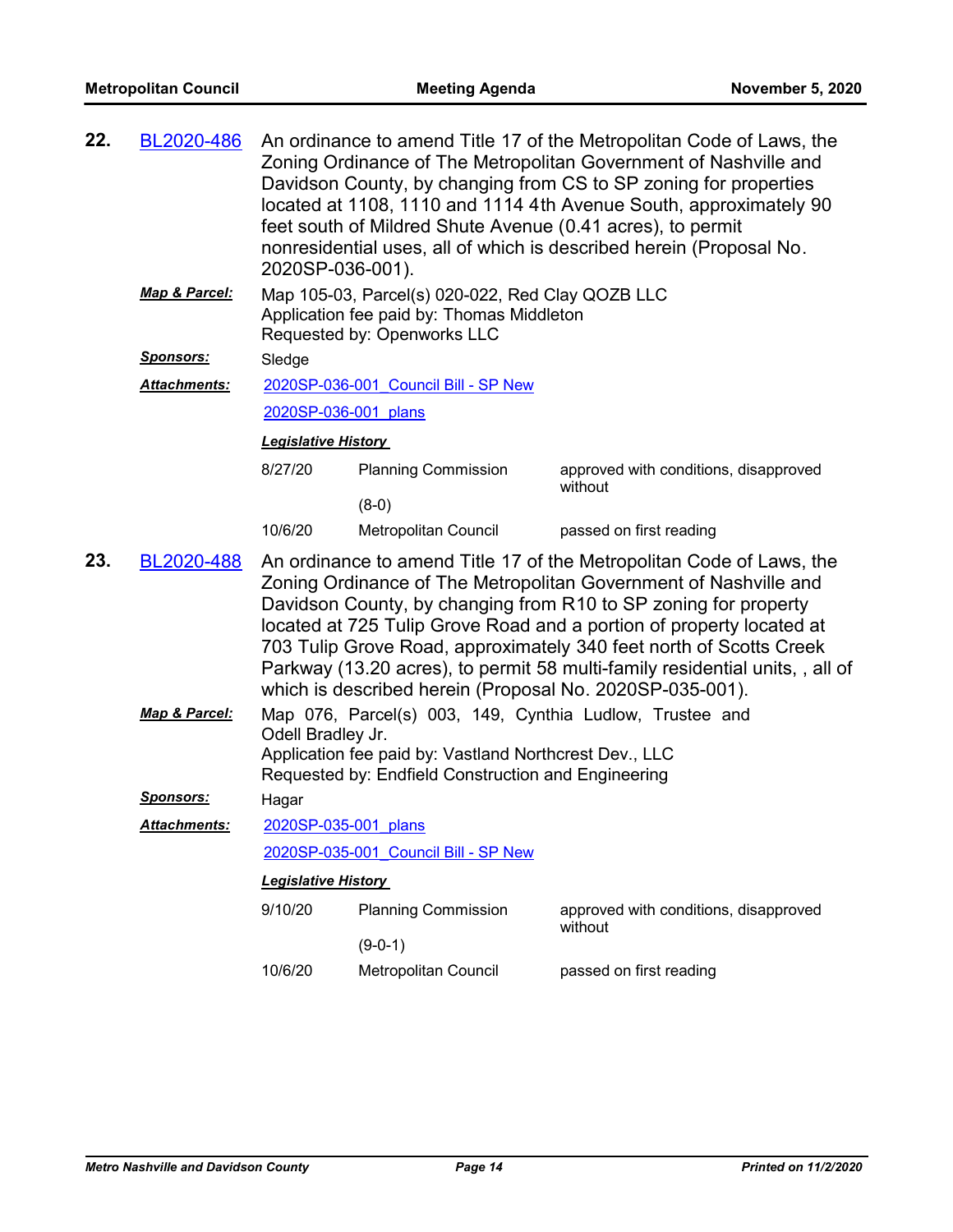| 24. | BL2020-489       |                            | No. 2020SP-039-001).                                                                                                                                      | An ordinance to amend Title 17 of the Metropolitan Code of Laws, the<br>Zoning Ordinance of The Metropolitan Government of Nashville and<br>Davidson County, by changing from R8 to SP zoning for properties<br>located at 6001 and 6003 Obrien Avenue, at the southwest corner of<br>Obrien Avenue and Lellyett Street (0.48 acres), to permit seven<br>multi-family residential units, all of which is described herein (Proposal                                                                                                                                                                                                                                                                                                                                                 |  |  |  |
|-----|------------------|----------------------------|-----------------------------------------------------------------------------------------------------------------------------------------------------------|-------------------------------------------------------------------------------------------------------------------------------------------------------------------------------------------------------------------------------------------------------------------------------------------------------------------------------------------------------------------------------------------------------------------------------------------------------------------------------------------------------------------------------------------------------------------------------------------------------------------------------------------------------------------------------------------------------------------------------------------------------------------------------------|--|--|--|
|     | Map & Parcel:    | <b>LLC</b>                 | Map 091-13, Parcel(s) 285, 364, Potter Brother Construction,<br>Application fee paid by: Potter Brother Construction<br>Requested by: Dale and Associates |                                                                                                                                                                                                                                                                                                                                                                                                                                                                                                                                                                                                                                                                                                                                                                                     |  |  |  |
|     | <b>Sponsors:</b> | Roberts                    |                                                                                                                                                           |                                                                                                                                                                                                                                                                                                                                                                                                                                                                                                                                                                                                                                                                                                                                                                                     |  |  |  |
|     | Attachments:     |                            | 2020SP-039-001 Council Bill - SP New                                                                                                                      |                                                                                                                                                                                                                                                                                                                                                                                                                                                                                                                                                                                                                                                                                                                                                                                     |  |  |  |
|     |                  | 2020SP-039-001 plans       |                                                                                                                                                           |                                                                                                                                                                                                                                                                                                                                                                                                                                                                                                                                                                                                                                                                                                                                                                                     |  |  |  |
|     |                  | <b>Legislative History</b> |                                                                                                                                                           |                                                                                                                                                                                                                                                                                                                                                                                                                                                                                                                                                                                                                                                                                                                                                                                     |  |  |  |
|     |                  | 9/10/20                    | <b>Planning Commission</b>                                                                                                                                | approved with conditions, disapproved                                                                                                                                                                                                                                                                                                                                                                                                                                                                                                                                                                                                                                                                                                                                               |  |  |  |
|     |                  |                            | $(10-0)$                                                                                                                                                  | without                                                                                                                                                                                                                                                                                                                                                                                                                                                                                                                                                                                                                                                                                                                                                                             |  |  |  |
|     |                  | 10/6/20                    | Metropolitan Council                                                                                                                                      | passed on first reading                                                                                                                                                                                                                                                                                                                                                                                                                                                                                                                                                                                                                                                                                                                                                             |  |  |  |
| 25. | BL2020-490       | 2020SP-034-001).           |                                                                                                                                                           | An ordinance to amend Title 17 of the Metropolitan Code of Laws, the<br>Zoning Ordinance of The Metropolitan Government of Nashville and<br>Davidson County, by changing from AR2a, RS40, and RS80 to SP<br>zoning for various properties located at 9293 and 9401 S. Harpeth<br>Road, Griffith Road (unnumbered), Lewis Road (unnumbered), S.<br>Harpeth Road (unnumbered), Highway 100 (unnumbered), and Old<br>Harding Pike (unnumbered), north of Highway 100, spanning from S.<br>Harpeth Road to Lewis Road, northward to Griffith Road (approximately<br>1,119 acres), to permit a maximum of 506 single-family lots, religious<br>institution, greenway, park, agricultural activity, cemetery, safety<br>services, pond/lake, and associated accessory uses. (Proposal No. |  |  |  |
|     | <u>Sponsors:</u> | Rosenberg                  |                                                                                                                                                           |                                                                                                                                                                                                                                                                                                                                                                                                                                                                                                                                                                                                                                                                                                                                                                                     |  |  |  |
|     | Attachments:     |                            | Ordinance - Rosenberg - 2020SP-034-001                                                                                                                    |                                                                                                                                                                                                                                                                                                                                                                                                                                                                                                                                                                                                                                                                                                                                                                                     |  |  |  |
|     |                  |                            | Ordinance - Rosenberg - 2020SP-034-001 - plans                                                                                                            |                                                                                                                                                                                                                                                                                                                                                                                                                                                                                                                                                                                                                                                                                                                                                                                     |  |  |  |
|     |                  | <b>Legislative History</b> |                                                                                                                                                           |                                                                                                                                                                                                                                                                                                                                                                                                                                                                                                                                                                                                                                                                                                                                                                                     |  |  |  |
|     |                  | 9/10/20                    | <b>Planning Commission</b><br>$(8-2)$                                                                                                                     | disapproved                                                                                                                                                                                                                                                                                                                                                                                                                                                                                                                                                                                                                                                                                                                                                                         |  |  |  |
|     |                  | 10/6/20                    | Metropolitan Council                                                                                                                                      | passed on first reading                                                                                                                                                                                                                                                                                                                                                                                                                                                                                                                                                                                                                                                                                                                                                             |  |  |  |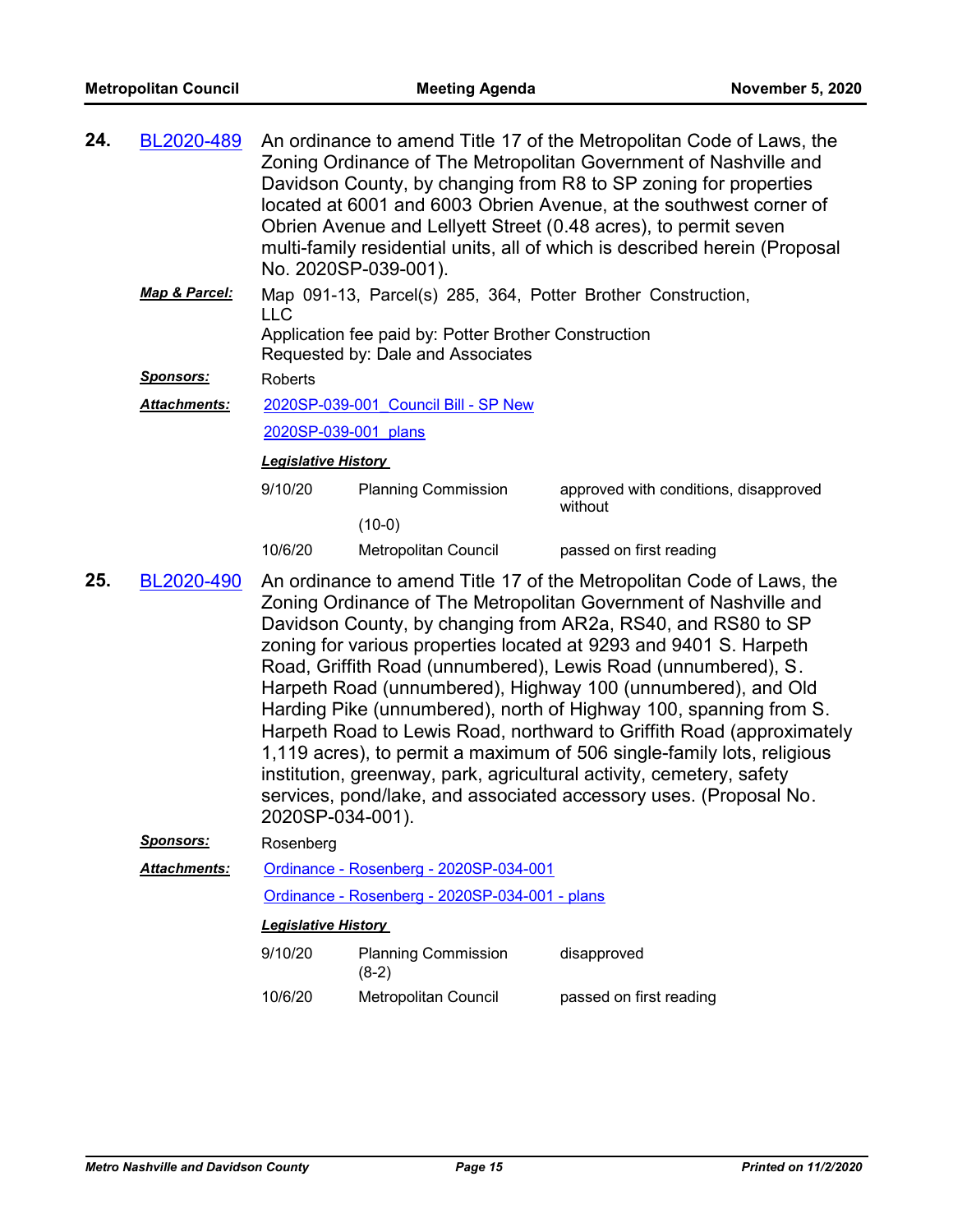| 26. | BL2020-491          | herein.                    |                                                              | An ordinance extending the boundaries of the Urban Services District<br>within the jurisdiction of the Metropolitan Government of Nashville and<br>Davidson County to include certain properties located in Council District<br>3 and approving the Plan of Services, as more particularly described |
|-----|---------------------|----------------------------|--------------------------------------------------------------|------------------------------------------------------------------------------------------------------------------------------------------------------------------------------------------------------------------------------------------------------------------------------------------------------|
|     | <u>Sponsors:</u>    | Gamble                     |                                                              |                                                                                                                                                                                                                                                                                                      |
|     | <b>Attachments:</b> |                            | <b>USD Annexation Exhibit A map - Gamble</b>                 |                                                                                                                                                                                                                                                                                                      |
|     |                     |                            | <b>TMP-0362 District 3 Annexation Property list - Gamble</b> |                                                                                                                                                                                                                                                                                                      |
|     |                     |                            | TMP-0362 - Exhibit B - Plan of Services - Gamble             |                                                                                                                                                                                                                                                                                                      |
|     |                     | <b>Legislative History</b> |                                                              |                                                                                                                                                                                                                                                                                                      |
|     |                     | 10/20/20                   | Metropolitan Council<br>November 5, 2020                     | public hearing set                                                                                                                                                                                                                                                                                   |
|     |                     | 10/20/20                   | Metropolitan Council                                         | passed on first reading                                                                                                                                                                                                                                                                              |
|     |                     | 10/27/20                   | Metropolitan Council                                         | referred to the Budget and Finance<br>Committee                                                                                                                                                                                                                                                      |
|     |                     | 10/27/20                   | Metropolitan Council                                         | referred to the Planning, Zoning, and                                                                                                                                                                                                                                                                |

Historical Committee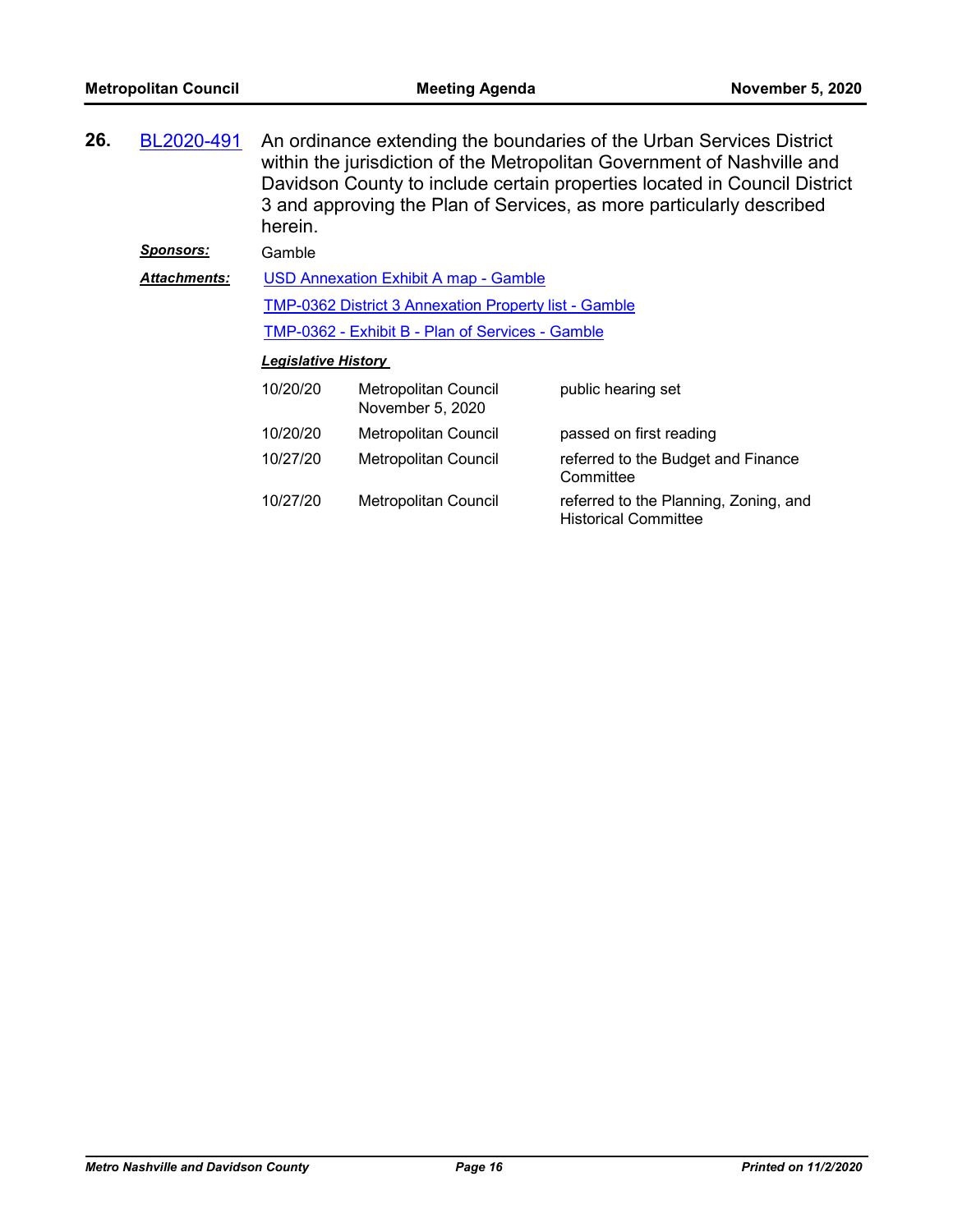### **G. Consent Resolutions and Resolutions**

- A resolution accepting a grant from the State of Tennessee, Department of Mental Health and Substance Abuse Services, to The Metropolitan Government of Nashville and Davidson County for the State Trial Courts to provide Tennessee Highway Safety Office Recovery Court Enhancements to existing recovery court programs and services to improve alcohol countermeasures. **27.** [RS2020-609](http://nashville.legistar.com/gateway.aspx?m=l&id=/matter.aspx?key=1522) *Sponsors:* Toombs *Attachments:* [State Trial Courts-TN Highway Safety Office Grant Exhibit](http://nashville.legistar.com/gateway.aspx?M=F&ID=cc31c761-5675-413e-b443-3a634d85e96d.PDF) *Legislative History*  10/27/20 Metropolitan Council referred to the Budget and Finance **Committee** A resolution appropriating a total of \$200,000 from the COVID-19 Pandemic Fund No. 30099 to various nonprofit organizations selected to receive Community Partnership Fund grants. **28.** [RS2020-610](http://nashville.legistar.com/gateway.aspx?m=l&id=/matter.aspx?key=1536) *Sponsors:* Toombs, Welsch and Styles [Meharry \(N0374542xD719A\).PDF](http://nashville.legistar.com/gateway.aspx?M=F&ID=ea958085-dba2-442d-8292-867d46c632eb.PDF) [STARS Nashville \(N0374541xD719A\).PDF](http://nashville.legistar.com/gateway.aspx?M=F&ID=f4c16d80-a195-4267-b7bb-80c06d2ecd44.PDF) [Be About Change Contract \(N0374540xD719A\).PDF](http://nashville.legistar.com/gateway.aspx?M=F&ID=be6505cb-98cf-4f7b-82ce-27b8553eb22f.PDF) [The Find Design \(N0374546xD719A\).PDF](http://nashville.legistar.com/gateway.aspx?M=F&ID=c6131e01-3787-4dde-bec0-bf06c6676706.PDF) [Epic Girl \(N0374548xD719A\).PDF](http://nashville.legistar.com/gateway.aspx?M=F&ID=c03ddcc3-6c34-45e8-bbb8-f3a6ee77abb2.PDF) *Attachments: Legislative History*  10/27/20 Metropolitan Council referred to the Budget and Finance **Committee** A resolution accepting the recommendations of the COVID-19 Financial Oversight Committee to amend RS2020-394 to permit Metro Nashville Public Schools ("MNPS") to use CARES Act funds for student and teacher laptop computers, hotspots, and Pre-K through Grade 12 virtual **29.** [RS2020-611](http://nashville.legistar.com/gateway.aspx?m=l&id=/matter.aspx?key=1550)
	- curriculum for students and school supplies for remote learning. *Sponsors:* Toombs, Evans, Johnston, Styles, Welsch and Hancock

*Legislative History* 

10/27/20 Metropolitan Council referred to the Budget and Finance **Committee**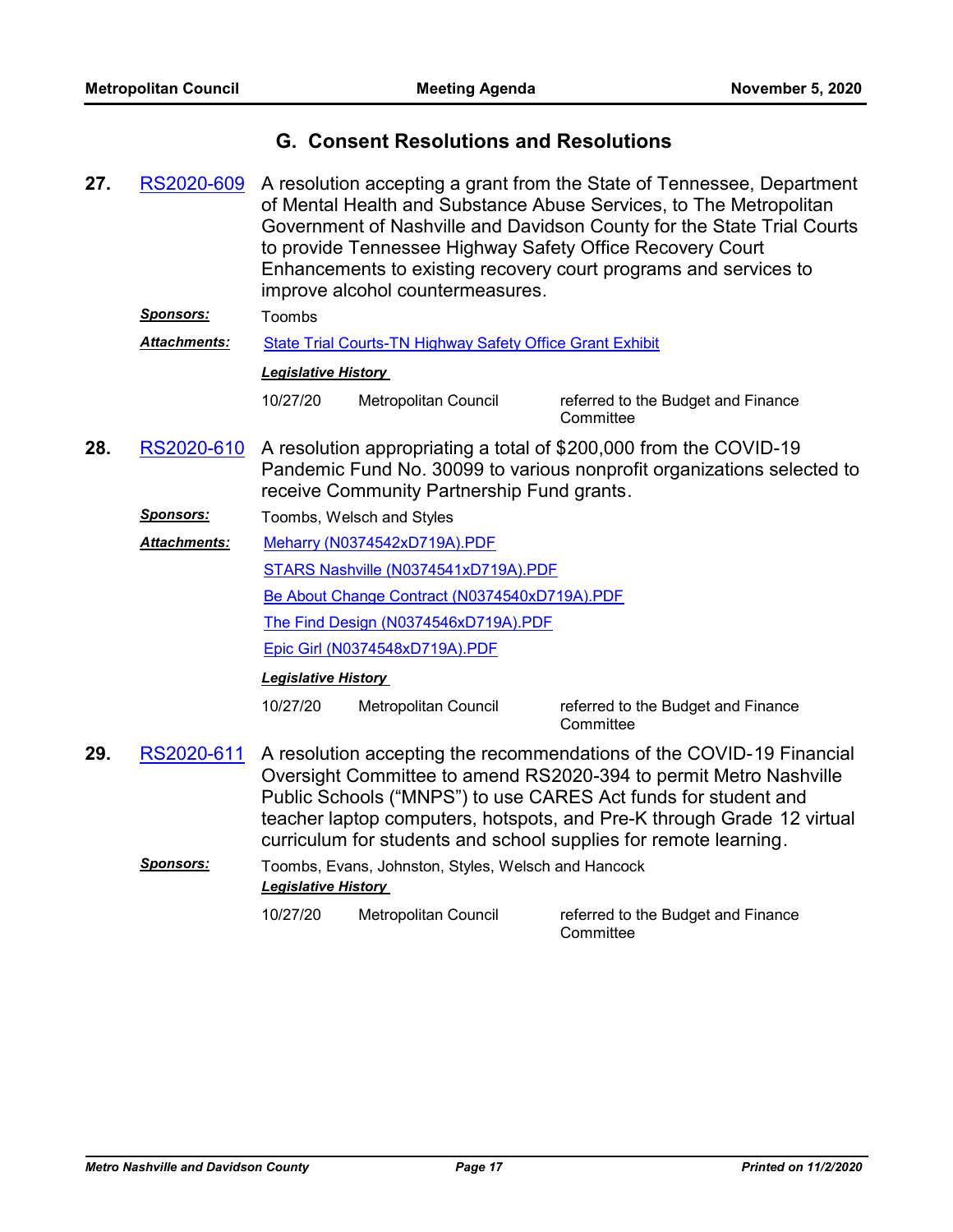| 30. | RS2020-612          |                            | selected to receive Community Partnership Fund grants.                 | A resolution appropriating a total of \$200,000 from the COVID-19<br>Pandemic Fund No. 30099 to various nonprofit organizations                                                                                                                                                                                                             |
|-----|---------------------|----------------------------|------------------------------------------------------------------------|---------------------------------------------------------------------------------------------------------------------------------------------------------------------------------------------------------------------------------------------------------------------------------------------------------------------------------------------|
|     | <b>Sponsors:</b>    |                            | Toombs, Gamble, Welsch and Styles                                      |                                                                                                                                                                                                                                                                                                                                             |
|     | Attachments:        |                            | <b>COVID-19 Pandemic Fund Appropriation-Office of Family Safety</b>    |                                                                                                                                                                                                                                                                                                                                             |
|     |                     | <b>Legislative History</b> |                                                                        |                                                                                                                                                                                                                                                                                                                                             |
|     |                     | 10/27/20                   | Metropolitan Council                                                   | referred to the Budget and Finance<br>Committee                                                                                                                                                                                                                                                                                             |
|     |                     | 10/27/20                   | Metropolitan Council                                                   | referred to the Public Safety, Beer, and<br><b>Regulated Beverages Committee</b>                                                                                                                                                                                                                                                            |
| 31. | RS2020-613          | January 1, 2021.           | Fund (4% Fund) for the continued operation of and                      | A resolution appropriating \$5,000,000 from the COVID-19 Pandemic<br>Fund No. 30009 and \$1,500,000 from the General Fund Reserve<br>repairs/equipment for the Bordeaux Long Term Care Facility, and<br>requesting the Metropolitan Purchasing Agent to negotiate an<br>emergency contract for the operation of the Facility from and after |
|     | <u>Sponsors:</u>    | Hall                       |                                                                        |                                                                                                                                                                                                                                                                                                                                             |
|     | Attachments:        |                            | Resolution re Bordeaux LTC Facility - Availability of Funds 10-23-2020 |                                                                                                                                                                                                                                                                                                                                             |
|     |                     | <b>Legislative History</b> |                                                                        |                                                                                                                                                                                                                                                                                                                                             |
|     |                     | 10/27/20                   | Metropolitan Council                                                   | referred to the Budget and Finance<br>Committee                                                                                                                                                                                                                                                                                             |
|     |                     | 10/27/20                   | Metropolitan Council                                                   | referred to the Health, Hospitals, and<br><b>Social Services Committee</b>                                                                                                                                                                                                                                                                  |
| 32. | RS2020-614          |                            |                                                                        | A Resolution authorizing the Metropolitan Development and Housing<br>Agency to negotiate and enter into a PILOT Agreement and accept<br>payments in lieu of ad valorem taxes with respect to a multi-family<br>housing project located at 600 Creative Way, known as the Briarville.                                                        |
|     | <u> Sponsors:</u>   | VanReece                   |                                                                        |                                                                                                                                                                                                                                                                                                                                             |
|     | <b>Attachments:</b> |                            | <b>Briarville PILOT Agreement &amp; Exhibit</b>                        |                                                                                                                                                                                                                                                                                                                                             |
|     |                     | <b>Legislative History</b> |                                                                        |                                                                                                                                                                                                                                                                                                                                             |
|     |                     | 10/27/20                   | Metropolitan Council                                                   | referred to the Affordable Housing<br>Committee                                                                                                                                                                                                                                                                                             |

10/27/20 Metropolitan Council referred to the Budget and Finance

Committee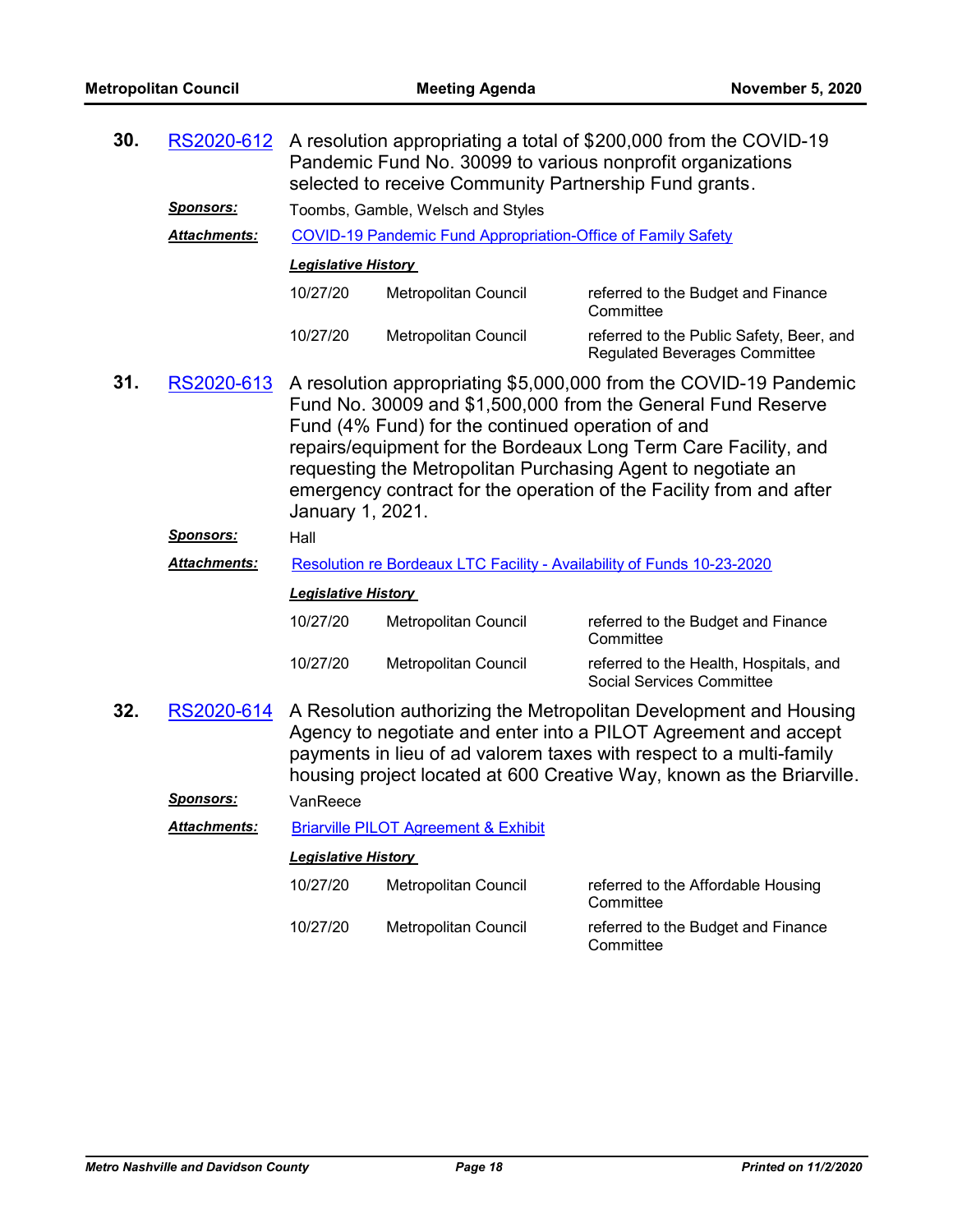| 33. | RS2020-615          |                            | the digital/analog 800 MHZ radio communication system.     | A resolution approving an intergovernmental agreement between the<br>Metropolitan Government of Nashville and Davidson County, the<br>Electric Power Board of the Metropolitan Government of Nashville<br>and Davidson County, and the United States Department of Justice,<br>Division of Alcohol, Tobacco and Firearms, for the interoperability of |
|-----|---------------------|----------------------------|------------------------------------------------------------|-------------------------------------------------------------------------------------------------------------------------------------------------------------------------------------------------------------------------------------------------------------------------------------------------------------------------------------------------------|
|     | <u>Sponsors:</u>    | Gamble                     |                                                            |                                                                                                                                                                                                                                                                                                                                                       |
|     | Attachments:        |                            | <b>Intergovernmental Agreement Attachment</b>              |                                                                                                                                                                                                                                                                                                                                                       |
|     |                     | <b>Legislative History</b> |                                                            |                                                                                                                                                                                                                                                                                                                                                       |
|     |                     | 10/27/20                   | <b>Metropolitan Council</b>                                | referred to the Public Safety, Beer, and<br><b>Regulated Beverages Committee</b>                                                                                                                                                                                                                                                                      |
| 34. | RS2020-616          |                            | Radio Equipment in use by public safety agencies.          | A Resolution approving an interlocal agreement between the<br><b>Emergency Communications District for Nashville and Davidson</b><br>County (ECD) and The Metropolitan Government of Nashville and<br>Davidson County (Metro) for partial funding of replacement 800MHZ                                                                               |
|     | Sponsors:           | <b>Toombs and Gamble</b>   |                                                            |                                                                                                                                                                                                                                                                                                                                                       |
|     | <b>Attachments:</b> |                            | Interlocal Agreement - fully executed (N0374700xD719A).PDF |                                                                                                                                                                                                                                                                                                                                                       |
|     |                     | <b>Legislative History</b> |                                                            |                                                                                                                                                                                                                                                                                                                                                       |
|     |                     | 10/27/20                   | Metropolitan Council                                       | referred to the Budget and Finance<br>Committee                                                                                                                                                                                                                                                                                                       |
|     |                     | 10/27/20                   | Metropolitan Council                                       | referred to the Public Safety, Beer, and<br><b>Regulated Beverages Committee</b>                                                                                                                                                                                                                                                                      |
| 35. | RS2020-617          |                            | Government departments.                                    | A resolution accepting a donation of 3,000 one-gallon Soft Foam<br>Hand Sanitizers from Steel Gorillas to the Metropolitan Government<br>of Nashville and Davidson County, by and through the Office of<br>Emergency Management, for the use and benefit of Metropolitan                                                                              |
|     | <b>Sponsors:</b>    |                            | Toombs, Gamble and Styles                                  |                                                                                                                                                                                                                                                                                                                                                       |
|     | Attachments:        |                            | <b>Steel Gorillas Donation Exhibit</b>                     |                                                                                                                                                                                                                                                                                                                                                       |
|     |                     | <b>Legislative History</b> |                                                            |                                                                                                                                                                                                                                                                                                                                                       |
|     |                     | 10/27/20                   | <b>Metropolitan Council</b>                                | referred to the Budget and Finance<br>Committee                                                                                                                                                                                                                                                                                                       |
|     |                     | 10/27/20                   | <b>Metropolitan Council</b>                                | referred to the Public Safety, Beer, and<br><b>Regulated Beverages Committee</b>                                                                                                                                                                                                                                                                      |
|     |                     |                            |                                                            |                                                                                                                                                                                                                                                                                                                                                       |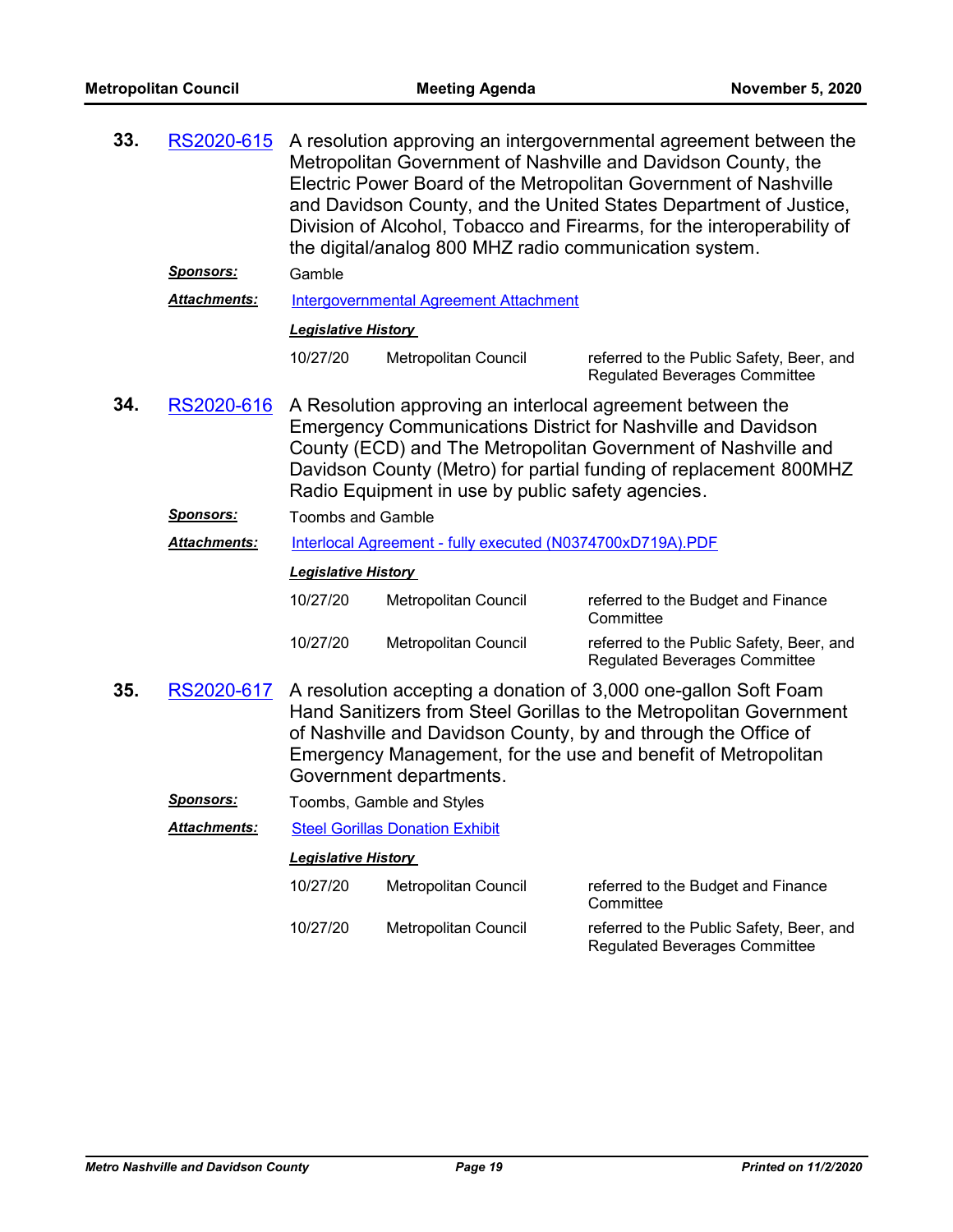| 36. | RS2020-618          |                            | Mansion and the 1802 House.                                                           | A resolution accepting an in-kind grant from the Friends of Two<br>Rivers Mansion to The Metropolitan Government of Nashville and<br>Davidson County, acting by and through the Metropolitan Nashville<br>Parks and Recreation Department, to provide signage for Two Rivers                                                                                                                                   |
|-----|---------------------|----------------------------|---------------------------------------------------------------------------------------|----------------------------------------------------------------------------------------------------------------------------------------------------------------------------------------------------------------------------------------------------------------------------------------------------------------------------------------------------------------------------------------------------------------|
|     | <u>Sponsors:</u>    |                            | Syracuse, Toombs and VanReece                                                         |                                                                                                                                                                                                                                                                                                                                                                                                                |
|     | <b>Attachments:</b> |                            |                                                                                       | Parks Friends of Two Rivers Mansion Signage 20 Ready (N0373873xD)                                                                                                                                                                                                                                                                                                                                              |
|     |                     | <b>Legislative History</b> |                                                                                       |                                                                                                                                                                                                                                                                                                                                                                                                                |
|     |                     | 10/27/20                   | Metropolitan Council                                                                  | referred to the Budget and Finance<br>Committee                                                                                                                                                                                                                                                                                                                                                                |
|     |                     | 10/27/20                   | Metropolitan Council                                                                  | referred to the Parks, Library, and Arts<br>Committee                                                                                                                                                                                                                                                                                                                                                          |
| 37. | RS2020-619          |                            | acting by and through the Metropolitan Board of Parks and<br>Center roof and chimney. | A resolution accepting a grant from the Friends of Warner Parks to<br>The Metropolitan Government of Nashville and Davidson County,<br>Recreation, to partially fund the repair of the Warner Parks Nature                                                                                                                                                                                                     |
|     | <u>Sponsors:</u>    |                            | Henderson, Toombs and VanReece                                                        |                                                                                                                                                                                                                                                                                                                                                                                                                |
|     | <b>Attachments:</b> |                            | <b>Friends of Warner Parks Grant Exhibit</b>                                          |                                                                                                                                                                                                                                                                                                                                                                                                                |
|     |                     | <b>Legislative History</b> |                                                                                       |                                                                                                                                                                                                                                                                                                                                                                                                                |
|     |                     | 10/27/20                   | Metropolitan Council                                                                  | referred to the Budget and Finance<br>Committee                                                                                                                                                                                                                                                                                                                                                                |
|     |                     | 10/27/20                   | Metropolitan Council                                                                  | referred to the Parks, Library, and Arts<br>Committee                                                                                                                                                                                                                                                                                                                                                          |
| 38. | RS2020-620          |                            |                                                                                       | A resolution approving an application for a Child and Adult Care<br>Food Program (CACFP) grant from the Tennessee Department of<br>Human Services to The Metropolitan Government of Nashville and<br>Davidson County, acting by and through the Metropolitan Parks and<br>Recreation Department, to provide nutritious meals and snacks for<br>children attending after school programs in six park locations. |
|     | <b>Sponsors:</b>    |                            | Toombs, VanReece, Welsch, Suara and Styles                                            |                                                                                                                                                                                                                                                                                                                                                                                                                |
|     | Attachments:        |                            | Child & Adult Care Food Program Grant Application Exhibit                             |                                                                                                                                                                                                                                                                                                                                                                                                                |
|     |                     | <b>Legislative History</b> |                                                                                       |                                                                                                                                                                                                                                                                                                                                                                                                                |
|     |                     | 10/27/20                   | Metropolitan Council                                                                  | referred to the Budget and Finance<br>Committee                                                                                                                                                                                                                                                                                                                                                                |
|     |                     | 10/27/20                   | <b>Metropolitan Council</b>                                                           | referred to the Parks, Library, and Arts<br>Committee                                                                                                                                                                                                                                                                                                                                                          |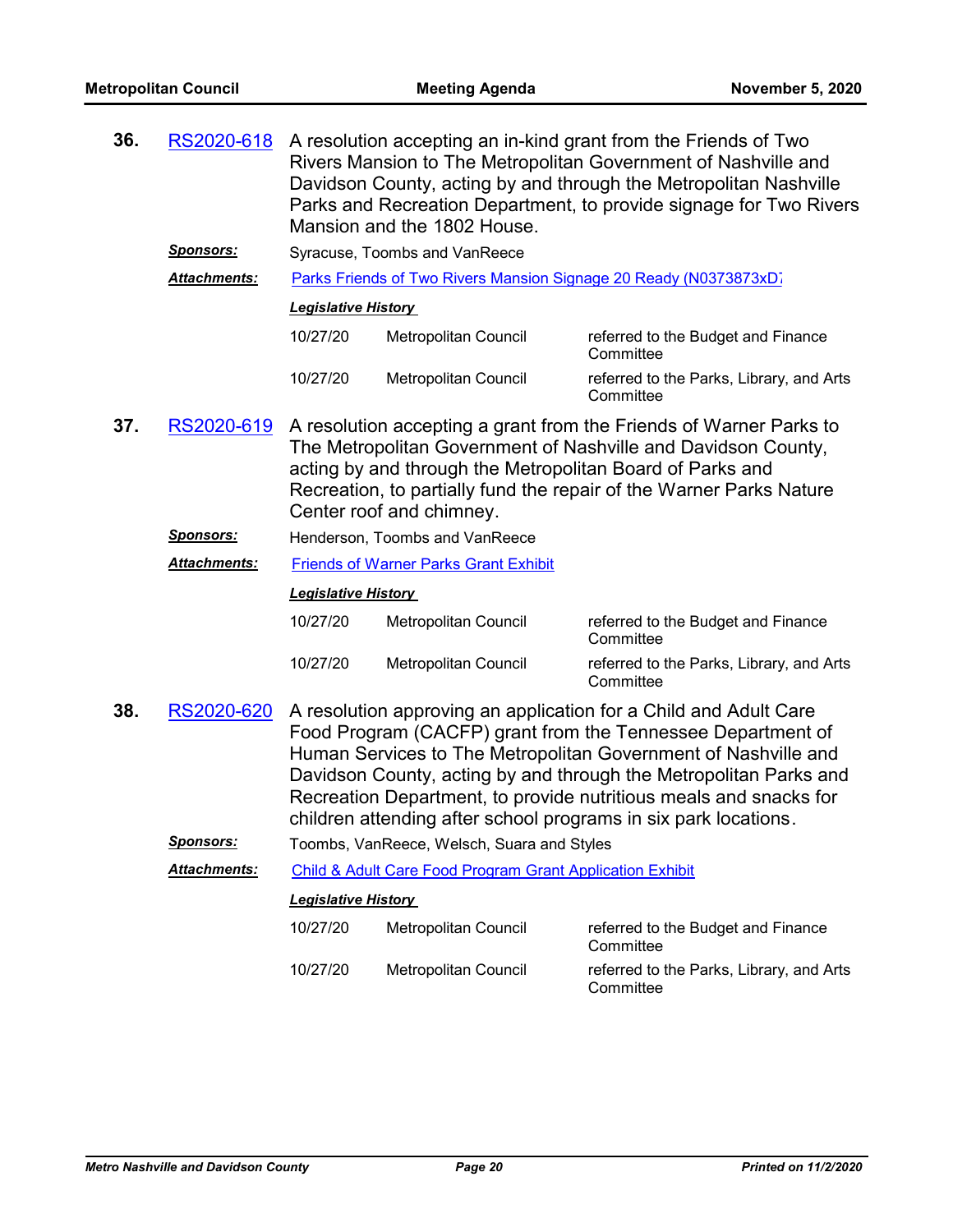| 39. | RS2020-621          |                                | the Self-Insured Liability Fund.                                        | A resolution authorizing the Metropolitan Department of Law to<br>compromise and settle the personal injury claim of Serita Applewhite<br>against the Metropolitan Government of Nashville and Davidson<br>County in the amount of \$16,500.00, with said amount be paid out of |
|-----|---------------------|--------------------------------|-------------------------------------------------------------------------|---------------------------------------------------------------------------------------------------------------------------------------------------------------------------------------------------------------------------------------------------------------------------------|
|     | <u>Sponsors:</u>    | Toombs                         |                                                                         |                                                                                                                                                                                                                                                                                 |
|     |                     | <b>Legislative History</b>     |                                                                         |                                                                                                                                                                                                                                                                                 |
|     |                     | 10/27/20                       | Metropolitan Council                                                    | referred to the Budget and Finance<br>Committee                                                                                                                                                                                                                                 |
| 40. | RS2020-622          | Davidson County.               |                                                                         | A resolution approving the election of certain Notaries Public for                                                                                                                                                                                                              |
|     | <u>Sponsors:</u>    | Johnston                       |                                                                         |                                                                                                                                                                                                                                                                                 |
|     | Attachments:        | <b>Public Notaries Exhibit</b> |                                                                         |                                                                                                                                                                                                                                                                                 |
|     |                     | <b>Legislative History</b>     |                                                                         |                                                                                                                                                                                                                                                                                 |
|     |                     | 10/27/20                       | Metropolitan Council                                                    | referred to the Rules, Confirmations,<br>and Public Elections Committee                                                                                                                                                                                                         |
| 41. | RS2020-623          |                                | aerial encroachment at 218 3rd Ave N. (Proposal<br>No.2020M-033EN-001). | A resolution authorizing Black Rabbit, LLC to construct and install an                                                                                                                                                                                                          |
|     | <u>Sponsors:</u>    |                                | O'Connell, Murphy and Nash                                              |                                                                                                                                                                                                                                                                                 |
|     | <b>Attachments:</b> |                                | <b>Black Rabbit Aerial Encroachment Exhibit</b>                         |                                                                                                                                                                                                                                                                                 |
|     |                     | <b>Legislative History</b>     |                                                                         |                                                                                                                                                                                                                                                                                 |
|     |                     | 6/24/20                        | <b>Planning Commission</b>                                              | approved                                                                                                                                                                                                                                                                        |
|     |                     | 10/27/20                       | Metropolitan Council                                                    | referred to the Planning, Zoning, and<br><b>Historical Committee</b>                                                                                                                                                                                                            |
|     |                     | 10/27/20                       | Metropolitan Council                                                    | referred to the Public Works Committee                                                                                                                                                                                                                                          |
| 42. | RS2020-624          | Liability Fund.                | Green Homeowners Association against the Metropolitan                   | A resolution authorizing the Metropolitan Department of Law to<br>compromise and settle the property damage claim of the Sherwood<br>Government of Nashville and Davidson County in the amount of<br>\$20,283.46, with said amount to be paid out of the Self-Insured           |
|     | Sponsors:           | Toombs                         |                                                                         |                                                                                                                                                                                                                                                                                 |
|     |                     | <b>Legislative History</b>     |                                                                         |                                                                                                                                                                                                                                                                                 |
|     |                     | 10/27/20                       | <b>Metropolitan Council</b>                                             | referred to the Budget and Finance<br>Committee                                                                                                                                                                                                                                 |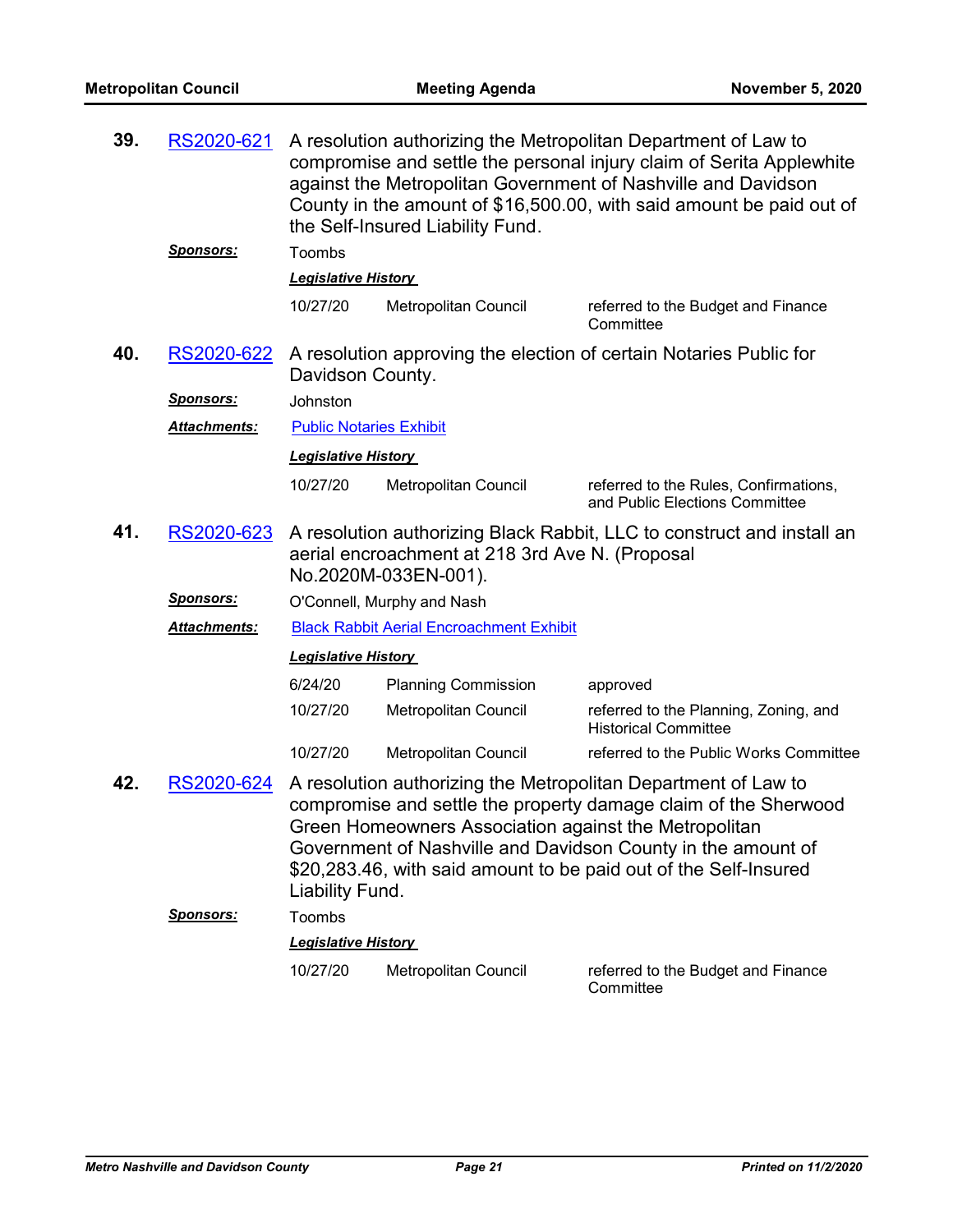| 43. | RS2020-625          |                                                        | A resolution approving a contract between the Metropolitan                                                        | Government of Nashville and Davidson County and Southern Sales<br>Co, a Division of Tencarva Machinery, to provide various products,<br>parts, and equipment for specific brands of water products for the<br>Metropolitan Government of Nashville and Davidson County.                                                    |
|-----|---------------------|--------------------------------------------------------|-------------------------------------------------------------------------------------------------------------------|----------------------------------------------------------------------------------------------------------------------------------------------------------------------------------------------------------------------------------------------------------------------------------------------------------------------------|
|     | <u>Sponsors:</u>    | <b>Toombs and Nash</b>                                 |                                                                                                                   |                                                                                                                                                                                                                                                                                                                            |
|     | Attachments:        |                                                        | <b>Southern Sales Co Contract Exhibit</b>                                                                         |                                                                                                                                                                                                                                                                                                                            |
|     |                     | <b>Legislative History</b>                             |                                                                                                                   |                                                                                                                                                                                                                                                                                                                            |
|     |                     | 10/27/20                                               | Metropolitan Council                                                                                              | referred to the Budget and Finance<br>Committee                                                                                                                                                                                                                                                                            |
|     |                     | 10/27/20                                               | Metropolitan Council                                                                                              | referred to the Public Works Committee                                                                                                                                                                                                                                                                                     |
| 44. | RS2020-626          |                                                        | County, Tennessee. (MWS Project No. 19-SWC-214)                                                                   | A resolution approving amendment one to an agreement between<br>the United States Department of the Army and the Metropolitan<br>Government of Nashville and Davidson County, acting by and<br>through the Department of Water and Sewerage Services, for the<br>Sevenmile Creek Flood Risk Management Project in Davidson |
|     | <u>Sponsors:</u>    | <b>Toombs and Nash</b>                                 |                                                                                                                   |                                                                                                                                                                                                                                                                                                                            |
|     | <b>Attachments:</b> |                                                        |                                                                                                                   | RE. Amendment 1 to COE PPA for Sevenmile Creek (N0373103xD719/                                                                                                                                                                                                                                                             |
|     |                     | <b>Legislative History</b>                             |                                                                                                                   |                                                                                                                                                                                                                                                                                                                            |
|     |                     | 10/27/20                                               | Metropolitan Council                                                                                              | referred to the Budget and Finance<br>Committee                                                                                                                                                                                                                                                                            |
|     |                     | 10/27/20                                               | Metropolitan Council                                                                                              | referred to the Public Works Committee                                                                                                                                                                                                                                                                                     |
| 45. | RS2020-627          |                                                        | A Resolution recognizing Sister Sandra Smithson for her<br>contributions to Nashville and the State of Tennessee. |                                                                                                                                                                                                                                                                                                                            |
|     | Sponsors:           | Hurt, Withers and Styles<br><b>Legislative History</b> |                                                                                                                   | Druffel, Evans, Syracuse, Suara, Johnston, Hancock, Gamble, Murphy, Glover,                                                                                                                                                                                                                                                |
|     |                     | 10/27/20                                               | Metropolitan Council                                                                                              | referred to the Rules, Confirmations,<br>and Public Elections Committee                                                                                                                                                                                                                                                    |
| 46. | RS2020-628          | <b>Estate Services.</b>                                |                                                                                                                   | A resolution recognizing Christie Wilson and The Wilson Group Real                                                                                                                                                                                                                                                         |
|     | <b>Sponsors:</b>    | <b>Legislative History</b>                             | Murphy, Roberts and Johnston                                                                                      |                                                                                                                                                                                                                                                                                                                            |
|     |                     | 10/27/20                                               | Metropolitan Council                                                                                              | referred to the Rules, Confirmations,<br>and Public Elections Committee                                                                                                                                                                                                                                                    |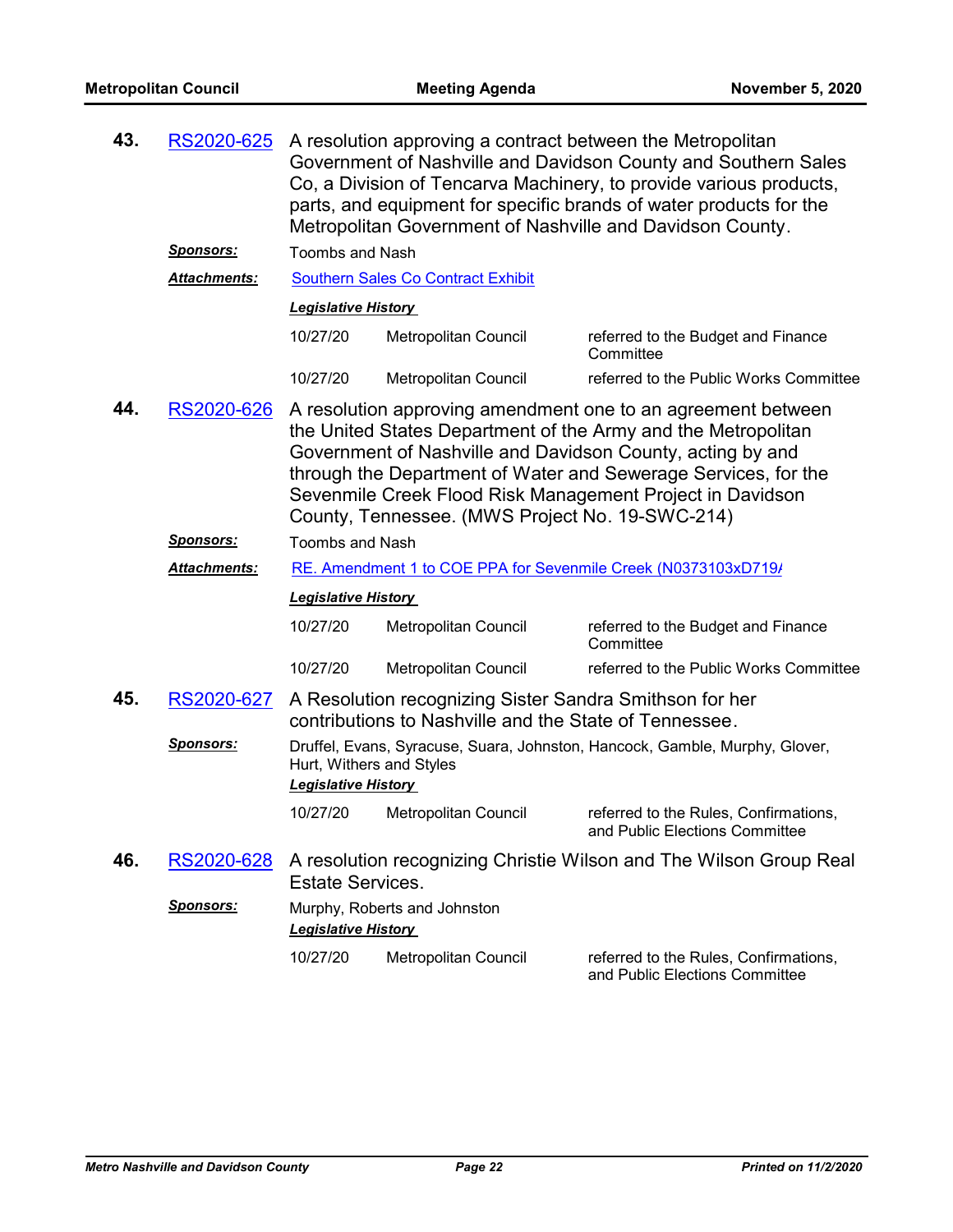### **H. Late Filed Resolutions**

A resolution accepting the recommendations of the COVID-19 Financial Oversight Committee to distribute \$2,000,000.00 in CARES Act funds from the COVID-19 Pandemic Fund No. 30099 to provide grants to nonprofit arts organizations. **H1.** [D-20-09660](http://nashville.legistar.com/gateway.aspx?m=l&id=/matter.aspx?key=1596)

### *Legislative History*

| 10/30/20 | Metropolitan Council | referred to the Budget and Finance<br>Committee                                |
|----------|----------------------|--------------------------------------------------------------------------------|
| 10/30/20 | Metropolitan Council | referred to the Parks, Library, and Arts<br>Committee                          |
| 10/30/20 | Metropolitan Council | referred to the Rules, Confirmations, and<br><b>Public Elections Committee</b> |

- A resolution accepting the recommendations of the COVID-19 Financial Oversight Committee to distribute \$500,000.00 in CARES Act funds from the COVID-19 Pandemic Fund No. 30099 to Pathway Lending to provide rent relief to vendors at the Nashville Farmers' Market. **H2.** [D-20-09663](http://nashville.legistar.com/gateway.aspx?m=l&id=/matter.aspx?key=1602)
	- **Sponsors:** Sepulveda, Johnston and Gamble *Legislative History*  10/30/20 Metropolitan Council referred to the Budget and Finance **Committee** 10/30/20 Metropolitan Council referred to the Codes, Fair, and Farmers Market Committee 10/30/20 Metropolitan Council referred to the Rules, Confirmations, and Public Elections Committee
- A resolution amending RS2020-515 and RS2020-516 to increase the individual grant amounts for eligible live music venues that receive federal CARES funds and to transfer \$1,000,000.00 in CARES funds designated for live music venues to CARES funds designated for small businesses. **H3.** [D-20-09664](http://nashville.legistar.com/gateway.aspx?m=l&id=/matter.aspx?key=1603)
	- *Sponsors:* Johnston, Gamble and Sepulveda *Legislative History* 
		- 10/30/20 Metropolitan Council referred to the Budget and Finance **Committee** 10/30/20 Metropolitan Council referred to the Rules, Confirmations, and Public Elections Committee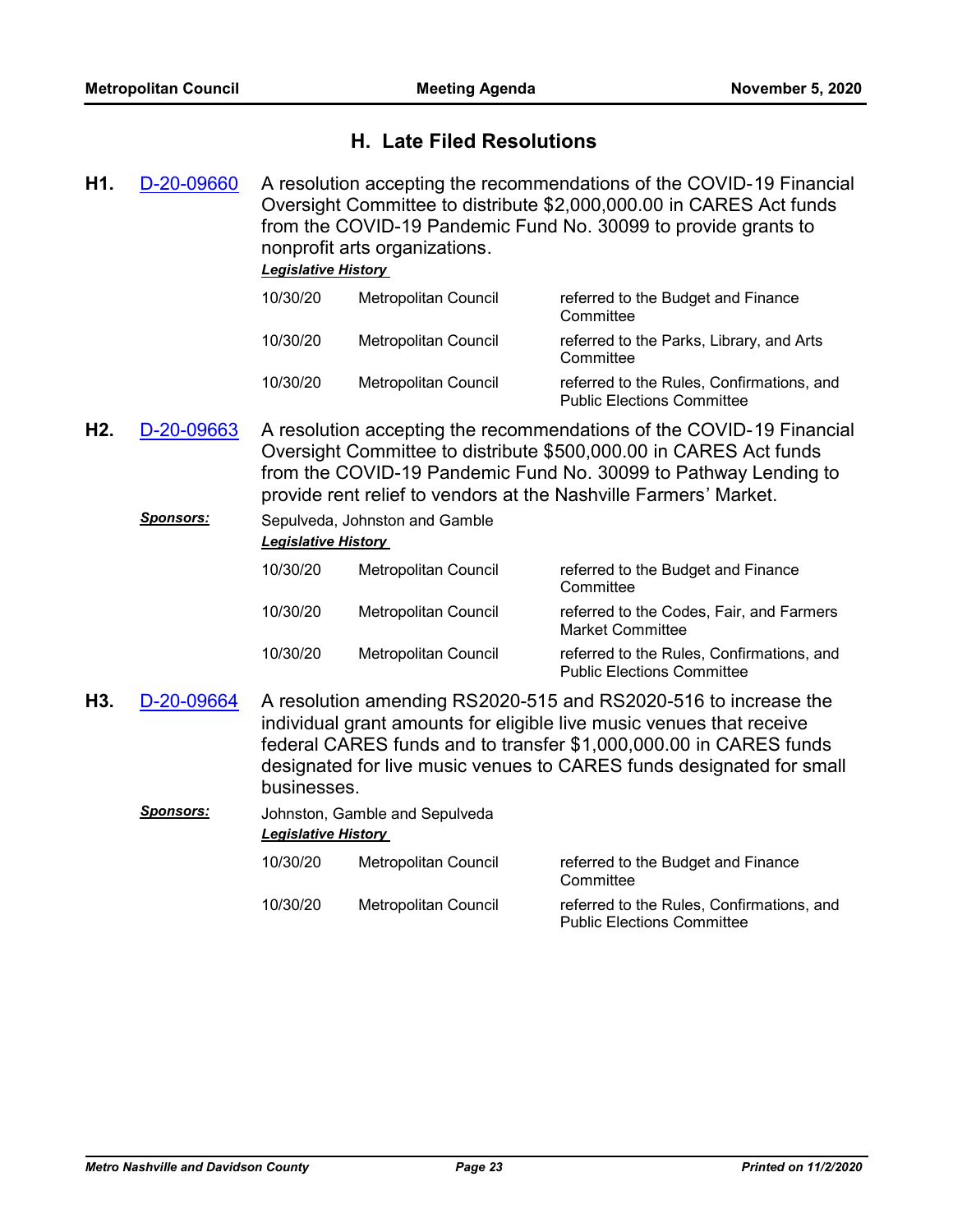|     |                     | I. Bills on Introduction and First Reading                                                                                                                                                                                                                                                                                                                                                                                      |
|-----|---------------------|---------------------------------------------------------------------------------------------------------------------------------------------------------------------------------------------------------------------------------------------------------------------------------------------------------------------------------------------------------------------------------------------------------------------------------|
| 47. | BL2020-503          | An Ordinance to amend Section 4.12.200 of the Metropolitan Code of<br>Laws regarding retention of procurement records.                                                                                                                                                                                                                                                                                                          |
|     | Sponsors:           | Suara and Styles                                                                                                                                                                                                                                                                                                                                                                                                                |
| 48. | BL2020-504          | An ordinance amending Chapters 17.36 and 17.40 of the Metropolitan<br>Code pertaining to creating an Owner Occupied Short Term Rental<br>Overlay district (Proposal No. 2020Z-013TX-001).                                                                                                                                                                                                                                       |
|     | Sponsors:           | O'Connell                                                                                                                                                                                                                                                                                                                                                                                                                       |
|     |                     | <b>Legislative History</b>                                                                                                                                                                                                                                                                                                                                                                                                      |
|     |                     | 10/27/20<br>Metropolitan Council<br>referred to the Planning Commission                                                                                                                                                                                                                                                                                                                                                         |
| 49. | BL2020-505          | An ordinance directing the Metropolitan Purchasing Agent to enter into<br>an emergency contract for the continued operation of the Bordeaux<br>Long Term Care facility for the remainder of Fiscal Year 2021 and<br>affirming the Council's intention that the current appropriation in the<br>Fiscal Year 2021 Operating Budget for the Bordeaux Long Term Care<br>facility management be used to fund the emergency contract. |
|     | <b>Sponsors:</b>    | Hall                                                                                                                                                                                                                                                                                                                                                                                                                            |
| 50. | BL2020-506          | An ordinance approving an agreement between the Metropolitan<br>Government and Cheekwood Botanical Gardens and Museum of Art<br>("Cheekwood") concerning the care and maintenance of the garden<br>area in Riverfront Park in downtown Nashville.                                                                                                                                                                               |
|     | <u>Sponsors:</u>    | O'Connell, VanReece and Styles                                                                                                                                                                                                                                                                                                                                                                                                  |
|     | <b>Attachments:</b> | <b>Cheekwood Botanical Gardens Agreement-Riverfront Park Exhibit</b>                                                                                                                                                                                                                                                                                                                                                            |
| 51. | BL2020-507          | An ordinance authorizing the Metropolitan Government of Nashville and<br>Davidson County, through the Department of Public Works, to accept a<br>contribution of \$25,000 for the construction of a signalized crosswalk at<br>the intersection of 21st Avenue South and Belcourt Avenue.                                                                                                                                       |
|     | Sponsors:           | Cash, Toombs, Nash and Allen                                                                                                                                                                                                                                                                                                                                                                                                    |
| 52. | BL2020-508          | An ordinance authorizing the Metropolitan Government of Nashville and<br>Davidson County, through the Department of Public Works, to accept a<br>contribution of \$450,022.60 for the construction of intersection<br>improvements at SR100 and Pasquo Road.                                                                                                                                                                    |
|     |                     |                                                                                                                                                                                                                                                                                                                                                                                                                                 |

*Sponsors:* Rosenberg, Toombs and Nash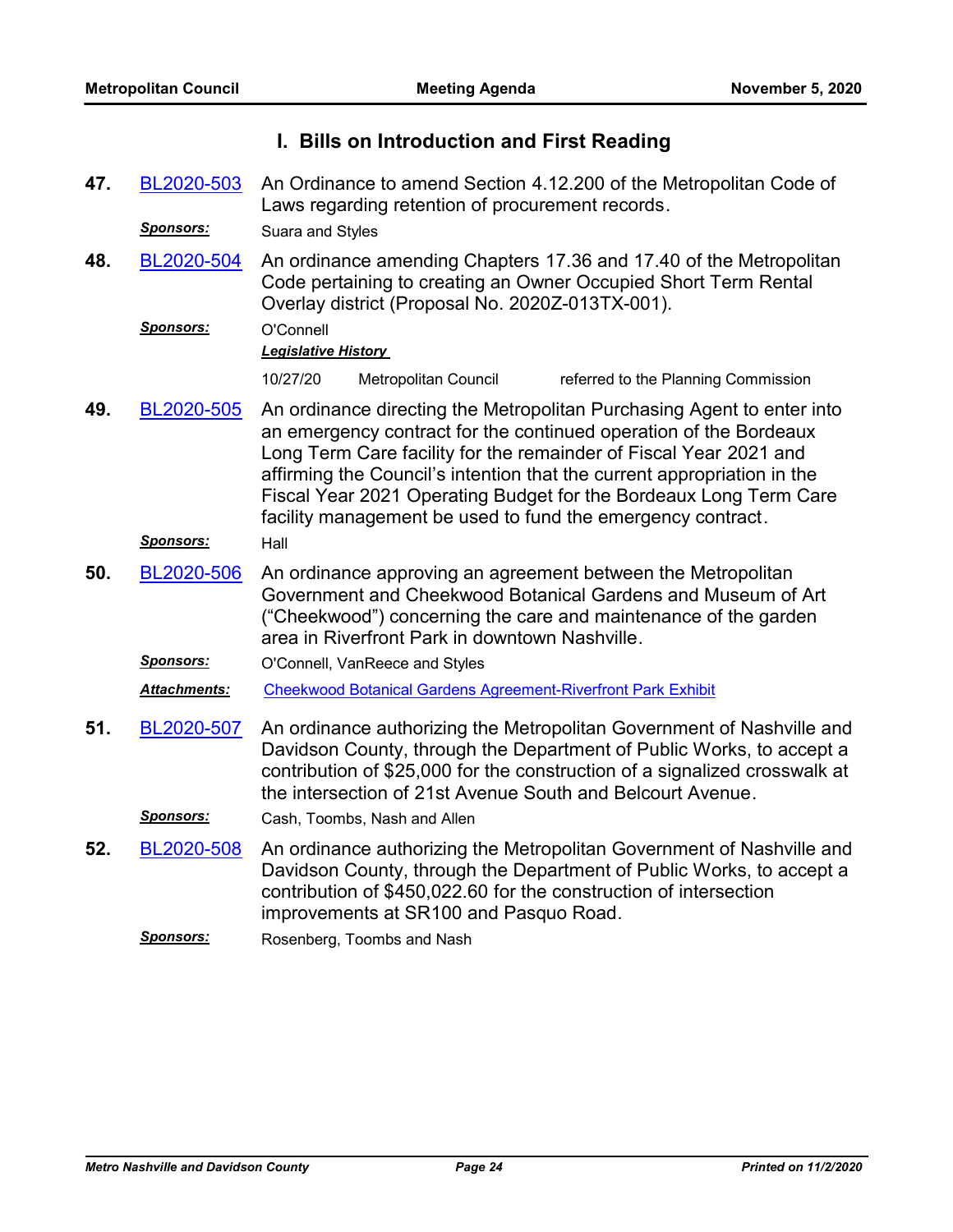| 53. | BL2020-509       | An ordinance to amend the Geographical Information Systems Map for<br>The Metropolitan Government of Nashville and Davidson County, by<br>renaming the private road Dixie Place from 21st Ave S to the dead end<br>as "Vivien Thomas Way". (Proposal No. 2020M-007SR-001).                                                           |
|-----|------------------|--------------------------------------------------------------------------------------------------------------------------------------------------------------------------------------------------------------------------------------------------------------------------------------------------------------------------------------|
|     | <u>Sponsors:</u> | Cash                                                                                                                                                                                                                                                                                                                                 |
|     | Attachments:     | <b>VIVIEN THOMAS WAY SKETCH</b>                                                                                                                                                                                                                                                                                                      |
|     |                  | Vivien Thomas Bio informational only                                                                                                                                                                                                                                                                                                 |
|     |                  | <b>Legislative History</b>                                                                                                                                                                                                                                                                                                           |
|     |                  | 10/27/20<br>Metropolitan Council<br>referred to the Planning Commission                                                                                                                                                                                                                                                              |
| 54. | BL2020-510       | An ordinance authorizing The Metropolitan Government of Nashville and<br>Davidson County to abandon existing easement rights located at 220<br>Riverside Drive, formerly a portion of Barclay Drive (Proposal No.<br>2020M-088ES-001).                                                                                               |
|     | <u>Sponsors:</u> | Withers, Murphy and Nash                                                                                                                                                                                                                                                                                                             |
|     | Attachments:     | Exhibit 1 (N0374273xD719A).PDF                                                                                                                                                                                                                                                                                                       |
|     |                  | <b>Legislative History</b>                                                                                                                                                                                                                                                                                                           |
|     |                  | 10/13/20<br><b>Planning Commission</b><br>approved                                                                                                                                                                                                                                                                                   |
| 55. | BL2020-511       | An ordinance authorizing The Metropolitan Government of Nashville and<br>Davidson County to abandon existing easement rights for property<br>located at 4100 Aberdeen Road, formerly a portion of Mockingbird Road                                                                                                                   |
|     |                  | (Proposal No. 2020M-086ES-001).                                                                                                                                                                                                                                                                                                      |
|     | Sponsors:        | Murphy and Nash                                                                                                                                                                                                                                                                                                                      |
|     | Attachments:     | 4100 Averdeen Road Easement Rights Abandonment Exhibit                                                                                                                                                                                                                                                                               |
|     |                  | <b>Legislative History</b>                                                                                                                                                                                                                                                                                                           |
|     |                  | 10/14/20<br><b>Planning Commission</b><br>approved                                                                                                                                                                                                                                                                                   |
| 56. | BL2020-512       | An ordinance authorizing The Metropolitan Government of Nashville and<br>Davidson County to abandon existing easement rights located between<br>Louisiana Avenue and Tennessee Avenue, formerly a portion of 50th<br>Avenue North, now located at 4915 Louisiana Avenue and 4912<br>Tennessee Avenue (Proposal No. 2019M-082ES-001). |
|     | <b>Sponsors:</b> | Roberts, Murphy and Nash                                                                                                                                                                                                                                                                                                             |
|     | Attachments:     | 50th Ave N Easement Rights Abandonment Exhibit                                                                                                                                                                                                                                                                                       |
|     |                  | <b>Legislative History</b>                                                                                                                                                                                                                                                                                                           |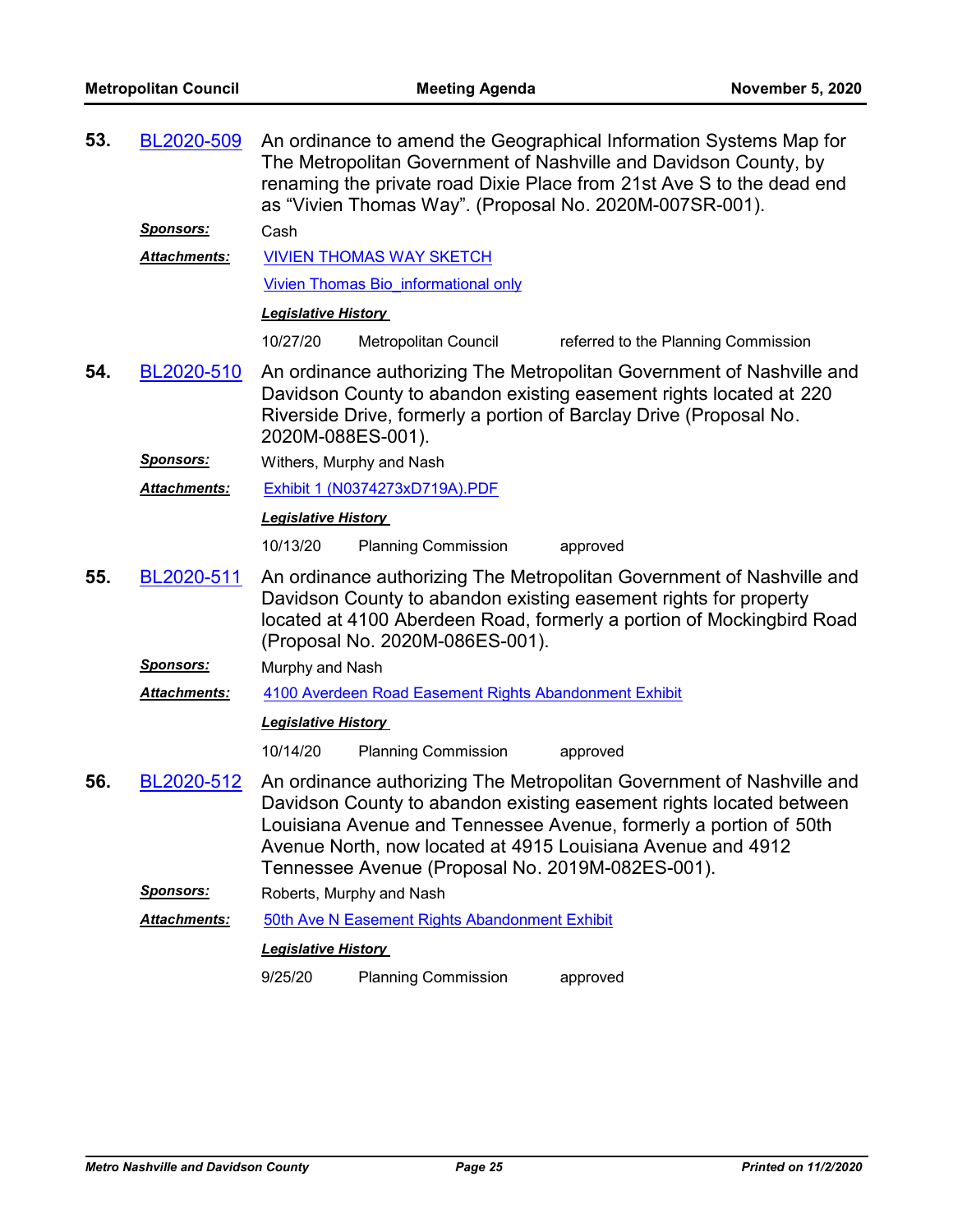| 57. | BL2020-513       | An ordinance authorizing the Metropolitan Government of Nashville and<br>Davidson County, acting by and through the Metropolitan Department of<br>Water and Sewerage Services, to provide public water service<br>improvements for Alta Foundry, LP proposed development, as well as<br>other existing properties in the area (MWS Project No. 20-WL-68 and<br>Proposal No. 2020M-024AG-001).                 |                                                                                                                                         |          |  |
|-----|------------------|---------------------------------------------------------------------------------------------------------------------------------------------------------------------------------------------------------------------------------------------------------------------------------------------------------------------------------------------------------------------------------------------------------------|-----------------------------------------------------------------------------------------------------------------------------------------|----------|--|
|     | <u>Sponsors:</u> |                                                                                                                                                                                                                                                                                                                                                                                                               | Taylor, Toombs, Murphy and Nash                                                                                                         |          |  |
|     | Attachments:     | 21st and Spruce Participation Agreement Exhibit 1                                                                                                                                                                                                                                                                                                                                                             |                                                                                                                                         |          |  |
|     |                  | 21st and Spruce Participation Agreement Exhibit 2                                                                                                                                                                                                                                                                                                                                                             |                                                                                                                                         |          |  |
|     |                  | <b>Legislative History</b>                                                                                                                                                                                                                                                                                                                                                                                    |                                                                                                                                         |          |  |
|     |                  | 10/14/20                                                                                                                                                                                                                                                                                                                                                                                                      | <b>Planning Commission</b>                                                                                                              | approved |  |
| 58. | BL2020-514       | An ordinance authorizing The Metropolitan Government of Nashville and<br>Davidson County to abandon existing sanitary sewer main, sanitary<br>sewer manhole, and easements, and to accept new public sanitary<br>sewer main, sanitary sewer manholes, and easements, for three<br>properties located at 3916, 3920 and 3922 Cross Creek Road (MWS<br>Project Nos. 20-SL-81 and Proposal No. 2020M-083ES-001). |                                                                                                                                         |          |  |
|     | <b>Sponsors:</b> | Henderson, Murphy and Nash                                                                                                                                                                                                                                                                                                                                                                                    |                                                                                                                                         |          |  |
|     | Attachments:     | Exhibit 1 (N0374282xD719A).PDF                                                                                                                                                                                                                                                                                                                                                                                |                                                                                                                                         |          |  |
|     |                  | <b>Legislative History</b>                                                                                                                                                                                                                                                                                                                                                                                    |                                                                                                                                         |          |  |
|     |                  | 10/14/20                                                                                                                                                                                                                                                                                                                                                                                                      | <b>Planning Commission</b>                                                                                                              | approved |  |
| 59. | BL2020-515       | An ordinance to amend Title 17 of the Metropolitan Code of Laws, the<br>Zoning Ordinance of The Metropolitan Government of Nashville and<br>Davidson County, by changing from IWD to MUG zoning for property<br>located at 100 Athens Way, at the southeast corner of Athens Way and<br>Great Circle Road (3.18 acres), all of which is described herein<br>(Proposal No. 2020Z-109PR-001).                   |                                                                                                                                         |          |  |
|     | Map & Parcel:    |                                                                                                                                                                                                                                                                                                                                                                                                               | Map 070-12, Parcel(s) 015, Ebon Falcon, LLC<br>Application fee paid by: Mission Constructors, LLC<br>Requested by: R H Acquisitions LLC |          |  |
|     | <b>Sponsors:</b> | Toombs                                                                                                                                                                                                                                                                                                                                                                                                        |                                                                                                                                         |          |  |
|     | Attachments:     |                                                                                                                                                                                                                                                                                                                                                                                                               | 2020Z-109PR-001 Council Bill - Zoning.docx                                                                                              |          |  |
|     |                  | <b>Legislative History</b>                                                                                                                                                                                                                                                                                                                                                                                    |                                                                                                                                         |          |  |
|     |                  | 9/24/20                                                                                                                                                                                                                                                                                                                                                                                                       | <b>Planning Commission</b>                                                                                                              | approved |  |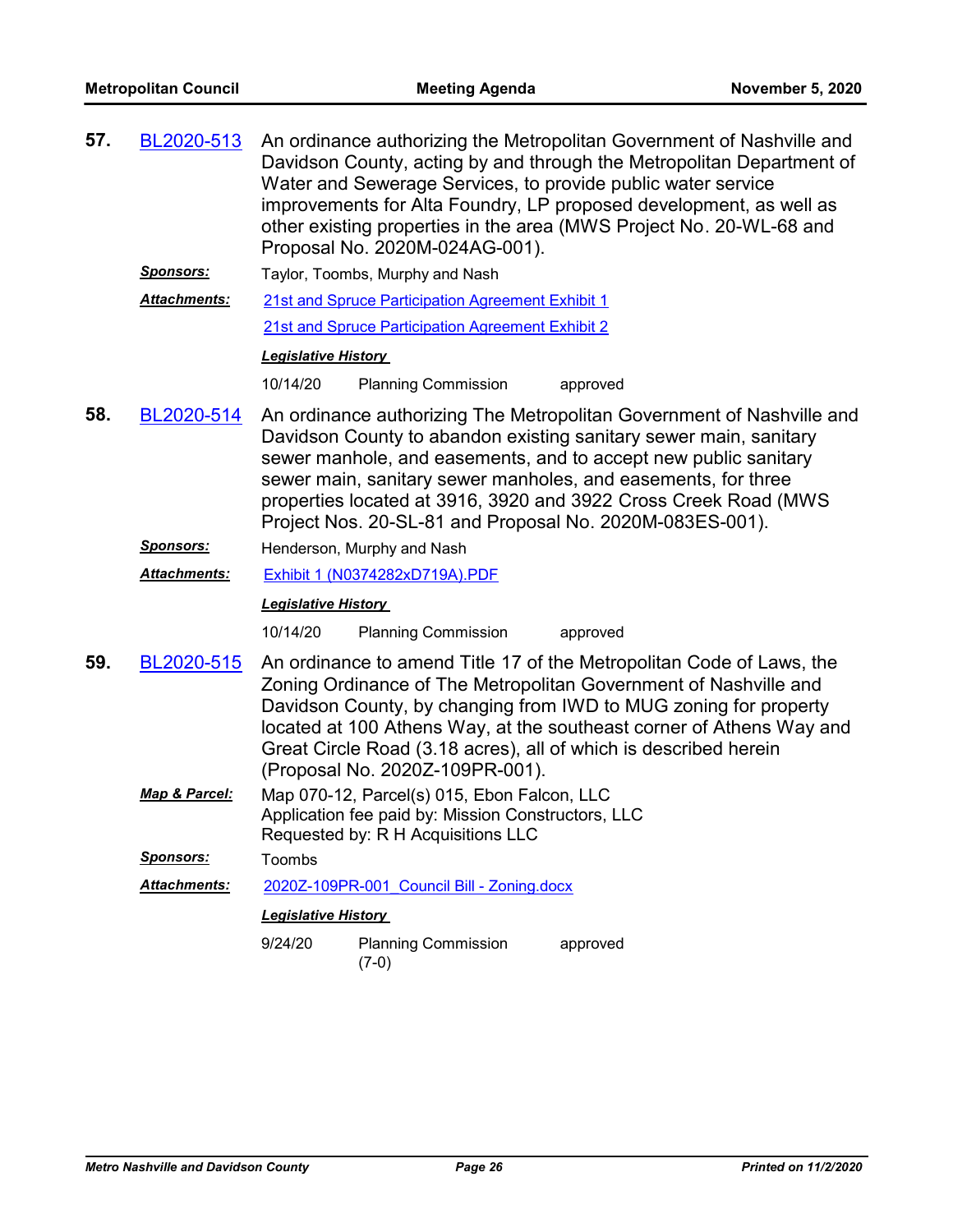| 60. | BL2020-516    | An ordinance to amend Title 17 of the Metropolitan Code of Laws, the<br>Zoning Ordinance of The Metropolitan Government of Nashville and<br>Davidson County, by expanding the Urban Zoning Overlay District for<br>various properties located south of Briley Parkway and north of Douglas<br>Avenue, generally along Gallatin Pike, from McGavock Pike westward to<br>the CSX Railroad, zoned MUL-A, SP, OR20-A, OR20, CS, IR, RM6, R6,<br>RS10, R10, RS7.5 and partially located within various Planned Unit<br>Development Overlay Districts (1,093.36 acres), all of which is described<br>herein (Proposal No. 2020Z-120PR-001).                                                                                                                                                                                                                                                                                                                                                                                                                                                                                                                                                                                                                                                                                                                                                                                                                                                                                                                                                                                                                                                                                                                                                                                                                                                                                                                                                                                                                                                                                                                                                                                                                                                                                                                                                                                                                                                                                                |
|-----|---------------|--------------------------------------------------------------------------------------------------------------------------------------------------------------------------------------------------------------------------------------------------------------------------------------------------------------------------------------------------------------------------------------------------------------------------------------------------------------------------------------------------------------------------------------------------------------------------------------------------------------------------------------------------------------------------------------------------------------------------------------------------------------------------------------------------------------------------------------------------------------------------------------------------------------------------------------------------------------------------------------------------------------------------------------------------------------------------------------------------------------------------------------------------------------------------------------------------------------------------------------------------------------------------------------------------------------------------------------------------------------------------------------------------------------------------------------------------------------------------------------------------------------------------------------------------------------------------------------------------------------------------------------------------------------------------------------------------------------------------------------------------------------------------------------------------------------------------------------------------------------------------------------------------------------------------------------------------------------------------------------------------------------------------------------------------------------------------------------------------------------------------------------------------------------------------------------------------------------------------------------------------------------------------------------------------------------------------------------------------------------------------------------------------------------------------------------------------------------------------------------------------------------------------------------|
|     | Map & Parcel: | 061-03, 141-144, 146-154; 061-03-0-B, 101-107, 201-207,<br>900; 061-07, 045, 047-050, 069.01, 069, 086-088, 128-130,<br>183-186, 242, 244, 247, 272, 273, 277, 290; 061-07-0-B,<br>102-103, 201-208, 301-308, 900; 061-07-0-C, 001-012, 900;<br>061-11, 084-085, 087, 122, 123, 125-128, 131-134, 157-161,<br>183, 189, 190, 214, 215, 227, 229-235, 237-251, 253-65,<br>267-274, 276, 278, 279, 281-284, 286, 287, 289-295, 297, 298,<br>300, 303, 304, 306, 310-312, 317, 318, 321, 326, 327, 354-355;<br>061-11-0-A, 001-002, 900; 061-11-0-B, 001-003, 900;<br>061-12, 188.01, 173-187, 189-200, 202, 203, 205-210, 212,<br>213, 220, 221, 226-227; 061-12-0-A, 001-002, 900;<br>061-12-0-B, 001-002, 900; 061-14, 138, 158, 203; 061-15,<br>007-008, 049, 053-070, 072-087, 103.01, ; 89-121, 123-219,<br>222-231, 235-277, 279-286, 297, 310, 311, 313-319, 322, 323,<br>325-328, 332-; 34, 336-338, 340-364, 366-390, 392, 394-396,<br>403, 471-473; 061-15-0-A, 001-008, 900; 061-15-0-B,<br>001-009, 900; 061-15-0-C, 001-002, 900; 061-15-0-D,<br>001-002, 900; 061-16, 001-005, 007-013, 015-032, 063-078,<br>081-097, 099-102, 104-115, 117-142, 144, 145, 147-152,<br>171-188, 190-197, 199, 201-218, 220-241, 243-269, 273-302,<br>304-348, 356-362, 364-371, 374-376; 061-16-0-A, 001-002,<br>900; 061-16-0-B, 001-002, 900; 061-16-0-C, 001-002, 900;<br>062-13, 034; 072-02, 034-055, 058, 059, 061-066, 068-071,<br>080, 082, 103, 113, 119-128, 139-141, 147.01, 145, 148, 156,<br>158-163, 169-177, 180-185; 072-02-0-A, 001-012, 900;<br>072-03, 001-023, 026-037, 039, 040, 043-085, 087-094,<br>096-098, 100, 101, 103-120, 122, 123, 128-132, 134-175,<br>177-200, 232.01, 248.01, 203-266, 278-291, 293-298, 300-342,<br>344-356, 359-377, 379, 381-395, 401, 402, 404-406;<br>072-03-0-A, 001-003, 900; 072-03-0-B, 001-002, 900;<br>072-04, 001.02, 001-003, 005-009, 016-030, 032-037, 039-048,<br>050-069, 071, 072, 074, 076-173, 175-181, 183-246, 248-278,<br>280-323, 345-363, 442-444; 072-04-0-A, 001-002, 900;<br>072-05, 065, 069-072, 074.01, 074-082, 086.01, 085, 086,<br>089-091, 106.01, 094-100, 167, 169, 176; 072-05-0-A,<br>001-002, 900; 072-05-0-C, 001-002, 900; 072-05-0-D,<br>001-002, 900; 072-05-0-E, 001-002, 900; 072-05-0-G,<br>001-002, 900; 072-05-0-H, 001-002, 900; 072-05-0-I,<br>001-002, 900; 072-05-0-J, 001-002, 900; 072-06, 024-025,<br>030, 031, 044-050, 053-061, 063, 065-069, 072, 076, 078, 084,<br>086-089, 092, 094, 095, 097, 099-101, 105, 107-114, 116, |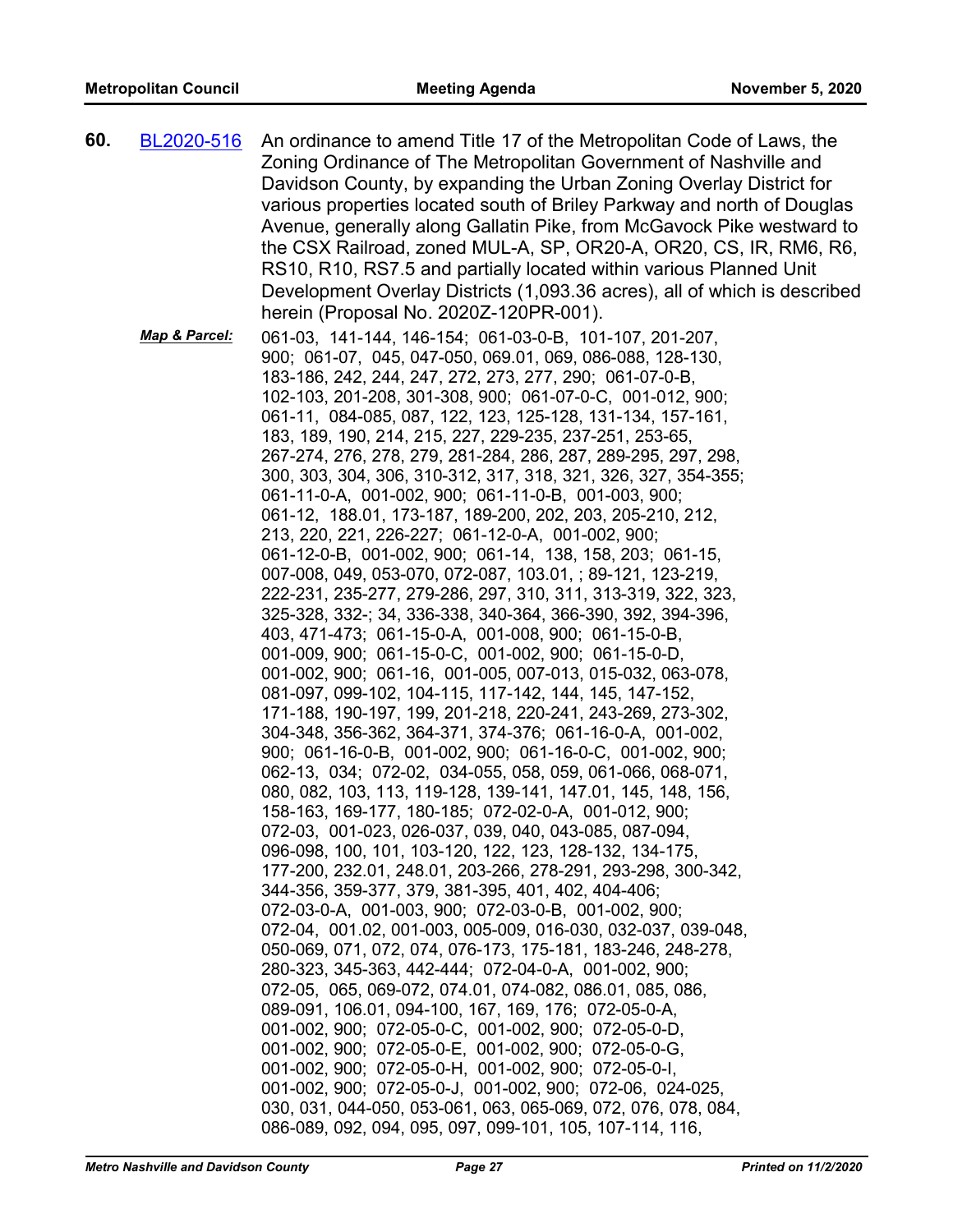125-143, 145-153, 157, 160, 162-164, 168-175, 178, 191, 193, 196, 197, 199, 201, 202, 235-239, 241-244, 246-264, 266-273, 281, 283-286, 288, 289, 291-293, 296.01, 295-313, 315-335, 339.01, 337-354, 357, 359, 361, 362, 365-367, 370-372, 375-382; 072-06-0-A, 001-002, 900; 072-06-0-B, 001-002, 900; 072-06-0-C, 001-002, 900; 072-06-0-D, 001-002, 900; 072-06-0-E, 001-004, 900-901; 072-06-0-F, 001-002, 900; 072-06-0-G, 001-002, 900; 072-06-0-I, 001-002, 900; 072-06-0-J, 001-002, 900; 072-06-0-K, 001-002, 900; 072-06-0-L, 001-002, 900; 072-06-0-M, 001-002, 900; 072-06-0-N, 001-002, 900; 072-06-0-O, 001-002, 900; 072-06-0-P, 001-002, 900; 072-06-0-Q, 001-002, 900; 072-06-0-R, 001-002, 900; 072-06-0-S, 001-002, 900; 072-06-0-T, 001-002, 900; 072-06-0-U, 001-002, 900; 072-06-0-V, 001-002, 900; 072-06-0-X, 001-002, 900; 072-06-0-Y, 001-002, 900; 072-06-0-Z, 001-006, 900; 072-06-1-A, 001-002, 900; 072-06-1-B, 001-002, 900; 072-06-1-C, 001-002, 900; 072-06-1-D, 001-002, 900; 072-06-1-E, 001-002, 900; 072-06-1-F, 001-002, 900; 072-06-1-G, 001-002, 900; 072-06-1-H, 001-002, 900; 072-06-1-I, 001-006, 900; 072-06-1-J, 001-002, 900; 072-06-1-K, 001-002, 900; 072-06-1-L, 001-002, 900; 072-06-1-M, 001-002, 900; 072-06-1-O, 001-006, 900; 072-06-1-P, 001-004, 900-901; 072-06-3-A, 001-002, 900; 072-06-3-B, 001-002, 900; 072-06-3-C, 001-002, 900; 072-06-3-D, 001-004, 900-901; 072-06-3-E, 001-002, 900; 072-06-3-F, 001-002, 900; 072-06-3-G, 001-002, 900; 072-06-3-I, 001-002, 900; 072-06-3-J, 001-002, 900; 072-06-3-K, 001-002, 900; 072-06-3-L, 001-002, 900; 072-06-3-M, 001-002, 900; 072-06-3-O, 001-002, 900; 072-06-3-P, 001-002, 900; 072-06-3-Q, 001-002, 900; 072-06-4-A, 001-002, 900; 072-06-4-B, 001-002, 900; 072-06-4-C, 001-002, 900; 072-06-4-D, 001-002, 900; 072-06-4-E, 001-002, 900; 072-06-4-F, 001-002, 900; 072-06-4-G, 001-002, 900; 072-06-4-H, 001-002, 900; 072-06-4-I, 001-002, 900; 072-07, 001-011, 014-018, 020-031, 036.01, 033-048, 050-072, 078.01, 074-086, 088, 091-095, 101-104, 106-120, 122-130, 136-140, 142-157, 160-163, 166-176, 178-190, 192-194, 196, 198, 200-202, 215.01, 204-217, 220-225, 227, 242-247, 250-253, 256-289, 318-320, 322-328, 331, 333-356, 360, 372, 374-377, 379-382, 384-391, 393-394; 072-07-0-A, 001-002, 900; 072-07-0-C, 001-007, 900; 072-07-0-D, 001-002, 900; 072-07-0-F, 001-002, 900; 072-07-0-G, 001-002, 900; 072-07-0-H, 001-002, 900; 072-07-0-I, 001-002, 900; 072-07-0-J, 001-004, 900; 072-07-0-K, 001-002, 900; 072-07-0-L, 001-002, 900; 072-08, 001-022, 024-046; 072-08-0-A, 001-002, 900; 072-08-0-B, 001-002, 900; 072-08-0-C, 001-002, 900; 072-08-0-D, 001-002, 900; 072-10, 021-023, 026-028, 030, 031, 034-037, 040-049, 120-134, 136, 138-147, 149, 154, 162-169, 171-180, 184-195, 202-213, 215, 218-220,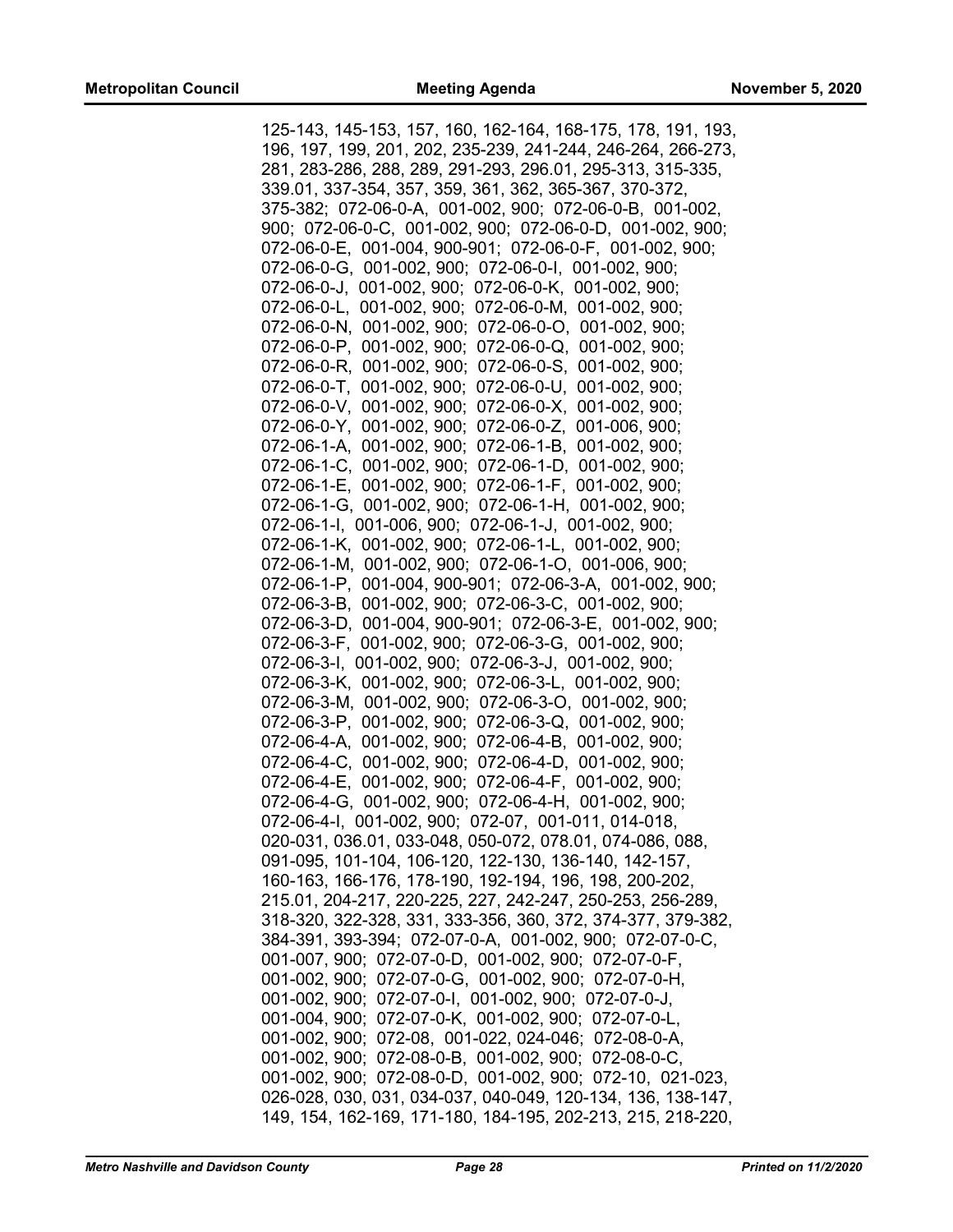| 222, 223, 225, 227-230, 233.01, 233.02, 232, 235-238,         |
|---------------------------------------------------------------|
| 240-243, 246, 247, 249, 251-255, 257-264, 266-268, 271,       |
| 274-281, 283, 285, 287, 288, 290-295, 298, 299, 301-306, 308, |
| 311-316, 318, 320, 322, 323, 326, 329, 331-333, 337, 338,     |
| 340-345, 347, 348, 350, 351, 355, 364, 369; 072-10-0-A,       |
| 001-002, 900; 072-10-0-B, 001-002, 900; 072-10-0-C,           |
| 001-002, 900; 072-10-0-D, 001-004, 900; 072-10-0-F,           |
| 001-002, 900; 072-10-0-J, 001-002, 900; 072-10-0-L,           |
|                                                               |
| 001-002, 900; 072-10-0-M, 001-002, 90; 072-10-0-N,            |
| 001-002, 900; 072-10-0-O, 001-002, 900; 072-10-0-Q,           |
| 001-002, 900; 072-10-0-R, 001-002, 900; 072-10-0-S,           |
| 001-002, 900; 072-10-0-T, 001-002, 900; 072-10-0-U,           |
| 001-002, 900; 072-10-0-V, 001-002, 900; 072-10-0-W,           |
| 001-002, 900; 072-10-0-X, 001-004, 900-901; 072-10-0-Y,       |
| 001-002, 900; 072-10-1-A, 001-121, 900-901; 072-10-1-C,       |
| 001-002, 900; 072-10-2-A, 001-002, 900; 072-10-2-B,           |
| 001-002, 900; 072-10-2-C, 001-002, 900; 072-10-2-D,           |
| 001-004, 900-901; 072-10-2-E, 001-002, 900; 072-10-2-F,       |
| 001-002, 900; 072-10-2-G, 001-002, 900; 072-10-2-H,           |
| 001-002, 900; 072-10-2-1, 001-002, 900; 072-10-2-J,           |
| 001-002, 900; 072-10-2-K, 001-002, 900; 072-10-2-L,           |
| 001-002, 900; 072-10-2-M, 001-002, 900; 072-10-2-N,           |
| 001-002, 900; 072-10-2-O, 001-002, 900; 072-10-2-P,           |
| 001-002, 900; 072-10-2-Q, 001-002, 900; 072-10-2-R,           |
|                                                               |
| 001-002, 900; 072-10-3-A, 001-002, 900; 072-10-3-C,           |
| 001-002, 900; 072-10-3-D, 001-002, 900; 072-10-4-A,           |
| 001-002, 900; 072-10-4-B, 001-002, 900; 072-10-4-C,           |
| 001-002, 900; 072-10-4-D, 001-002, 900; 072-10-4-E,           |
| 001-002, 900; 072-10-4-F, 001-002, 900; 072-10-4-G,           |
| 001-002, 900; 072-10-4-H, 001-002, 900; 072-10-4-I,           |
| 001-002, 900; 072-10-4-J, 001-002, 900; 072-10-4-K,           |
| 001-002, 900; 072-10-4-L, 001-002, 900; 072-10-4-M,           |
| 001-002, 900; 072-10-4-N, 001-002, 900; 072-10-4-O,           |
| 001-002, 900; 072-10-4-P, 001-002, 900; 072-10-4-Q,           |
| 001-002, 900; 072-10-4-R, 001-002, 900; 072-11, 001, 004,     |
| 006-018, 020-022, 025-028, 031-037, 039-068, 077.01,          |
| 070-078, 081-083, 085, 086, 088-092, 094-110, 112-115,        |
| 117-127, 142, 152-165, 167, 168, 171-176, 179, 181-185, 187,  |
| 189, 191, 197-203, 206, 209, 210, 216-221, 223-230, 232-236,  |
| 238, 239, 241, 243-248, 250-255, 257, 259-262, 266-269,       |
| 275-278, 290-295, 300.01, 297-300, 310-312, 314, 317, 319,    |
| 323-328, 330, 334, 347, 348, 360, 364, 367, 377-382, 384,     |
| 390-395, 397-401, 404-407, 414-420, 472-476, 478-483, 485,    |
| 488, 489, 494, 496-507, 509, 514; 072-11-0-A, 001-002, 900;   |
| 072-11-0-B, 001-002, 900; 072-11-0-C, 001-002, 900;           |
| 072-11-0-D, 001-002, 900; 072-11-0-E, 001-002, 900;           |
| 072-11-0-F, 001-002, 900; 072-11-0-G, 001-002, 900;           |
|                                                               |
| 072-11-0-1, 001-002, 900; 072-11-0-J, 001-002, 900;           |
| 072-11-0-K, 001-002, 900; 072-11-0-L, 001-006, 900;           |
| 072-11-0-M, 001-002, 900; 072-11-0-N, 001-002, 900;           |
| 072-11-0-O, 001-002, 900; 072-11-0-P, 001-002, 900;           |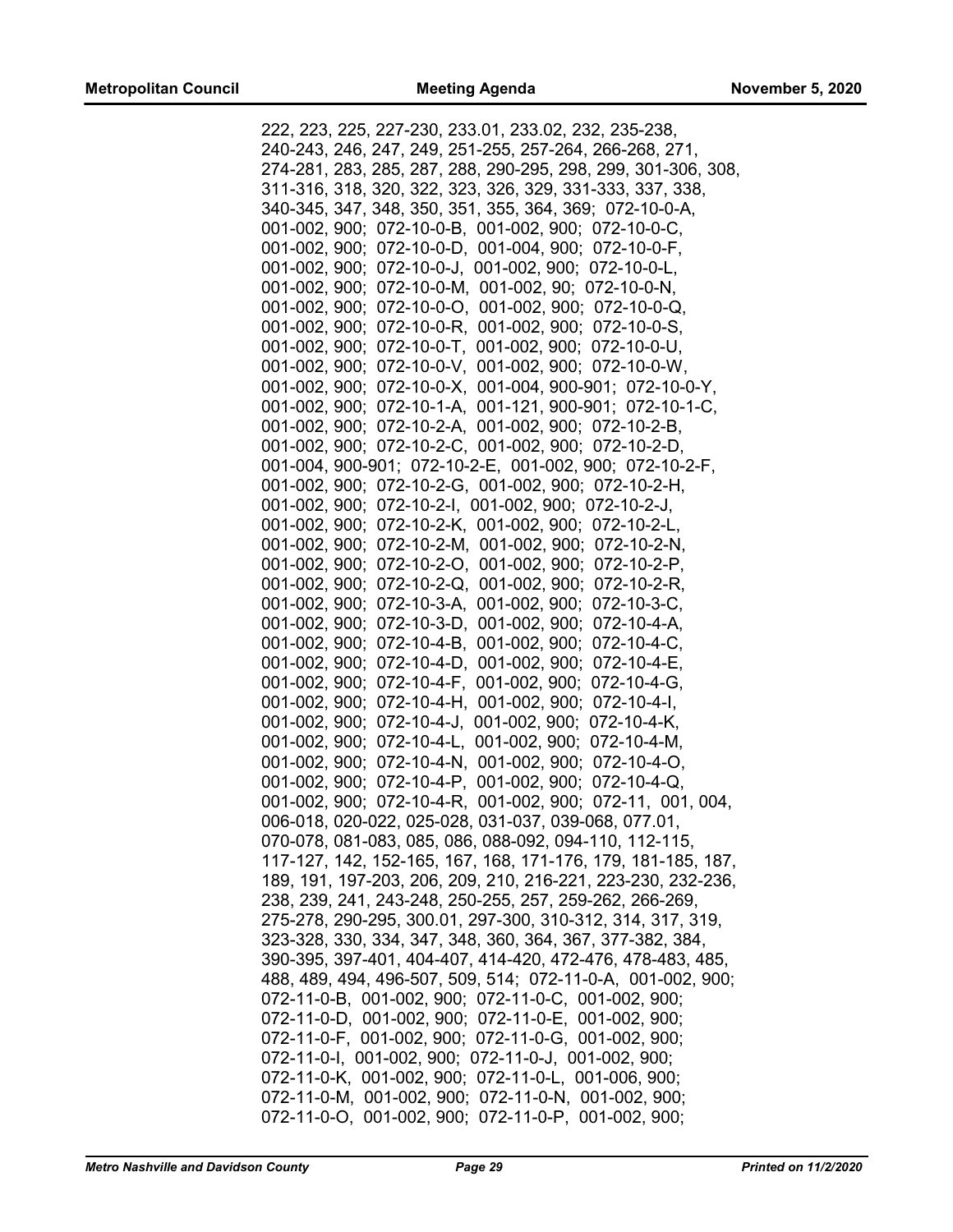| 072-11-0-Q, 001-002, 900; 072-11-0-R, 001-002, 900;            |
|----------------------------------------------------------------|
| 072-11-0-S, 001-002, 900; 072-11-0-T, 001-002, 900;            |
| 072-11-0-U, 001-002, 900; 072-11-0-V, 001-002, 900;            |
| 072-11-0-W, 001-002, 900; 072-11-0-X, 001-002, 900;            |
|                                                                |
| 072-11-0-Y, 001-002, 900; 072-11-0-Z, 001-002, 900;            |
| 072-11-1-A, 001-002, 900; 072-11-1-B, 001-002, 900;            |
| 072-11-1-C, 001-002, 900; 072-11-1-D, 001-002, 900;            |
| 072-11-1-E, 001-002, 900; 072-11-1-F, 001-002, 900;            |
| 072-11-1-G, 001-002, 900; 072-11-1-H, 001-002, 900;            |
|                                                                |
| 072-11-1-I, 001-002, 900; 072-11-1-J, 001-002, 900;            |
| 072-11-1-K, 001-002, 900; 072-11-1-L, 001-002, 900;            |
| 072-11-1-M, 001-002, 900; 072-11-1-N, 001-002, 900;            |
| 072-11-1-O, 001-004, 900; 072-11-1-P, 001-002, 900;            |
| 072-11-1-Q, 001-002, 900; 072-11-1-R, 001-002, 900;            |
|                                                                |
| 072-11-1-S, 001-002, 900; 072-11-1-T, 001-002, 900;            |
| 072-11-1-U, 001-002, 900; 072-11-1-V, 001-002, 900;            |
| 072-11-2-A, 001-002, 900; 072-11-2-B, 001-002, 900;            |
| 072-11-2-C, 001-002, 900; 072-11-2-D, 001-002, 900;            |
| 072-11-2-E, 001-004, 900; 072-11-2-F, 001-002, 900;            |
|                                                                |
| 072-11-2-G, 001-002, 900; 072-11-2-H, 001-002, 900;            |
| 072-11-2-I, 001-002, 900; 072-11-3-A, 001-002, 900;            |
| 072-11-3-B, 001-002, 900; 072-11-3-C, 001-002, 900;            |
| 072-11-3-D, 001-002, 900; 072-11-3-E, 001-002, 900;            |
| 072-11-3-F, 001-002, 900; 072-11-3-G, 001-002, 900;            |
| 072-11-3-H, 001-002, 900; 072-11-3-I, 001-002, 900;            |
| 072-11-3-J, 001-002, 900; 072-11-3-K, 001-002, 900;            |
|                                                                |
| 072-11-3-L, 001-002, 900; 072-11-3-M, 001-002, 900;            |
| 072-11-3-N, 001-002, 900; 072-11-3-O, 001-002, 900;            |
| 072-11-3-P, 001-002, 900; 072-11-3-Q, 001-002, 900;            |
| 072-11-3-R, 001-002, 900; 072-11-3-S, 001-002, 900;            |
| 072-11-3-T, 001-002, 900; 072-11-3-U, 001-002, 900;            |
| 072-11-3-V, 001-002, 900; 072-11-3-W, 001-002, 900;            |
| 072-11-3-X, 001-002, 900; 072-11-3-Y, 001-002, 900;            |
|                                                                |
| 072-11-3-Z, 001-002, 900; 072-11-4-C, 001-002, 900;            |
| 072-11-4-D, 001-002, 900; 072-11-4-F, 001-002, 900; \          |
| 072-11-4-G, 001-002, 900; 072-11-4-H, 001-002, 900;            |
| 072-14, 005-006, 008-010, 012-014, 017, 019, 023, 026-028,     |
| 030, 243, 244, 246.01, 246-249, 252, 253, 255, 258, 259, 262,  |
| 264, 265, 270, 272, 274-280, 284, 285, 287-291, 294, 295, 297, |
| 298, 301-303, 305-307, 309, 311-314, 317, 319-321, 323-325,    |
|                                                                |
| 327, 329-343, 345-356, 358-360, 362-367, 371.01, 370-375,      |
| 377-410, 412-417, 431, 433, 437, 450; 072-14-0-A, 001-004,     |
| 900-901; 072-14-0-B, 001-002, 900; 072-14-0-F, 001-002,        |
| 900; 072-14-0-1, 001-003, 900-901; 072-14-0-M, 001-002,        |
| 900; 072-14-0-O, 001-008, 900-903; 072-14-0-P, 001-002,        |
| 900; 072-14-0-Q, 001-002, 900; 072-14-0-T, 001-002, 900;       |
| 072-14-0-U, 001-002, 900; 072-14-0-X, 001-002, 900;            |
|                                                                |
| 072-14-0-Y, 001-002, 900; 072-14-1-A, 001-002, 900;            |
| 072-14-1-B, 001-002, 900; 072-14-1-D, 001-002, 900;            |
| 072-14-1-E, 001-002, 900; 072-14-1-F, 001-002, 900;            |
| 072-14-1-G, 001-002, 900; 072-14-1-I, 001-002, 900;            |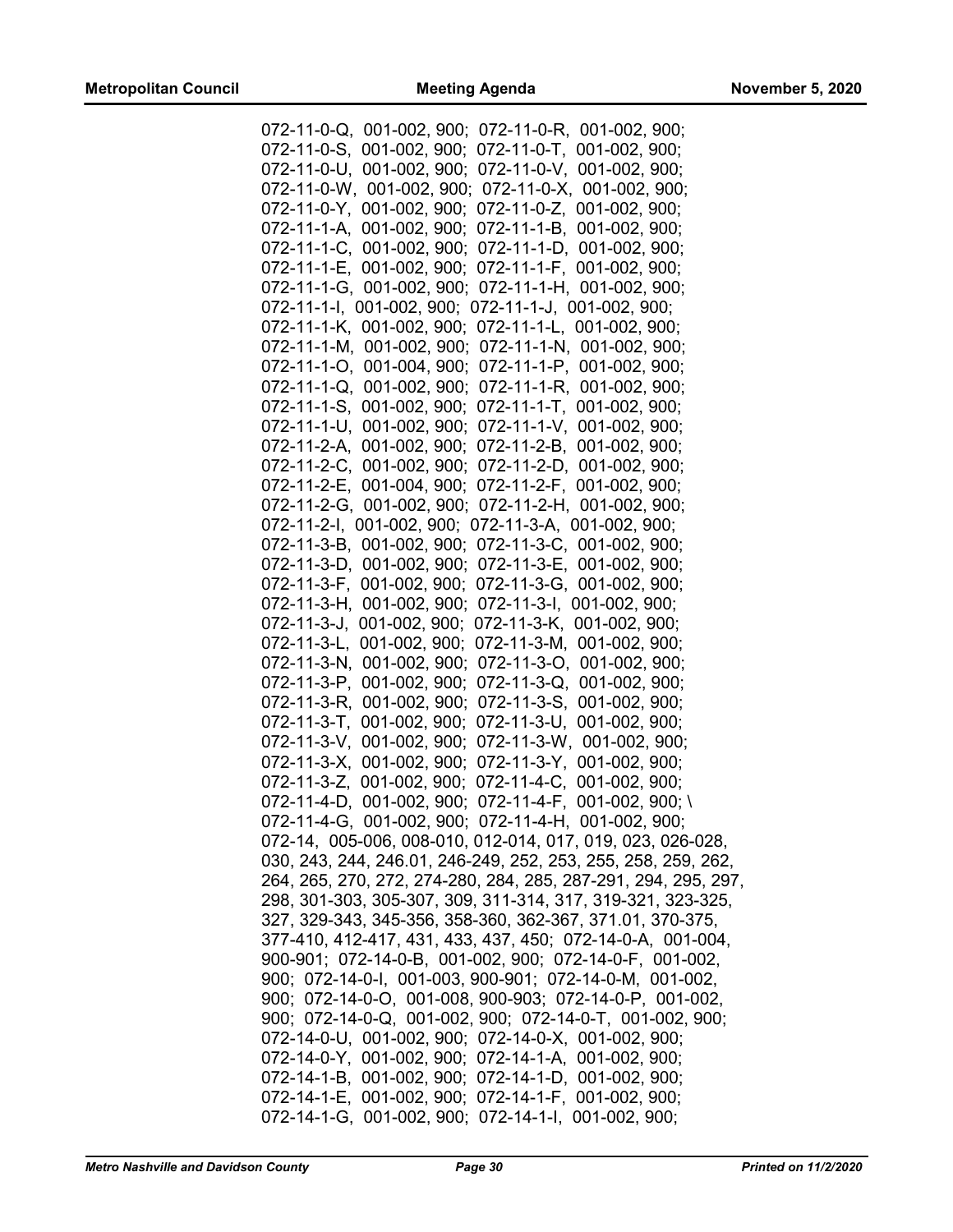| 072-14-1-P, 001-002, 900; 072-14-1-U, 001-002, 900;                                                                  |
|----------------------------------------------------------------------------------------------------------------------|
| 072-14-1-V, 001-002, 900; 072-14-1-W, 001-003, 900;                                                                  |
| 072-14-1-X, 001-002, 900; 072-14-2-A, 001-002, 900;                                                                  |
| 072-14-2-B, 001-002, 900; 072-14-2-C, 001-002, 900;                                                                  |
| 072-14-2-D, 001-002, 900; 072-14-2-E, 001-004, 900-901;                                                              |
| 072-14-2-R, 001-002, 900; 072-14-2-S, 001-002, 900;                                                                  |
| 072-14-2-T, 001-002, 900; 072-14-2-U, 001-002, 900;                                                                  |
| 072-14-2-V, 001-002, 900; 072-14-2-W, 001-002, 900;                                                                  |
| 072-14-2-X, 001-002, 900; 072-14-2-Y, 001-002, 900;                                                                  |
| 072-14-2-Z, 001-002, 900; 072-14-4-A, 001-002, 900;                                                                  |
| 072-14-4-B, 001-002, 900; 072-14-4-G, 001-002, 900;                                                                  |
| 072-14-4-L, 001-002, 900; 072-14-4-N, 001-002, 900;                                                                  |
| 072-14-4-P, 001-002, 900; 072-14-4-Q, 001-002, 900;                                                                  |
| 072-15, 001-002, 004, 006-008, 011-014, 016-018, 020-024,                                                            |
| 027-031, 033-035, 037-040, 044-050, 052-058, 062, 065-069,                                                           |
| 122-125, 127, 128, 133, 135, 136, 138-142, 150-152, 155,                                                             |
| 157-162, 164-166, 169, 171-173, 177, 180-183, 185, 224,                                                              |
| 230.01, 226, 232, 295-297, 315, 316, 324, 325, 328-335, 337,                                                         |
|                                                                                                                      |
| 338, 346, 355; 072-15-0-B, 001-009; 072-15-0-D, 001-002,<br>900; 072-15-0-E, 001-002, 900; 072-15-0-G, 001-002, 900; |
| 072-15-0-K, 001-002, 900; 072-15-0-L, 001-004, 900-901;                                                              |
| 072-15-0-M, 001-002, 900; 072-15-0-N, 001-004, 900-901;                                                              |
| 072-15-0-O, 001-002, 900; 072-15-0-P, 001-002, 900;                                                                  |
| 072-15-0-Q, 001-002, 900; 072-15-0-S, 001-002, 900;                                                                  |
| 072-15-0-T, 001-002, 900; 072-15-0-U, 001-002, 900;                                                                  |
| $072 - 15 - 0 - V$ , $001 - 002$ , $900$ ; $072 - 15 - 0 - X$ , $001 - 002$ , $900$ ;                                |
| 072-15-0-Y, 001-002, 900; 072-15-0-Z, 001-002, 900;                                                                  |
| 072-15-1-A, 001-002, 900; 072-15-1-B, 001-002, 900;                                                                  |
| 072-15-1-C, 001-002, 900; 072-15-1-D, 001-002, 900;                                                                  |
| 072-15-1-E, 001-002, 900; 072-15-1-F, 001-002, 900;                                                                  |
| 072-15-1-G, 001-002, 900; 072-15-1-H, 001-002, 900;                                                                  |
| 072-15-2-A, 001-004, 900-901; 072-15-2-B, 001-002, 900;                                                              |
| 072-15-2-C, 001-002, 900; 072-15-2-E, 001-002, 900;                                                                  |
| 072-15-2-F, 001-002, 900; 072-15-2-G, 001-002, 900;                                                                  |
| 072-15-2-H, 001-002, 900; 072-15-2-I, 001-002, 900;                                                                  |
| 072-15-2-J, 001-002, 900; 073-01, 001-004, 007-016, 288;                                                             |
| 083-02, 179.01, 214-226; 083-03, 001-008, 012, 024-028,                                                              |
| 030-038, 041.01, 040-043, 323, 362-363; 083-03-0-D,                                                                  |
| 001-002, 900; 083-03-0-1, 001-002, 900; 083-03-0-J,                                                                  |
| 001-002, 900; 083-03-0-N, 001-002, 900; 083-03-0-Q,                                                                  |
| 001-002, 900; 083-03-0-T, 001-002, 900; 083-03-0-U,                                                                  |
| 001-002, 900; 083-03-0-V, 001-002, 900; 083-03-0-X,                                                                  |
| 001-002, 900; 083-03-1-A, 001-002, 900; 083-03-1-C,                                                                  |
| 001-002, 900; 083-03-1-E, 001-004, 900-901; 083-03-1-L,                                                              |
| 001-002, 900; 083-03-1-M, 001-002, 900; 083-03-1-N,                                                                  |
| 001-002, 900                                                                                                         |
| Various property owners                                                                                              |
| Application fee paid by: Fee waived by Council                                                                       |
| Requested by: Councilmembers Sean Parker, Brett Withers,                                                             |
| <b>Emily Benedict, and Nancy VanReece</b>                                                                            |
|                                                                                                                      |

*Sponsors:* Parker, Withers, VanReece and Benedict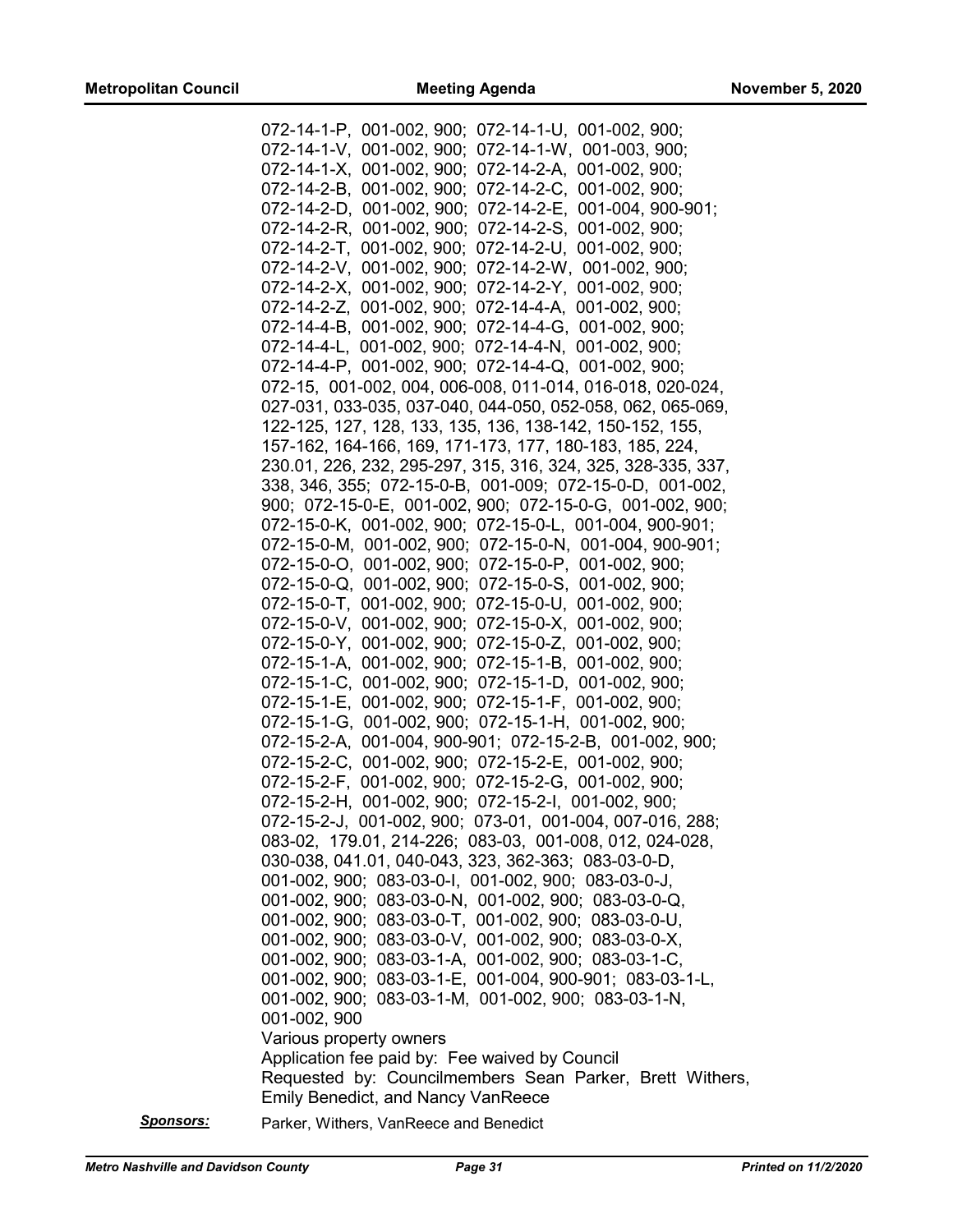| Attachments: | 2020Z-120PR-001 ownerlist.xlsx |                                       |  |
|--------------|--------------------------------|---------------------------------------|--|
|              |                                | 2020Z-120PR-001 Council Bill - Zoning |  |

### *Legislative History*

- 10/27/20 Metropolitan Council referred to the Planning Commission
- An ordinance to amend Title 17 of the Metropolitan Code of Laws, the Zoning Ordinance of The Metropolitan Government of Nashville and Davidson County, by changing from AR2a to SP zoning for properties located at 5866 Pettus Road and Pettus Road (unnumbered), approximately 1,120 feet north of Sundown Drive (44.44 acres), to permit 136 detached single-family and attached single-family units, all of which is described herein (Proposal No. 2020SP-038-001). **61.** [BL2020-517](http://nashville.legistar.com/gateway.aspx?m=l&id=/matter.aspx?key=1567)
	- Map 174, Parcel(s) 009.01, 011.01, 069, 248, Green Trails, LLC Application fee paid by: Green Trails, LLC Requested by: Land Solutions Company LLC *Map & Parcel:*

*Sponsors:* Rutherford

[2020SP-038-001\\_Council Bill - SP New.docx](http://nashville.legistar.com/gateway.aspx?M=F&ID=13891933-aba1-4e16-b8fa-1444bbc0d831.docx) [2020SP-038-001\\_plans.pdf](http://nashville.legistar.com/gateway.aspx?M=F&ID=74f20a1c-2da7-4b45-aa05-a6fd7fc8e4a2.pdf) *Attachments:*

## *Legislative History*

9/24/20 Planning Commission approved with conditions, disapproved

without

- (7-0)
- An ordinance to amend Title 17 of the Metropolitan Code of Laws, the Zoning Ordinance of The Metropolitan Government of Nashville and Davidson County, by changing from R10 to OR20-A-NS zoning for property located at 910 Robinson Road, at the southwest corner of Bennett Drive and Robinson Road (1.97 acres), all of which is described herein (Proposal No. 2020Z-115PR-001). **62.** [BL2020-518](http://nashville.legistar.com/gateway.aspx?m=l&id=/matter.aspx?key=1576)
	- Map 044-09, Parcel(s) 047, Woodbine Community Organization (WCO) Inc. Application fee paid by: The Architecture Partnership, LLC *Map & Parcel:*

Requested by: Design Build Partners

*Sponsors:* Hagar

*Attachments:* [2020Z-115PR-001\\_Council Bill - Zoning.docx](http://nashville.legistar.com/gateway.aspx?M=F&ID=b9092da0-1272-43da-83ba-e56352dcf1e7.docx)

### *Legislative History*

10/8/20 Planning Commission approved (8-0-1)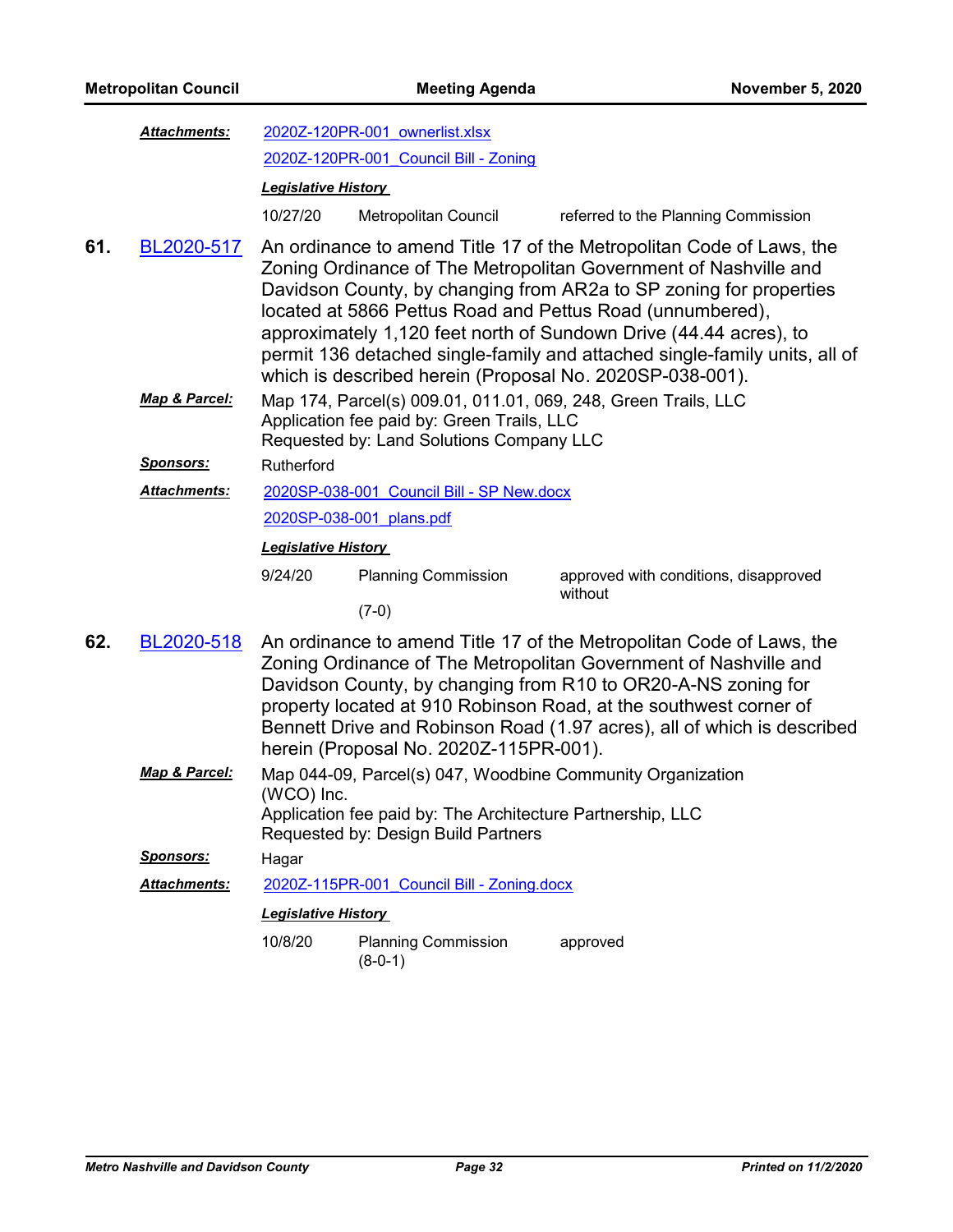| 63. | BL2020-519          | An ordinance to amend Title 17 of the Metropolitan Code of Laws, the<br>Zoning Ordinance of The Metropolitan Government of Nashville and<br>Davidson County, by changing from RS10 to R10-A zoning for property<br>located at 1819 River Drive, approximately 430 feet northeast of Doak<br>Avenue (0.39 acres), all of which is described herein (Proposal No.<br>2020Z-103PR-001).                                                                     |                                                                                                                                           |                                       |  |  |
|-----|---------------------|----------------------------------------------------------------------------------------------------------------------------------------------------------------------------------------------------------------------------------------------------------------------------------------------------------------------------------------------------------------------------------------------------------------------------------------------------------|-------------------------------------------------------------------------------------------------------------------------------------------|---------------------------------------|--|--|
|     | Map & Parcel:       |                                                                                                                                                                                                                                                                                                                                                                                                                                                          | Map 081-01, Parcel(s) 044, C & H Properties, LLC<br>Application fee paid by: C & H Properties, LLC<br>Requested by: C & H Properties, LLC |                                       |  |  |
|     | <u>Sponsors:</u>    | Toombs                                                                                                                                                                                                                                                                                                                                                                                                                                                   |                                                                                                                                           |                                       |  |  |
|     | <b>Attachments:</b> |                                                                                                                                                                                                                                                                                                                                                                                                                                                          | 2020Z-103PR-001 Council Bill - Zoning                                                                                                     |                                       |  |  |
|     |                     |                                                                                                                                                                                                                                                                                                                                                                                                                                                          | <b>Legislative History</b>                                                                                                                |                                       |  |  |
|     |                     | 9/24/20                                                                                                                                                                                                                                                                                                                                                                                                                                                  | <b>Planning Commission</b><br>$(7-0)$                                                                                                     | approved                              |  |  |
| 64. | BL2020-520          | An ordinance to amend Title 17 of the Metropolitan Code of Laws, the<br>Zoning Ordinance of The Metropolitan Government of Nashville and<br>Davidson County, by changing from SP to SP zoning for property<br>located at 215 Cleveland Street, at the northeast corner of Cleveland<br>Street and Stockell Street (0.26 acres), to permit all uses allowed under<br>RM15-A-NS zoning, all of which is described herein (Proposal No.<br>2020SP-040-001). |                                                                                                                                           |                                       |  |  |
|     | Map & Parcel:       | Map 082-03, Parcel(s) 216, Ryan and Jordan Gallagher<br>Application fee paid by: Jordan A Deatherage<br>Requested by: Smith Gee Studio                                                                                                                                                                                                                                                                                                                   |                                                                                                                                           |                                       |  |  |
|     | <u>Sponsors:</u>    | O'Connell                                                                                                                                                                                                                                                                                                                                                                                                                                                |                                                                                                                                           |                                       |  |  |
|     | <b>Attachments:</b> | 2020SP-040-001 Council Bill - SP New.docx                                                                                                                                                                                                                                                                                                                                                                                                                |                                                                                                                                           |                                       |  |  |
|     |                     | 2020SP-040-001 plans.pdf<br><b>Legislative History</b>                                                                                                                                                                                                                                                                                                                                                                                                   |                                                                                                                                           |                                       |  |  |
|     |                     |                                                                                                                                                                                                                                                                                                                                                                                                                                                          |                                                                                                                                           |                                       |  |  |
|     |                     | 9/24/20                                                                                                                                                                                                                                                                                                                                                                                                                                                  | <b>Planning Commission</b>                                                                                                                | approved with conditions, disapproved |  |  |
|     |                     |                                                                                                                                                                                                                                                                                                                                                                                                                                                          | $(7-0)$                                                                                                                                   | without                               |  |  |
|     |                     |                                                                                                                                                                                                                                                                                                                                                                                                                                                          |                                                                                                                                           |                                       |  |  |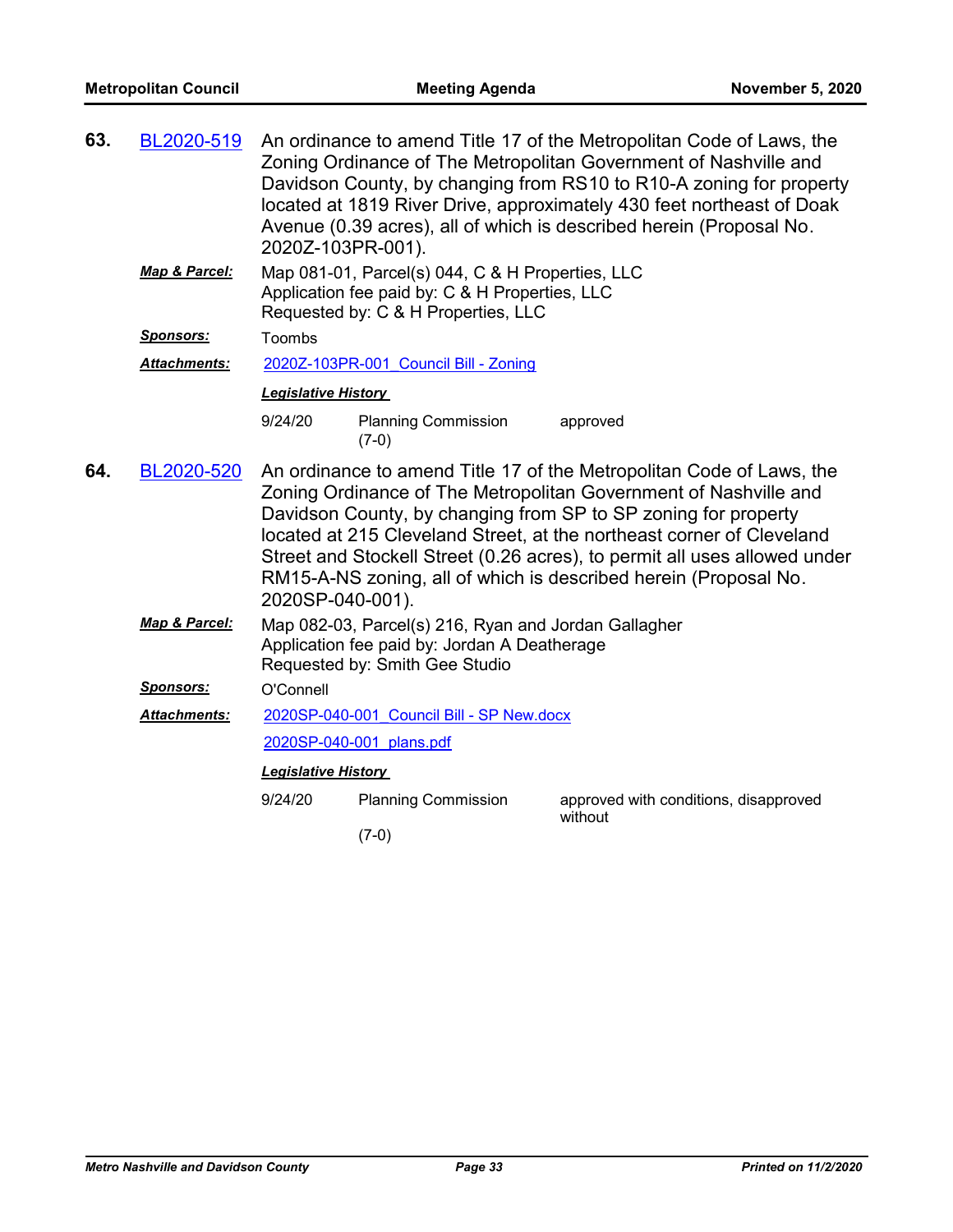| 65. | BL2020-521          | An ordinance to amend Title 17 of the Metropolitan Code of Laws, the<br>Zoning Ordinance of The Metropolitan Government of Nashville and<br>Davidson County, by changing from CS, CL, CN, MUL, CN, MUN, R8,<br>OR20, R6 and RM20 to MUL-A, MUN-A, OR20-A, and RM20-A zoning<br>for various parcels located southeast of Main Street and no farther east<br>than S 18th Street and partially located within Lockeland Springs - East<br>End Neighborhood Conservation District Overlay, the Five Point<br>Redevelopment District, a Planned Unit Development Overlay District<br>and the Edgefield Historic Preservation District Overlay (42.39 acres), all<br>of which is described herein (Proposal No. 2020Z-125PR-001).                                                                                                                   |  |  |
|-----|---------------------|-----------------------------------------------------------------------------------------------------------------------------------------------------------------------------------------------------------------------------------------------------------------------------------------------------------------------------------------------------------------------------------------------------------------------------------------------------------------------------------------------------------------------------------------------------------------------------------------------------------------------------------------------------------------------------------------------------------------------------------------------------------------------------------------------------------------------------------------------|--|--|
|     | Map & Parcel:       | Map 082-12, Parcel(s) 314, 336, 340, 341, 343, 346-355, 357, 359, 362, 367,<br>369, 372<br>Map 082-16, Parcel(s) 066-067, 069, 071-074, 076, 079-081, 083-088, 362,<br>363, 406, 407, 446<br>Map 083-09, Parcel(s) 041, 044, 045, 087, 088, 123-131, 136-144, 158-160,<br>174-183, 185, 187, 190, 191, 204, 208, 210, 212, 214-238, 416, 417, 471, 485,<br>487-488<br>Map 083-10, Parcel(s) 129-130, 185, 198<br>Map 083-13, Parcel(s) 002.02, 002.03, 002.04, 002.01, 003, 010-015, 037,<br>039, 073.02, 072, 073, 094, 095, 097, 219, 220, 223, 289, 379, 537, 552<br>Map 083-13-0-B, Parcel(s) 001, 101-108, 201-209, 211, 301-309, 31<br>Map 083-13-0-C, Parcel(s) 001-021<br>Map 083-14, Parcel(s) 113-114, 137, 185, 197, Various Owners<br>Application fee paid by: Fee waived by Council<br>Requested by: Councilmember Brett Withers |  |  |
|     | <u>Sponsors:</u>    | Withers                                                                                                                                                                                                                                                                                                                                                                                                                                                                                                                                                                                                                                                                                                                                                                                                                                       |  |  |
|     | <b>Attachments:</b> | 2020Z-125PR-001 Council Bill - Zoning.docx                                                                                                                                                                                                                                                                                                                                                                                                                                                                                                                                                                                                                                                                                                                                                                                                    |  |  |
|     |                     | 2020Z-125PR-001 ownerlist.xlsx                                                                                                                                                                                                                                                                                                                                                                                                                                                                                                                                                                                                                                                                                                                                                                                                                |  |  |
|     |                     | <b>Legislative History</b>                                                                                                                                                                                                                                                                                                                                                                                                                                                                                                                                                                                                                                                                                                                                                                                                                    |  |  |
|     |                     | 10/27/20<br>Metropolitan Council<br>referred to the Planning Commission<br>10/22/20 Planning Commission reset to November 12, 2020                                                                                                                                                                                                                                                                                                                                                                                                                                                                                                                                                                                                                                                                                                            |  |  |
| 66  |                     | BL2020-522 An ordinance to amend Title 17 of the Metropolitan Code of Laws, the<br>Zoning Ordinance of The Metropolitan Government of Nashville and<br>Davidson County, by changing from AR2a to RM20-NS zoning for<br>properties located at 5118 Mt. View Road and Mt. View Road<br>(unnumbered), approximately 360 feet west of Highlander Drive (9.4<br>acres), all of which is described herein (Proposal No.<br>2020Z-118PR-001).                                                                                                                                                                                                                                                                                                                                                                                                        |  |  |
|     | Map & Parcel:       | Map 163, Parcel(s) 054-055, William B. Owen and Jean Marie<br>Owen<br>Application fee paid by: Paragon Group, LLC                                                                                                                                                                                                                                                                                                                                                                                                                                                                                                                                                                                                                                                                                                                             |  |  |
|     |                     | Requested by: Catalyst Design Group                                                                                                                                                                                                                                                                                                                                                                                                                                                                                                                                                                                                                                                                                                                                                                                                           |  |  |
|     | <b>Sponsors:</b>    | <b>Styles</b>                                                                                                                                                                                                                                                                                                                                                                                                                                                                                                                                                                                                                                                                                                                                                                                                                                 |  |  |
|     | Attachments:        | 2020Z-118PR-001 Council Bill - Zoning.docx                                                                                                                                                                                                                                                                                                                                                                                                                                                                                                                                                                                                                                                                                                                                                                                                    |  |  |
|     |                     | <b>Legislative History</b>                                                                                                                                                                                                                                                                                                                                                                                                                                                                                                                                                                                                                                                                                                                                                                                                                    |  |  |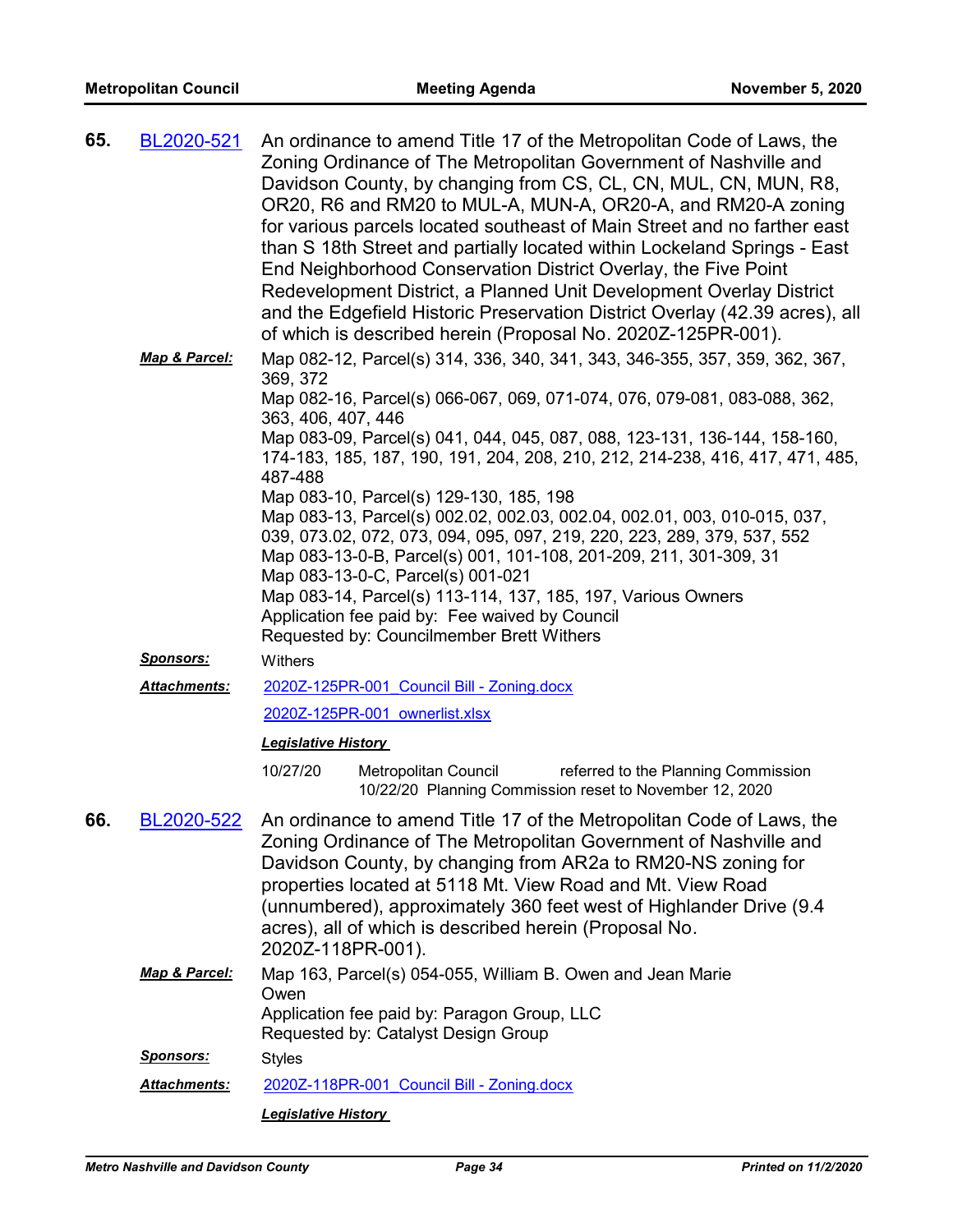| <b>Metropolitan Council</b> |                     | <b>Meeting Agenda</b>      |                                                                                                                                                                                                                                                                                                                                                                                                                |          | <b>November 5, 2020</b> |  |  |
|-----------------------------|---------------------|----------------------------|----------------------------------------------------------------------------------------------------------------------------------------------------------------------------------------------------------------------------------------------------------------------------------------------------------------------------------------------------------------------------------------------------------------|----------|-------------------------|--|--|
|                             |                     | 10/22/20                   | <b>Planning Commission</b><br>$(7-0)$                                                                                                                                                                                                                                                                                                                                                                          | approved |                         |  |  |
| 67.                         | BL2020-523          |                            | An ordinance to amend Title 17 of the Metropolitan Code of Laws, the<br>Zoning Ordinance of The Metropolitan Government of Nashville and<br>Davidson County, by changing from IWD to MUN-A-NS zoning for<br>property located at 1317 Baptist World Center Drive, approximately 480<br>feet east of Weakley Avenue (0.14 acres), all of which is described<br>herein (Proposal No. 2020Z-105PR-001).            |          |                         |  |  |
|                             | Map & Parcel:       |                            | Map 071-14, Parcel(s) 100, Paul Kimbrough<br>Application fee paid by: Jody Roberts<br>Requested by: Axis Creative, LLC                                                                                                                                                                                                                                                                                         |          |                         |  |  |
|                             | <u>Sponsors:</u>    | Toombs                     |                                                                                                                                                                                                                                                                                                                                                                                                                |          |                         |  |  |
|                             | <b>Attachments:</b> |                            | 2020Z-105PR-001 Council Bill - Zoning.docx                                                                                                                                                                                                                                                                                                                                                                     |          |                         |  |  |
|                             |                     | <b>Legislative History</b> |                                                                                                                                                                                                                                                                                                                                                                                                                |          |                         |  |  |
|                             |                     | 10/8/20                    | <b>Planning Commission</b><br>$(9-0)$                                                                                                                                                                                                                                                                                                                                                                          | approved |                         |  |  |
| 68.                         | BL2020-524          |                            | An ordinance to amend Title 17 of the Metropolitan Code of Laws, the<br>Zoning Ordinance of The Metropolitan Government of Nashville and<br>Davidson County, by changing from RS5 to R6-A zoning for property<br>located at 302 Edwin Street, approximately 90 feet east of Meridian<br>Street (0.37 acres), all of which is described herein (Proposal No.<br>2020Z-106PR-001).                               |          |                         |  |  |
|                             | Map & Parcel:       |                            | Map 071-07, Parcel(s) 220, Jeff Kendig<br>Application fee paid by: Marleny Kendig<br>Requested by: JDD Properties, LLC                                                                                                                                                                                                                                                                                         |          |                         |  |  |
|                             | <u>Sponsors:</u>    | Parker                     |                                                                                                                                                                                                                                                                                                                                                                                                                |          |                         |  |  |
|                             | <b>Attachments:</b> |                            | 2020Z-106PR-001 Council Bill - Zoning                                                                                                                                                                                                                                                                                                                                                                          |          |                         |  |  |
|                             |                     | <b>Legislative History</b> |                                                                                                                                                                                                                                                                                                                                                                                                                |          |                         |  |  |
|                             |                     | 10/8/20                    | <b>Planning Commission</b><br>$(9-0)$                                                                                                                                                                                                                                                                                                                                                                          | approved |                         |  |  |
| 69.                         | BL2020-525          |                            | An ordinance to amend Title 17 of the Metropolitan Code of Laws, the<br>Zoning Ordinance of The Metropolitan Government of Nashville and<br>Davidson County, by changing from R20 to IWD zoning for property<br>located at Ned Shelton Road (unnumbered), southwest of the<br>intersection of Ned Shelton Road and Bell Road (7.27 acres), all of<br>which is described herein (Proposal No. 2020Z-128PR-001). |          |                         |  |  |
|                             | Map & Parcel:       |                            | Map 121-11-0-A, Parcel(s) 005, Duke-Weeks Realty L.P.<br>Application fee paid by: John Ditto and Laurel Ditto<br>Requested by: StateStreet Group LLC                                                                                                                                                                                                                                                           |          |                         |  |  |
|                             | <b>Sponsors:</b>    | Porterfield                |                                                                                                                                                                                                                                                                                                                                                                                                                |          |                         |  |  |
|                             | Attachments:        |                            | 2020Z-128PR-001 Council Bill - Zoning                                                                                                                                                                                                                                                                                                                                                                          |          |                         |  |  |
|                             |                     | <b>Legislative History</b> |                                                                                                                                                                                                                                                                                                                                                                                                                |          |                         |  |  |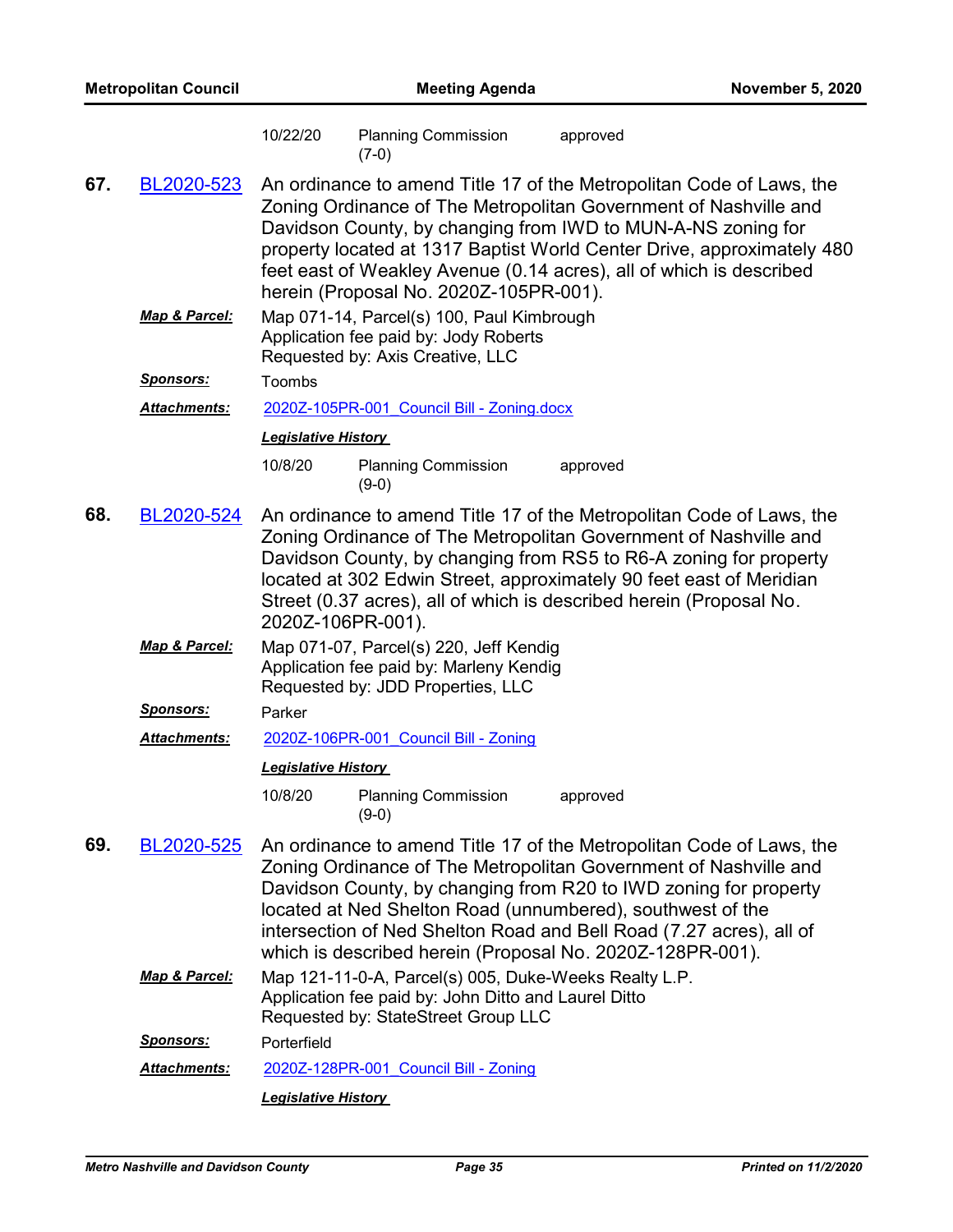| <b>Metropolitan Council</b> |                     | <b>Meeting Agenda</b>      |                                                                                                                                                                                                                                                                                                                                                                                                                                    | <b>November 5, 2020</b>  |  |
|-----------------------------|---------------------|----------------------------|------------------------------------------------------------------------------------------------------------------------------------------------------------------------------------------------------------------------------------------------------------------------------------------------------------------------------------------------------------------------------------------------------------------------------------|--------------------------|--|
|                             |                     | 9/24/20                    | <b>Planning Commission</b><br>$(7-0)$                                                                                                                                                                                                                                                                                                                                                                                              | approved with conditions |  |
| 70.                         | BL2020-526          |                            | An ordinance to amend Title 17 of the Metropolitan Code of Laws, the<br>Zoning Ordinance of The Metropolitan Government of Nashville and<br>Davidson County, by changing from IWD to CS zoning for properties<br>located at 4000 Dr. Walter S Davis Blvd and Dr. Walter S Davis Blvd<br>(unnumbered), approximately 445 feet east of 44th Ave N (19.31 acres),<br>all of which is described herein (Proposal No. 2019Z-142PR-001). |                          |  |
|                             | Map & Parcel:       |                            | Map 091, Parcel(s) 018-019, Map 091-04, Parcel(s) 096, Tack Nashville, LLC<br>Application fee paid by: Tack Nashville, LLC<br>Requested by Tack Nashville, LLC,                                                                                                                                                                                                                                                                    |                          |  |
|                             | <u>Sponsors:</u>    | Taylor                     |                                                                                                                                                                                                                                                                                                                                                                                                                                    |                          |  |
|                             | Attachments:        |                            | 2019Z-142PR-001 Council Bill - Zoning                                                                                                                                                                                                                                                                                                                                                                                              |                          |  |
|                             |                     | <b>Legislative History</b> |                                                                                                                                                                                                                                                                                                                                                                                                                                    |                          |  |
|                             |                     | 9/12/19                    | <b>Planning Commission</b><br>$(8-0)$                                                                                                                                                                                                                                                                                                                                                                                              | approved                 |  |
| 71.                         | BL2020-527          |                            | An ordinance to amend Title 17 of the Metropolitan Code of Laws, the<br>Zoning Ordinance of The Metropolitan Government of Nashville and<br>Davidson County, by changing from RS5 to RM20-A zoning for<br>properties locate at 506 Vester Avenue and 504 Weakley Avenue, at<br>the northeast corner of Vester Avenue and Weakley Avenue (0.12)<br>acres), all of which is described herein (Proposal No.<br>2020Z-116PR-001).      |                          |  |
|                             | Map & Parcel:       |                            | Map 071-10, Parcel(s) 099-100, Manzura Ismoilova<br>Application fee paid by: Ismoilov K Khamidovich<br>Requested by: Dale and Associates                                                                                                                                                                                                                                                                                           |                          |  |
|                             | <b>Sponsors:</b>    | Toombs                     |                                                                                                                                                                                                                                                                                                                                                                                                                                    |                          |  |
|                             | <b>Attachments:</b> |                            | 2020Z-116PR-001 Council Bill - Zoning.docx                                                                                                                                                                                                                                                                                                                                                                                         |                          |  |
|                             |                     | <b>Legislative History</b> |                                                                                                                                                                                                                                                                                                                                                                                                                                    |                          |  |
|                             |                     | 10/8/20                    | <b>Planning Commission</b><br>$(9-0)$                                                                                                                                                                                                                                                                                                                                                                                              | approved                 |  |
| 72.                         | BL2020-528          |                            | An ordinance to amend Title 17 of the Metropolitan Code of Laws, the<br>Zoning Ordinance of The Metropolitan Government of Nashville and<br>Davidson County, by cancelling a portion of a Planned Unit<br>Development located at Marina Street (unnumbered), approximately 175<br>feet east of Neill Avenue (0.09 acres), zoned RS5, all of which is<br>described herein (Proposal No. 2003P-015-004).                             |                          |  |
|                             | Map & Parcel:       |                            | Map 082-12, Parcel(s) 114, Esker Bowers, et ux.<br>Application fee paid by: S&H Group<br>Requested by: S+H Group                                                                                                                                                                                                                                                                                                                   |                          |  |
|                             | <u>Sponsors:</u>    | Parker                     |                                                                                                                                                                                                                                                                                                                                                                                                                                    |                          |  |
|                             | <b>Attachments:</b> |                            | 2003P-015-004 Council Bill - PUD Cancel                                                                                                                                                                                                                                                                                                                                                                                            |                          |  |
|                             |                     | <b>Legislative History</b> |                                                                                                                                                                                                                                                                                                                                                                                                                                    |                          |  |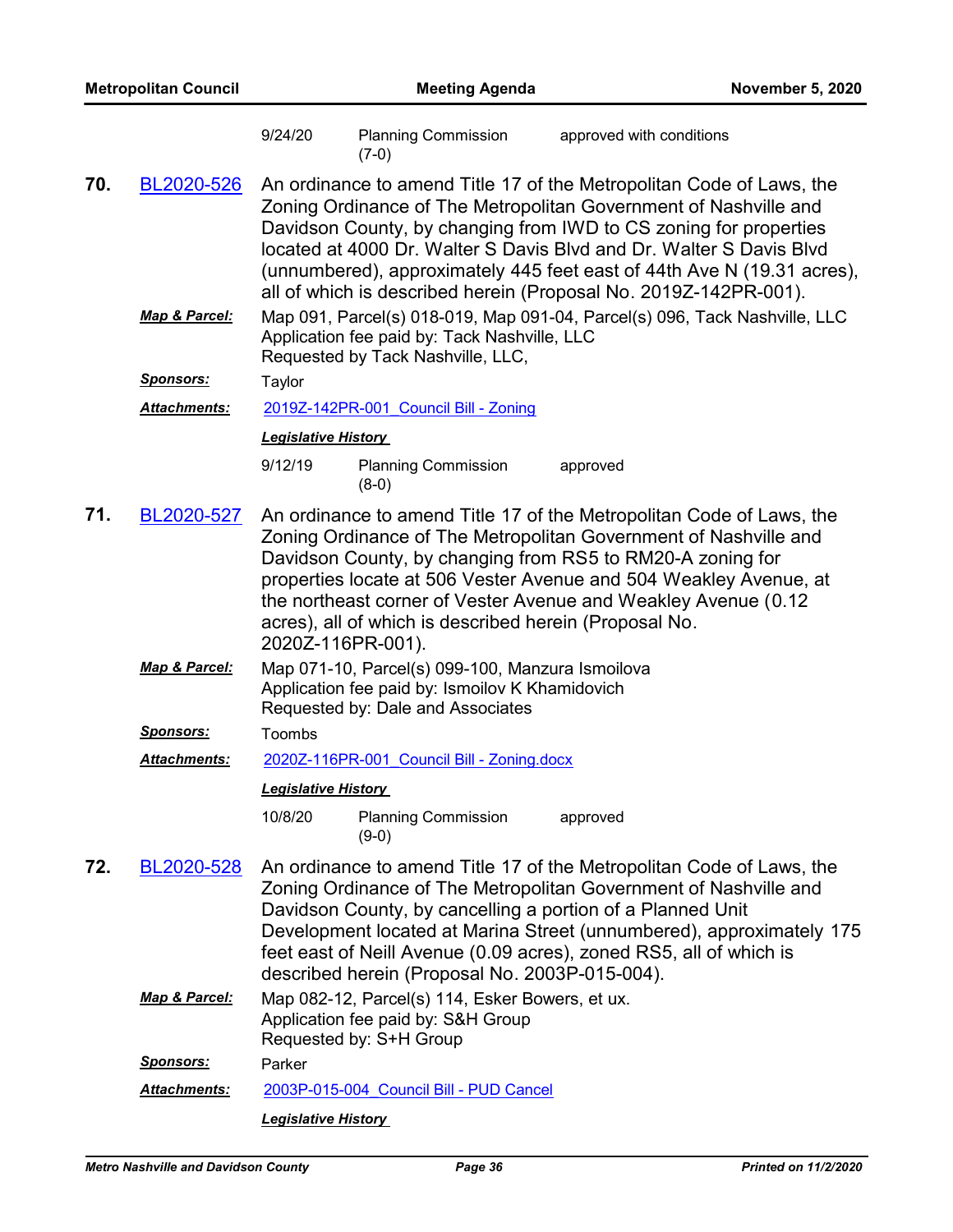| 10/8/20 | <b>Planning Commission</b> | approved |  |
|---------|----------------------------|----------|--|
|         | $(9-0)$                    |          |  |

- An ordinance to amend Title 17 of the Metropolitan Code of Laws, the Zoning Ordinance of The Metropolitan Government of Nashville and Davidson County, by changing from SCR to SP zoning for a portion of property located at 4004 Hillsboro Pike, approximately 345 feet south of Richard Jones Road and within the Green Hills Urban Design Overlay District (0.13 acres), to permit animal boarding facility, dog kennel and all uses permitted in SCR zoning, all of which is described herein (Proposal No. 2020SP-031-001). **73.** [BL2020-529](http://nashville.legistar.com/gateway.aspx?m=l&id=/matter.aspx?key=1357)
	- Map 117-14, Part of Parcel(s) 148, Green Hills Court GP Application fee paid by: Michael E Twomey Requested by: Dale and Associates *Map & Parcel:*

*Sponsors:* Pulley

[2020SP-031-001\\_Council Bill - SP New](http://nashville.legistar.com/gateway.aspx?M=F&ID=41844621-cc8d-4ea5-9ffe-0862df117b4c.pdf) *Attachments:*

[2020SP-031-001\\_plans](http://nashville.legistar.com/gateway.aspx?M=F&ID=5c919372-b6ef-45d1-8568-2c5b32f9739d.pdf)

*Legislative History* 

8/27/20 Planning Commission approved with conditions, disapproved without

- (4-2)
- An ordinance to amend Title 17 of the Metropolitan Code of Laws, the Zoning Ordinance of The Metropolitan Government of Nashville and Davidson County, by changing a Specific Plan for property located at 620 S 13th Street, at the northwest corner of S 13th Street and Sevier Street, (0.18 acres), to permit two residential units and all uses allowed under R6 zoning, all of which is described herein (Proposal No. 2015SP-024-002). **74.** [BL2020-530](http://nashville.legistar.com/gateway.aspx?m=l&id=/matter.aspx?key=1587)
	- Map 094-01, Parcel(s) 075, Quantavius Poole Application fee paid by: Quan Poole Requested by: Quantavius Poole *Map & Parcel:*

*Sponsors:* Withers

[2015SP-024-002\\_Council Bill - SP New](http://nashville.legistar.com/gateway.aspx?M=F&ID=a177eaf2-a557-4f06-aad4-2a06a256231e.docx) [2015SP-024-002\\_plans](http://nashville.legistar.com/gateway.aspx?M=F&ID=65fcd04d-8949-460c-88f6-0c8038f2a856.pdf) *Attachments:*

#### *Legislative History*

9/10/20 Planning Commission approved with conditions, disapproved without

(10-0)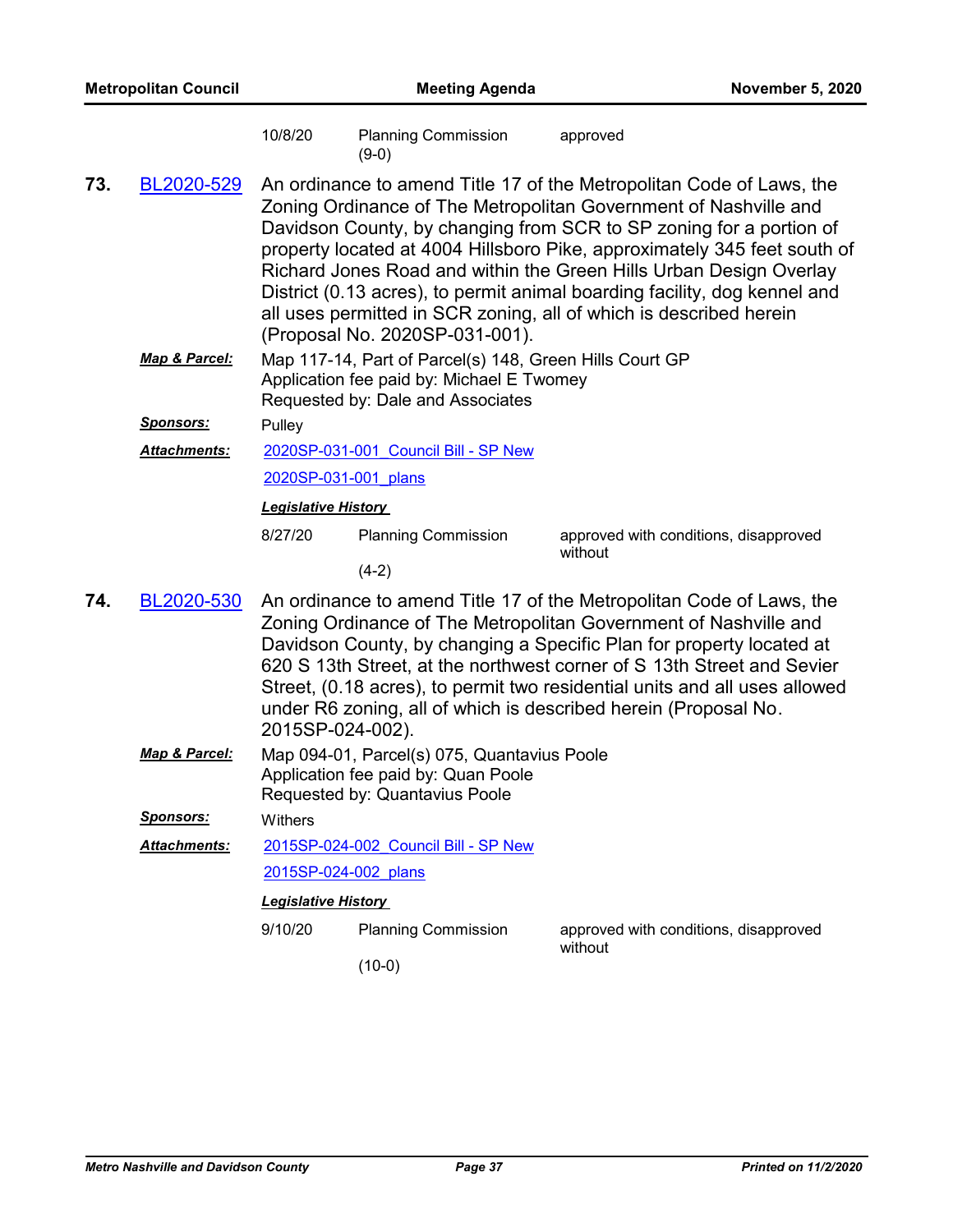| 75. | BL2020-531       | An ordinance to amend Title 17 of the Metropolitan Code of Laws, the<br>Zoning Ordinance of The Metropolitan Government of Nashville and<br>Davidson County, by changing from RS7.5 to R6-A zoning for property<br>located at 427 Toney Road, approximately 530 feet south of Yorkley<br>Road (0.18 acres), all of which is described herein (Proposal No.<br>2020Z-117PR-001). |                                            |                                                                                                                                                                                                                                                                                                                                                                                                                                   |  |  |
|-----|------------------|---------------------------------------------------------------------------------------------------------------------------------------------------------------------------------------------------------------------------------------------------------------------------------------------------------------------------------------------------------------------------------|--------------------------------------------|-----------------------------------------------------------------------------------------------------------------------------------------------------------------------------------------------------------------------------------------------------------------------------------------------------------------------------------------------------------------------------------------------------------------------------------|--|--|
|     | Map & Parcel:    | Map 071-01, Parcel(s) 008.02, Gregory Farricielli<br>Application fee paid by: Gregory Steven Farricielli<br>Requested by: Gregory Farricielli                                                                                                                                                                                                                                   |                                            |                                                                                                                                                                                                                                                                                                                                                                                                                                   |  |  |
|     | Sponsors:        | Toombs                                                                                                                                                                                                                                                                                                                                                                          |                                            |                                                                                                                                                                                                                                                                                                                                                                                                                                   |  |  |
|     | Attachments:     |                                                                                                                                                                                                                                                                                                                                                                                 | 2020Z-117PR-001 Council Bill - Zoning.docx |                                                                                                                                                                                                                                                                                                                                                                                                                                   |  |  |
|     |                  | <b>Legislative History</b>                                                                                                                                                                                                                                                                                                                                                      |                                            |                                                                                                                                                                                                                                                                                                                                                                                                                                   |  |  |
|     |                  | 10/8/20                                                                                                                                                                                                                                                                                                                                                                         | <b>Planning Commission</b><br>$(9-0)$      | approved                                                                                                                                                                                                                                                                                                                                                                                                                          |  |  |
| 76. | BL2020-532       |                                                                                                                                                                                                                                                                                                                                                                                 | (Proposal No. 82-77U-001).                 | An ordinance to amend Title 17 of the Metropolitan Code of Laws, the<br>Zoning Ordinance of The Metropolitan Government of Nashville and<br>Davidson County, by cancelling a Commercial Planned Unit<br>Development Overlay District for properties located at 701, 705 and 707<br>40th Avenue North, at the northwest corner of 40th Avenue North and<br>Indiana Avenue, zoned MUL (0.78 acres, all of which is described herein |  |  |
|     | Map & Parcel:    | Map 091-12, Parcel(s) 200-202, OZ615, LLC<br>Application fee paid by: Phoeni Investment Group, LLC<br>Requested by: Brett Design/Build PLC                                                                                                                                                                                                                                      |                                            |                                                                                                                                                                                                                                                                                                                                                                                                                                   |  |  |
|     | <u>Sponsors:</u> | Taylor                                                                                                                                                                                                                                                                                                                                                                          |                                            |                                                                                                                                                                                                                                                                                                                                                                                                                                   |  |  |
|     | Attachments:     |                                                                                                                                                                                                                                                                                                                                                                                 | 82-77U-001 Council Bill - PUD Cancel       |                                                                                                                                                                                                                                                                                                                                                                                                                                   |  |  |
|     |                  | <b>Legislative History</b>                                                                                                                                                                                                                                                                                                                                                      |                                            |                                                                                                                                                                                                                                                                                                                                                                                                                                   |  |  |
|     |                  | 9/12/19                                                                                                                                                                                                                                                                                                                                                                         | <b>Planning Commission</b><br>$(8-0)$      | approved                                                                                                                                                                                                                                                                                                                                                                                                                          |  |  |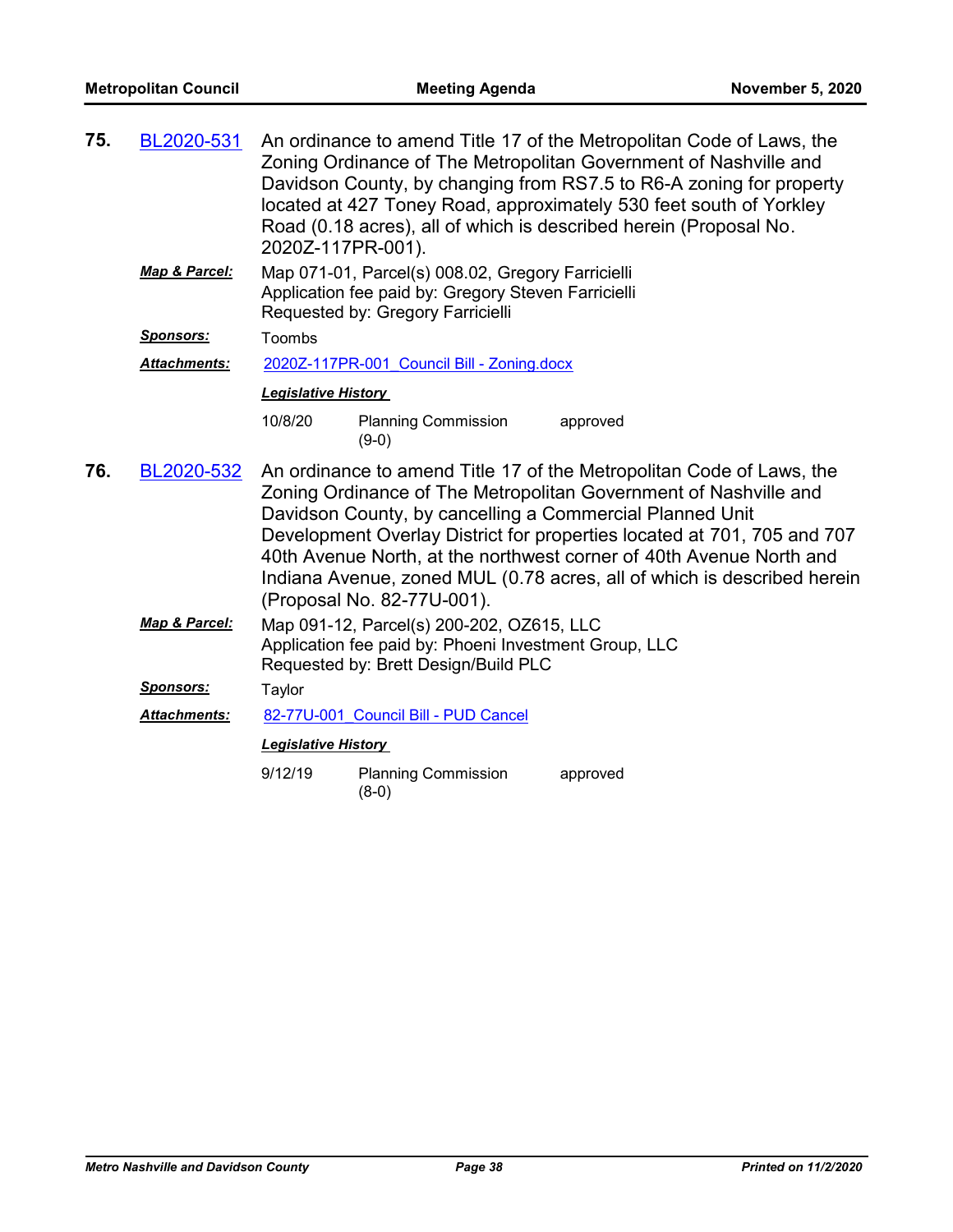## **J. Bills on Second Reading**

| 77. | BL2019-79           | An ordinance to amend Section 17.16.250 of the Metropolitan Code<br>regarding advertisement and occupancy of a Short Term Rental<br>Property - Owner-Occupied (Proposal No. 2020Z-002TX-001).                                                                                                                                                                                                     |                                                                                                                               |                                                                                                                                     |
|-----|---------------------|---------------------------------------------------------------------------------------------------------------------------------------------------------------------------------------------------------------------------------------------------------------------------------------------------------------------------------------------------------------------------------------------------|-------------------------------------------------------------------------------------------------------------------------------|-------------------------------------------------------------------------------------------------------------------------------------|
|     | <u>Sponsors:</u>    | O'Connell                                                                                                                                                                                                                                                                                                                                                                                         |                                                                                                                               |                                                                                                                                     |
|     | <b>Attachments:</b> |                                                                                                                                                                                                                                                                                                                                                                                                   | Ordinance - O'Connell - STRP occupancy                                                                                        |                                                                                                                                     |
|     |                     | <b>Legislative History</b>                                                                                                                                                                                                                                                                                                                                                                        |                                                                                                                               |                                                                                                                                     |
|     |                     | 11/19/19                                                                                                                                                                                                                                                                                                                                                                                          | <b>Metropolitan Council</b>                                                                                                   | passed on first reading                                                                                                             |
|     |                     | 2/13/20                                                                                                                                                                                                                                                                                                                                                                                           | <b>Planning Commission</b>                                                                                                    | approved with a substitute                                                                                                          |
|     |                     | 3/5/20<br>Metropolitan Council<br>public hearing set<br>3/5/20 Public hearing deferred to April 7, 2020<br>4/7/20 Public hearing deferred to May 5, 2020<br>5/5/20 Public hearing deferred to June 9, 2020<br>6/9/20 Public hearing deferred to July 7, 2020<br>7/7/20 Public hearing deferred to September 1, 2020<br>9/1/20 Public hearing held; second reading deferred to November 5,<br>2020 |                                                                                                                               |                                                                                                                                     |
|     |                     | 9/1/20                                                                                                                                                                                                                                                                                                                                                                                            | <b>Metropolitan Council</b>                                                                                                   | referred to the Codes, Fair, and Farmers<br><b>Market Committee</b>                                                                 |
|     |                     | 9/1/20                                                                                                                                                                                                                                                                                                                                                                                            | Metropolitan Council                                                                                                          | referred to the Planning, Zoning, and<br><b>Historical Committee</b>                                                                |
| 78. | BL2020-197          | An ordinance declaring a 120-day moratorium upon the issuance of<br>building and grading permits for multi-family developments on property<br>within portions of the Antioch area of Nashville & Davidson County.                                                                                                                                                                                 |                                                                                                                               |                                                                                                                                     |
|     | <u>Sponsors:</u>    | Vercher                                                                                                                                                                                                                                                                                                                                                                                           |                                                                                                                               |                                                                                                                                     |
|     | <b>Attachments:</b> |                                                                                                                                                                                                                                                                                                                                                                                                   | Substitute BL2020-197 and Exhibit 1 (Exhibit 2 not filed)                                                                     |                                                                                                                                     |
|     |                     | <b>Legislative History</b>                                                                                                                                                                                                                                                                                                                                                                        |                                                                                                                               |                                                                                                                                     |
|     |                     | 3/5/20                                                                                                                                                                                                                                                                                                                                                                                            | Metropolitan Council                                                                                                          | referred to the Planning Commission<br>10/22/20 Planning Commission reset to November 12, 2020                                      |
|     |                     | 3/5/20                                                                                                                                                                                                                                                                                                                                                                                            | Metropolitan Council                                                                                                          | deferred                                                                                                                            |
|     |                     | 3/17/20                                                                                                                                                                                                                                                                                                                                                                                           | Metropolitan Council                                                                                                          | deferred                                                                                                                            |
|     |                     | 4/7/20                                                                                                                                                                                                                                                                                                                                                                                            | Metropolitan Council                                                                                                          | substituted                                                                                                                         |
|     |                     | 4/7/20                                                                                                                                                                                                                                                                                                                                                                                            | Metropolitan Council                                                                                                          | passed on first reading                                                                                                             |
|     |                     | 5/5/20                                                                                                                                                                                                                                                                                                                                                                                            | Metropolitan Council<br>5/5/20 Public hearing deferred to June 9, 2020<br>6/9/20 Public hearing deferred to September 1, 2020 | public hearing set                                                                                                                  |
|     |                     | 9/1/20                                                                                                                                                                                                                                                                                                                                                                                            | Metropolitan Council<br>Deferred to October 20, 2020                                                                          | deferred                                                                                                                            |
|     |                     | 10/20/20                                                                                                                                                                                                                                                                                                                                                                                          | Metropolitan Council                                                                                                          | referred to the Planning, Zoning, and<br><b>Historical Committee</b><br>PZH recommended to defer committee consideration to 12/1/20 |
|     |                     | 10/20/20                                                                                                                                                                                                                                                                                                                                                                                          | Metropolitan Council                                                                                                          | deferred by rule                                                                                                                    |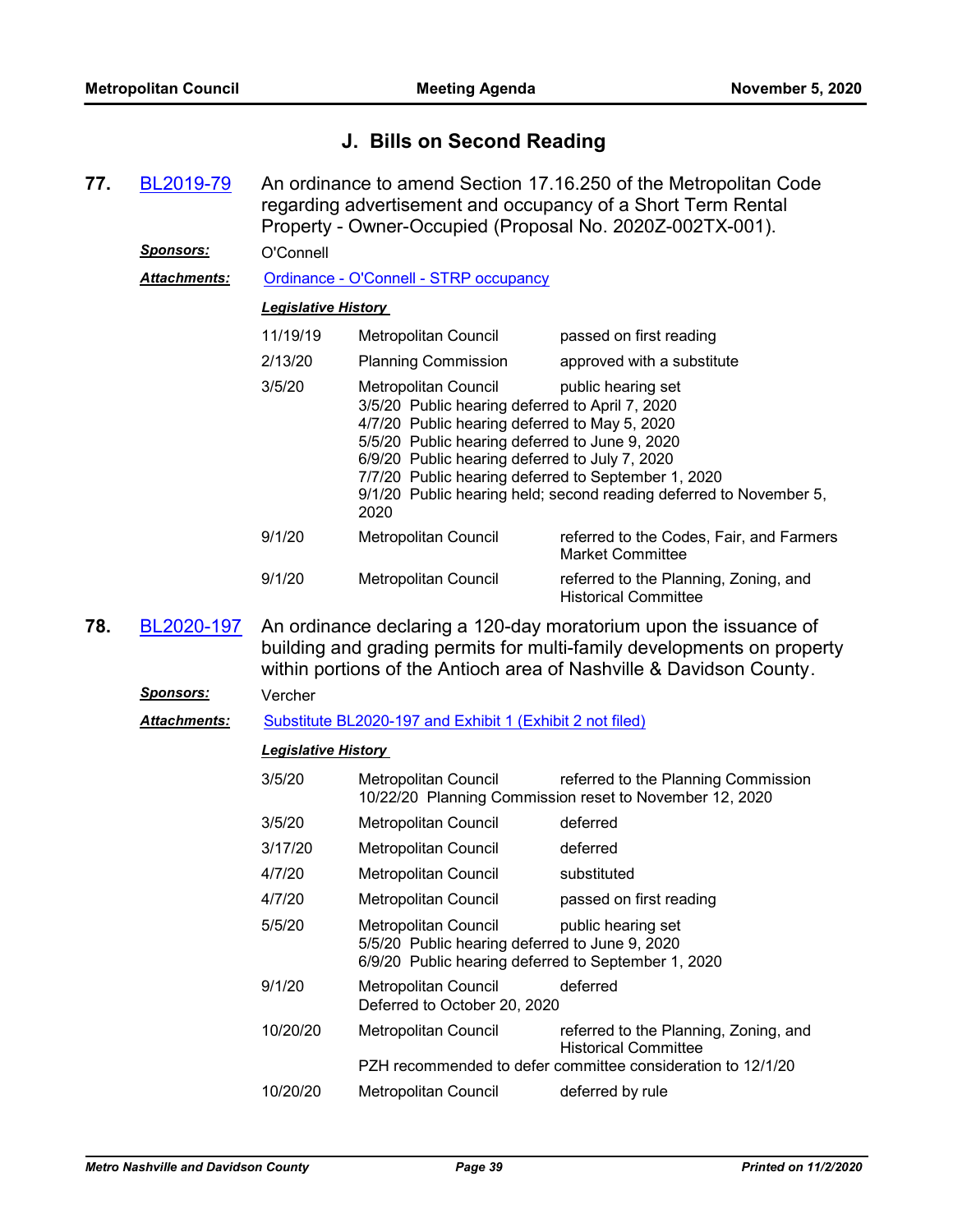|     | 79.<br>BL2020-300<br>An ordinance amending Chapter 9.30 of the Metropolitan Code to<br>restrict construction noise between the hours of 7:00 p.m. and 7:00 a.m. |                                                                                                                                                                          |                                                                                                                                         |                                                                                                                                            |  |  |
|-----|-----------------------------------------------------------------------------------------------------------------------------------------------------------------|--------------------------------------------------------------------------------------------------------------------------------------------------------------------------|-----------------------------------------------------------------------------------------------------------------------------------------|--------------------------------------------------------------------------------------------------------------------------------------------|--|--|
|     | <u>Sponsors:</u>                                                                                                                                                | Benedict, Bradford, Henderson, Hausser, Suara, Taylor and Styles                                                                                                         |                                                                                                                                         |                                                                                                                                            |  |  |
|     | <b>Attachments:</b>                                                                                                                                             | Ordinance - Benedict - construction noise (1)                                                                                                                            |                                                                                                                                         |                                                                                                                                            |  |  |
|     |                                                                                                                                                                 |                                                                                                                                                                          | Amendment - BL2020-300 - Benedict                                                                                                       |                                                                                                                                            |  |  |
|     |                                                                                                                                                                 | <b>Legislative History</b>                                                                                                                                               |                                                                                                                                         |                                                                                                                                            |  |  |
|     |                                                                                                                                                                 | 6/2/20                                                                                                                                                                   | Metropolitan Council                                                                                                                    | passed on first reading                                                                                                                    |  |  |
|     |                                                                                                                                                                 | 6/16/20                                                                                                                                                                  | Metropolitan Council<br>6/16/20 deferred to July 7, 2020<br>7/7/20 deferred to August 4, 2020<br>8/4/20<br>deferred to November 5, 2020 | deferred                                                                                                                                   |  |  |
|     |                                                                                                                                                                 | 8/4/20                                                                                                                                                                   | <b>Metropolitan Council</b>                                                                                                             | referred to the Codes, Fair, and Farmers<br><b>Market Committee</b><br>8/4/20 Committee approved amendment and deferred bill at request of |  |  |
|     |                                                                                                                                                                 |                                                                                                                                                                          | sponsor                                                                                                                                 |                                                                                                                                            |  |  |
|     |                                                                                                                                                                 | 8/4/20                                                                                                                                                                   | Metropolitan Council                                                                                                                    | amended                                                                                                                                    |  |  |
| 80. | BL2020-454                                                                                                                                                      | An ordinance amending Title 2 of the Metropolitan Code of Laws to<br>prohibit bullying in all Metropolitan Government services, activities,<br>programs, and facilities. |                                                                                                                                         |                                                                                                                                            |  |  |
|     | <u>Sponsors:</u>                                                                                                                                                | VanReece, Bradford, Withers, Young, Benedict, Vercher, Suara, Hurt, Hancock,<br>Gamble, Taylor and Toombs                                                                |                                                                                                                                         |                                                                                                                                            |  |  |
|     | <b>Attachments:</b>                                                                                                                                             | Ordinance - VanReece - Bullying                                                                                                                                          |                                                                                                                                         |                                                                                                                                            |  |  |
|     |                                                                                                                                                                 |                                                                                                                                                                          |                                                                                                                                         |                                                                                                                                            |  |  |
|     |                                                                                                                                                                 |                                                                                                                                                                          | Amendment 1 - BL2020-454                                                                                                                |                                                                                                                                            |  |  |
|     |                                                                                                                                                                 | <b>Legislative History</b>                                                                                                                                               |                                                                                                                                         |                                                                                                                                            |  |  |
|     |                                                                                                                                                                 | 10/6/20                                                                                                                                                                  | Metropolitan Council                                                                                                                    | passed on first reading                                                                                                                    |  |  |
|     |                                                                                                                                                                 | 10/20/20                                                                                                                                                                 | Metropolitan Council                                                                                                                    | referred to the Personnel, Public<br>Information, and Human Relations<br>Committee                                                         |  |  |
|     |                                                                                                                                                                 | 10/20/20                                                                                                                                                                 | Metropolitan Council                                                                                                                    | amended                                                                                                                                    |  |  |
|     |                                                                                                                                                                 | 10/20/20                                                                                                                                                                 | <b>Metropolitan Council</b>                                                                                                             | deferred by rule                                                                                                                           |  |  |
| 81. | BL2020-456                                                                                                                                                      |                                                                                                                                                                          | tenancy and non-renewal of a lease.                                                                                                     | An ordinance amending Chapter 11.22 of the Metropolitan Code to<br>require landlords to provide notice to tenants prior to termination of  |  |  |
|     | Sponsors:                                                                                                                                                       |                                                                                                                                                                          | Allen, Toombs, Bradford and Taylor                                                                                                      |                                                                                                                                            |  |  |
|     | Attachments:                                                                                                                                                    |                                                                                                                                                                          |                                                                                                                                         | Ordinance - Allen - BL2020-224 Alternative - Notice of Termination and I                                                                   |  |  |
|     |                                                                                                                                                                 | <b>Legislative History</b>                                                                                                                                               |                                                                                                                                         |                                                                                                                                            |  |  |
|     |                                                                                                                                                                 | 10/6/20                                                                                                                                                                  | Metropolitan Council                                                                                                                    | passed on first reading                                                                                                                    |  |  |
|     |                                                                                                                                                                 | 10/20/20                                                                                                                                                                 | Metropolitan Council                                                                                                                    | referred to the Affordable Housing<br>Committee                                                                                            |  |  |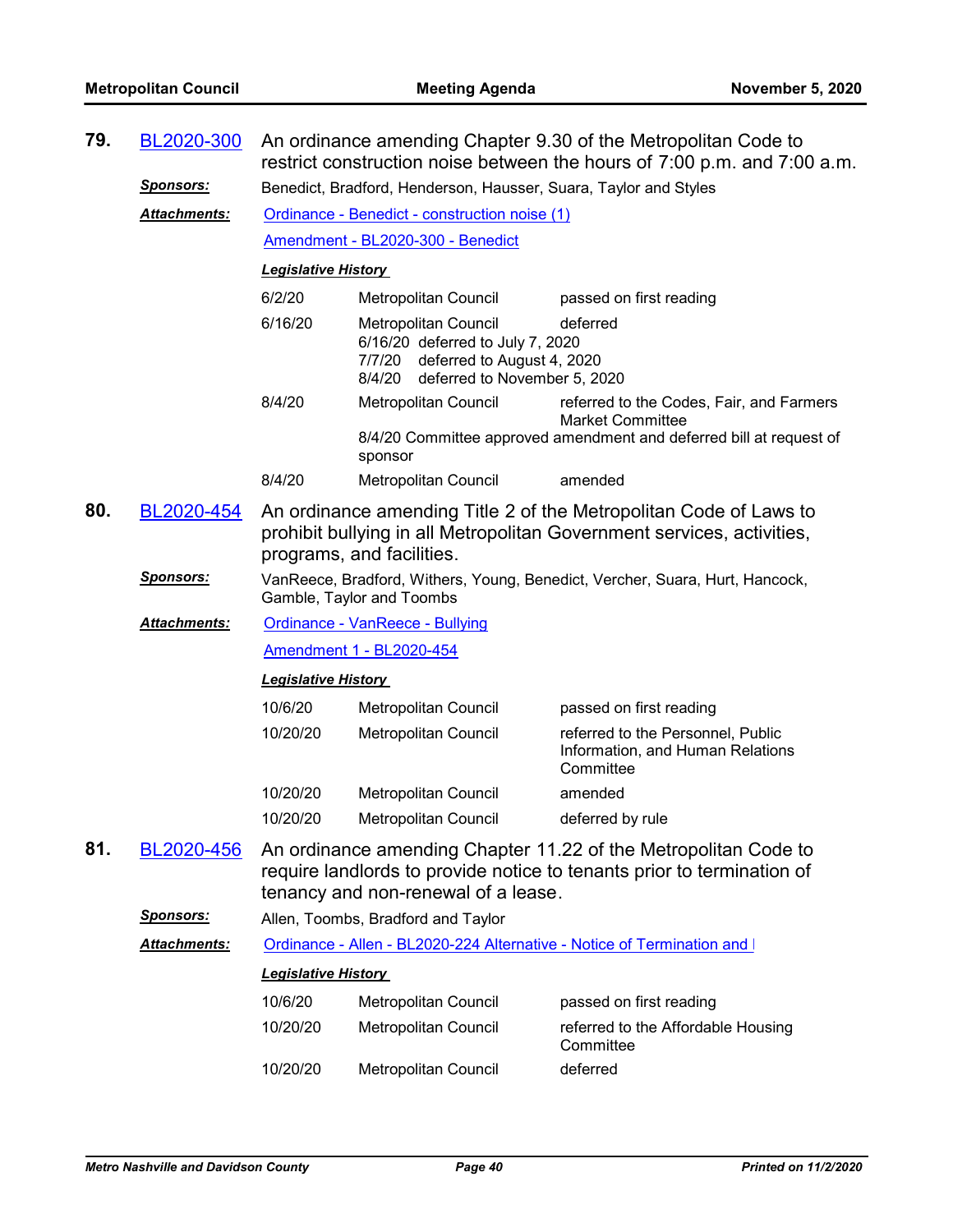| 82.<br>BL2020-463<br>Davidson County, by renaming a portion of Sharpe Ave between<br>McFerrin Ave and CSX Railroad to "West Sharpe Ave." (Proposal<br>Number 2020M-003SR-001). |                     |                                                                     |                                                             | An ordinance to amend the Geographic Information Systems Street and<br>Alley Centerline Layer for the Metropolitan Government of Nashville and                                                                                                                     |  |  |
|--------------------------------------------------------------------------------------------------------------------------------------------------------------------------------|---------------------|---------------------------------------------------------------------|-------------------------------------------------------------|--------------------------------------------------------------------------------------------------------------------------------------------------------------------------------------------------------------------------------------------------------------------|--|--|
|                                                                                                                                                                                | <u>Sponsors:</u>    |                                                                     | Parker, Murphy, Nash and O'Connell                          |                                                                                                                                                                                                                                                                    |  |  |
|                                                                                                                                                                                | Attachments:        |                                                                     | <b>Metro Historical Commission Staff Report</b>             |                                                                                                                                                                                                                                                                    |  |  |
|                                                                                                                                                                                |                     | <b>Attached sketch</b>                                              |                                                             |                                                                                                                                                                                                                                                                    |  |  |
|                                                                                                                                                                                |                     | <b>Legislative History</b>                                          |                                                             |                                                                                                                                                                                                                                                                    |  |  |
|                                                                                                                                                                                |                     | 9/3/20                                                              | <b>Planning Commission</b>                                  | approved with conditions                                                                                                                                                                                                                                           |  |  |
|                                                                                                                                                                                |                     | 10/6/20                                                             | Metropolitan Council                                        | passed on first reading                                                                                                                                                                                                                                            |  |  |
|                                                                                                                                                                                |                     | 10/15/20                                                            | Emergency<br><b>Communications District</b><br><b>Board</b> | approved                                                                                                                                                                                                                                                           |  |  |
|                                                                                                                                                                                |                     | 10/20/20                                                            | Metropolitan Council                                        | referred to the Planning, Zoning, and<br><b>Historical Committee</b>                                                                                                                                                                                               |  |  |
|                                                                                                                                                                                |                     | 10/20/20                                                            | <b>Public Works Committee</b>                               | approved                                                                                                                                                                                                                                                           |  |  |
|                                                                                                                                                                                |                     | 10/20/20                                                            | Traffic, Parking, and<br><b>Transportation Committee</b>    | approved                                                                                                                                                                                                                                                           |  |  |
|                                                                                                                                                                                |                     | 10/20/20                                                            | Metropolitan Council                                        | deferred by rule                                                                                                                                                                                                                                                   |  |  |
|                                                                                                                                                                                | <u>Sponsors:</u>    | Murphy and Nash                                                     |                                                             | Davidson County to accept public sanitary sewer mains, sewer<br>manholes and easements, for three properties located on Clovercroft<br>Road in Williamson County, also known as Twin Valley Farms (MWS<br>Project No. 20-SL-141 and Proposal No. 2020M-072ES-001). |  |  |
|                                                                                                                                                                                | <b>Attachments:</b> |                                                                     |                                                             |                                                                                                                                                                                                                                                                    |  |  |
|                                                                                                                                                                                |                     | 09554-Ordinance-easements-Twin Valley Farms<br>09554-Ordinance text |                                                             |                                                                                                                                                                                                                                                                    |  |  |
|                                                                                                                                                                                |                     |                                                                     |                                                             |                                                                                                                                                                                                                                                                    |  |  |
|                                                                                                                                                                                |                     | <b>Legislative History</b>                                          |                                                             |                                                                                                                                                                                                                                                                    |  |  |
|                                                                                                                                                                                |                     | 8/26/20                                                             | <b>Planning Commission</b>                                  | approved                                                                                                                                                                                                                                                           |  |  |
|                                                                                                                                                                                |                     | 10/6/20                                                             | <b>Metropolitan Council</b>                                 | passed on first reading                                                                                                                                                                                                                                            |  |  |
|                                                                                                                                                                                |                     | 10/20/20                                                            | Metropolitan Council                                        | referred to the Planning, Zoning, and<br><b>Historical Committee</b>                                                                                                                                                                                               |  |  |
|                                                                                                                                                                                |                     | 10/20/20                                                            | Metropolitan Council                                        | referred to the Public Works Committee                                                                                                                                                                                                                             |  |  |
|                                                                                                                                                                                |                     | 10/20/20                                                            | Metropolitan Council                                        | deferred                                                                                                                                                                                                                                                           |  |  |
| 84.                                                                                                                                                                            | BL2020-492          |                                                                     | pertaining to weight restrictions on certain roads.         | An ordinance to amend Section 12.36.110 of the Metropolitan Code                                                                                                                                                                                                   |  |  |
|                                                                                                                                                                                | <b>Sponsors:</b>    | Rosenberg<br><b>Legislative History</b>                             |                                                             |                                                                                                                                                                                                                                                                    |  |  |
|                                                                                                                                                                                |                     | 10/13/20                                                            | <b>Metropolitan Council</b>                                 | referred to the Traffic and Parking<br>Commission                                                                                                                                                                                                                  |  |  |
|                                                                                                                                                                                |                     | 10/20/20                                                            | Metropolitan Council                                        | passed on first reading                                                                                                                                                                                                                                            |  |  |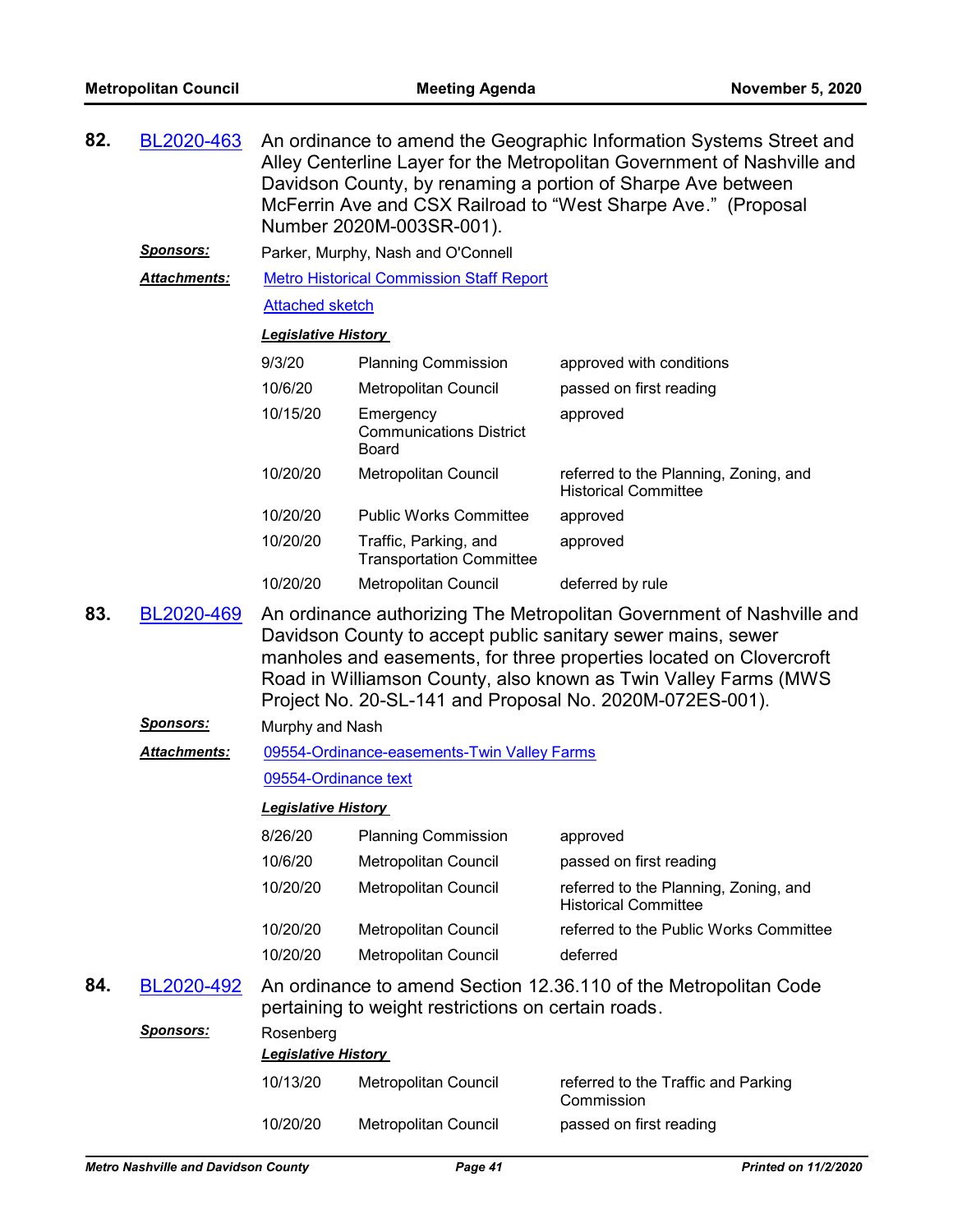| <b>Metropolitan Council</b> |                         |                                        | <b>Meeting Agenda</b><br><b>November 5, 2020</b> |                                                                                                                                                                                                                                                                                                                                                                                                                        |
|-----------------------------|-------------------------|----------------------------------------|--------------------------------------------------|------------------------------------------------------------------------------------------------------------------------------------------------------------------------------------------------------------------------------------------------------------------------------------------------------------------------------------------------------------------------------------------------------------------------|
|                             |                         | 10/27/20                               | Metropolitan Council                             | referred to the Traffic, Parking, and<br><b>Transportation Committee</b>                                                                                                                                                                                                                                                                                                                                               |
|                             |                         | 10/27/20                               | <b>Metropolitan Council</b>                      | referred to the Public Works Committee                                                                                                                                                                                                                                                                                                                                                                                 |
| 85.                         | BL2020-493              |                                        | Laws relative to night parking restrictions.     | An ordinance to amend Section 12.40.190 of the Metropolitan Code of                                                                                                                                                                                                                                                                                                                                                    |
|                             | <u>Sponsors:</u>        | <b>Legislative History</b>             | Sledge, Cash, Allen and Taylor                   |                                                                                                                                                                                                                                                                                                                                                                                                                        |
|                             |                         | 10/20/20                               | Metropolitan Council                             | passed on first reading                                                                                                                                                                                                                                                                                                                                                                                                |
|                             |                         | 10/27/20                               | Metropolitan Council                             | referred to the Public Works Committee                                                                                                                                                                                                                                                                                                                                                                                 |
| 86.                         | BL2020-494<br>Sponsors: | <b>Styles</b>                          | prosecution of reckless drivers.                 | An ordinance to amend Section 13.08.080 of the Metropolitan Code<br>relative to the use of license plate scanners by law enforcement for the                                                                                                                                                                                                                                                                           |
|                             |                         | <b>Legislative History</b>             |                                                  |                                                                                                                                                                                                                                                                                                                                                                                                                        |
|                             |                         | 10/20/20                               | Metropolitan Council                             | passed on first reading                                                                                                                                                                                                                                                                                                                                                                                                |
|                             |                         | 10/27/20                               | Metropolitan Council                             | referred to the Public Safety, Beer, and<br><b>Regulated Beverages Committee</b>                                                                                                                                                                                                                                                                                                                                       |
|                             |                         | 10/27/20                               | Metropolitan Council                             | referred to the Personnel, Public<br>Information, and Human Relations<br>Committee                                                                                                                                                                                                                                                                                                                                     |
| 87.                         | BL2020-495              |                                        | nature enacted on or before June 10, 2020.       | An ordinance readopting the Code of The Metropolitan Government of<br>Nashville and Davidson County, Tennessee, prepared by Municipal<br>Code Corporation including supplemental and replacement pages<br>thereof, containing certain ordinances of a general and permanent                                                                                                                                            |
|                             | <b>Sponsors:</b>        | Johnston<br><b>Legislative History</b> |                                                  |                                                                                                                                                                                                                                                                                                                                                                                                                        |
|                             |                         |                                        | 10/20/20 Metropolitan Council                    | passed on first reading                                                                                                                                                                                                                                                                                                                                                                                                |
|                             |                         | 10/27/20                               | Metropolitan Council                             | referred to the Rules, Confirmations, and<br><b>Public Elections Committee</b>                                                                                                                                                                                                                                                                                                                                         |
| 88.                         | BL2020-496              |                                        | No. 2020M-076ES-001).                            | An ordinance authorizing The Metropolitan Government of Nashville and<br>Davidson County to abandon existing public sanitary sewer main,<br>sanitary sewer manhole and easements, and to accept new sanitary<br>sewer main, sanitary sewer manholes and easements, for property<br>located at Garfield Street (unnumbered), also known as 808 Gateway<br>Germantown development (MWS Project No. 16-SL-88 and Proposal |
|                             | <b>Sponsors:</b>        |                                        | O'Connell, Murphy and Nash                       |                                                                                                                                                                                                                                                                                                                                                                                                                        |
|                             | Attachments:            |                                        | Exhibit 1 (N0366870xD719A).PDF                   |                                                                                                                                                                                                                                                                                                                                                                                                                        |
|                             |                         | <b>Legislative History</b>             |                                                  |                                                                                                                                                                                                                                                                                                                                                                                                                        |
|                             |                         | 9/3/20                                 | <b>Planning Commission</b>                       | approved                                                                                                                                                                                                                                                                                                                                                                                                               |
|                             |                         | 10/20/20                               | Metropolitan Council                             | passed on first reading                                                                                                                                                                                                                                                                                                                                                                                                |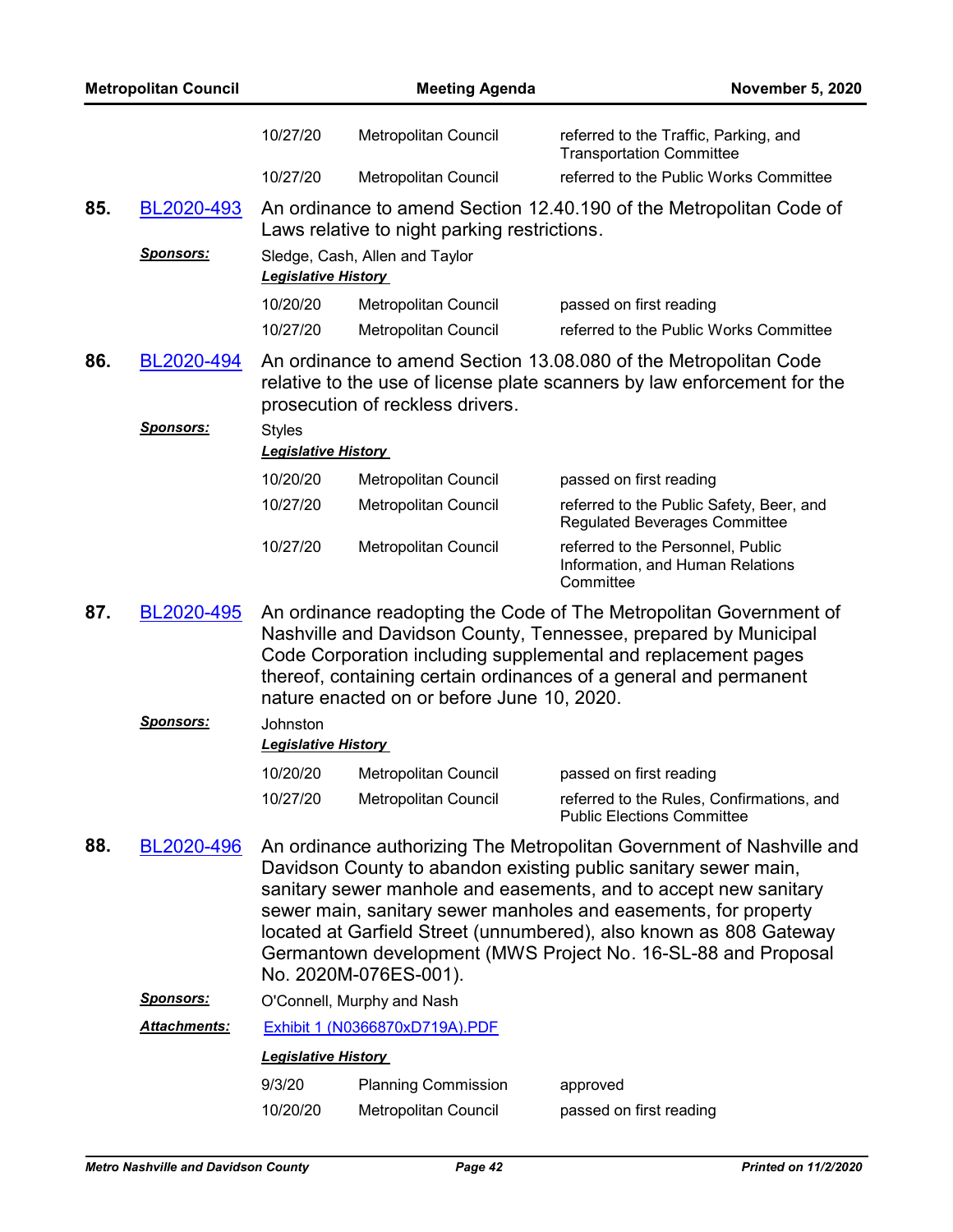|     | <b>Metropolitan Council</b>     |                                                                                                                                                                                                                                                                                                                                                    | <b>Meeting Agenda</b>                        | <b>November 5, 2020</b>                                                                                                                                                                                                                                                                                                                                                                                                    |  |
|-----|---------------------------------|----------------------------------------------------------------------------------------------------------------------------------------------------------------------------------------------------------------------------------------------------------------------------------------------------------------------------------------------------|----------------------------------------------|----------------------------------------------------------------------------------------------------------------------------------------------------------------------------------------------------------------------------------------------------------------------------------------------------------------------------------------------------------------------------------------------------------------------------|--|
|     |                                 | 10/27/20                                                                                                                                                                                                                                                                                                                                           | Metropolitan Council                         | referred to the Planning, Zoning, and<br><b>Historical Committee</b>                                                                                                                                                                                                                                                                                                                                                       |  |
|     |                                 | 10/27/20                                                                                                                                                                                                                                                                                                                                           | <b>Metropolitan Council</b>                  | referred to the Public Works Committee                                                                                                                                                                                                                                                                                                                                                                                     |  |
| 89. | BL2020-497                      |                                                                                                                                                                                                                                                                                                                                                    | Proposal No. 2020M-077ES-001).               | An ordinance authorizing The Metropolitan Government of Nashville and<br>Davidson County to accept new public water mains, fire hydrant<br>assemblies and easements, for property located at 11 Burton Hills<br>Boulevard, also known as The Blakeford (MWS Project 20-WL-48 and                                                                                                                                           |  |
|     | <u> Sponsors:</u>               |                                                                                                                                                                                                                                                                                                                                                    | Pulley, Murphy and Nash                      |                                                                                                                                                                                                                                                                                                                                                                                                                            |  |
|     | <b>Attachments:</b>             |                                                                                                                                                                                                                                                                                                                                                    | Exhibit 1 (N0370610xD719A).PDF               |                                                                                                                                                                                                                                                                                                                                                                                                                            |  |
|     |                                 | <b>Legislative History</b>                                                                                                                                                                                                                                                                                                                         |                                              |                                                                                                                                                                                                                                                                                                                                                                                                                            |  |
|     |                                 | 9/18/20                                                                                                                                                                                                                                                                                                                                            | <b>Planning Commission</b>                   | approved                                                                                                                                                                                                                                                                                                                                                                                                                   |  |
|     |                                 | 10/20/20                                                                                                                                                                                                                                                                                                                                           | Metropolitan Council                         | passed on first reading                                                                                                                                                                                                                                                                                                                                                                                                    |  |
|     |                                 | 10/27/20                                                                                                                                                                                                                                                                                                                                           | <b>Metropolitan Council</b>                  | referred to the Planning, Zoning, and<br><b>Historical Committee</b>                                                                                                                                                                                                                                                                                                                                                       |  |
|     |                                 | 10/27/20                                                                                                                                                                                                                                                                                                                                           | <b>Metropolitan Council</b>                  | referred to the Public Works Committee                                                                                                                                                                                                                                                                                                                                                                                     |  |
| 90. | BL2020-498<br><u> Sponsors:</u> | An ordinance authorizing The Metropolitan Government of Nashville and<br>Davidson County to abandon existing public water main, and to accept<br>new public water main, and a fire hydrant assembly, for property located<br>at 920 Division Street, (MWS Project No. 20-WL-19 and Proposal No.<br>2020M-078ES-001).<br>O'Connell, Murphy and Nash |                                              |                                                                                                                                                                                                                                                                                                                                                                                                                            |  |
|     | Attachments:                    |                                                                                                                                                                                                                                                                                                                                                    |                                              |                                                                                                                                                                                                                                                                                                                                                                                                                            |  |
|     |                                 | Exhibit 1 (N0371473xD719A).PDF<br><b>Legislative History</b>                                                                                                                                                                                                                                                                                       |                                              |                                                                                                                                                                                                                                                                                                                                                                                                                            |  |
|     |                                 |                                                                                                                                                                                                                                                                                                                                                    |                                              |                                                                                                                                                                                                                                                                                                                                                                                                                            |  |
|     |                                 | 9/25/20                                                                                                                                                                                                                                                                                                                                            | <b>Planning Commission</b>                   | approved                                                                                                                                                                                                                                                                                                                                                                                                                   |  |
|     |                                 | 10/20/20<br>10/27/20                                                                                                                                                                                                                                                                                                                               | Metropolitan Council<br>Metropolitan Council | passed on first reading                                                                                                                                                                                                                                                                                                                                                                                                    |  |
|     |                                 |                                                                                                                                                                                                                                                                                                                                                    |                                              | referred to the Planning, Zoning, and<br><b>Historical Committee</b>                                                                                                                                                                                                                                                                                                                                                       |  |
|     |                                 | 10/27/20                                                                                                                                                                                                                                                                                                                                           | <b>Metropolitan Council</b>                  | referred to the Public Works Committee                                                                                                                                                                                                                                                                                                                                                                                     |  |
| 91. | BL2020-499                      |                                                                                                                                                                                                                                                                                                                                                    |                                              | An ordinance authorizing The Metropolitan Government of Nashville and<br>Davidson County to accept new public water and sanitary sewer mains,<br>fire hydrant assemblies, sanitary sewer manholes, and easements, for<br>two properties located on Old Hickory Boulevard at Legacy Drive, also<br>known as Old Hickory Crossing Phase 1 (MWS Project numbers<br>18-WL-117 and 18-SL-148 and Proposal No. 2020M-079ES-001). |  |
|     | <b>Sponsors:</b>                |                                                                                                                                                                                                                                                                                                                                                    | Rutherford, Murphy and Nash                  |                                                                                                                                                                                                                                                                                                                                                                                                                            |  |
|     | Attachments:                    |                                                                                                                                                                                                                                                                                                                                                    | Exhibit 1 (N0371477xD719A).PDF               |                                                                                                                                                                                                                                                                                                                                                                                                                            |  |
|     |                                 | <b>Legislative History</b>                                                                                                                                                                                                                                                                                                                         |                                              |                                                                                                                                                                                                                                                                                                                                                                                                                            |  |
|     |                                 | 9/25/20                                                                                                                                                                                                                                                                                                                                            | <b>Planning Commission</b>                   | approved                                                                                                                                                                                                                                                                                                                                                                                                                   |  |
|     |                                 | 10/20/20                                                                                                                                                                                                                                                                                                                                           | Metropolitan Council                         | passed on first reading                                                                                                                                                                                                                                                                                                                                                                                                    |  |
|     |                                 | 10/27/20                                                                                                                                                                                                                                                                                                                                           | Metropolitan Council                         | referred to the Planning, Zoning, and<br><b>Historical Committee</b>                                                                                                                                                                                                                                                                                                                                                       |  |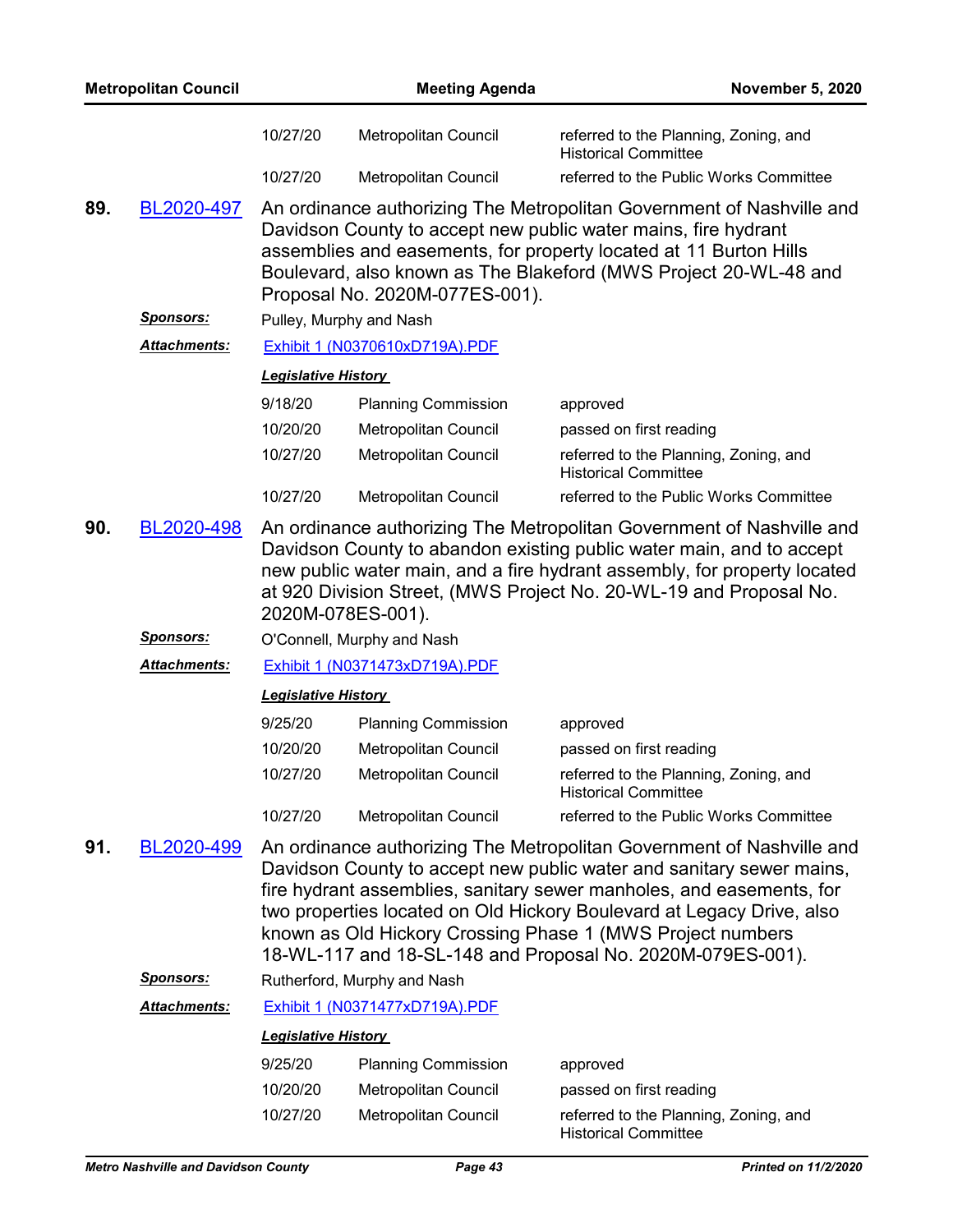|     | <b>Metropolitan Council</b> |                            | <b>Meeting Agenda</b>                            | <b>November 5, 2020</b>                                                                                                                                                                                                                                                                                                                                                                                                     |
|-----|-----------------------------|----------------------------|--------------------------------------------------|-----------------------------------------------------------------------------------------------------------------------------------------------------------------------------------------------------------------------------------------------------------------------------------------------------------------------------------------------------------------------------------------------------------------------------|
|     |                             | 10/27/20                   | Metropolitan Council                             | referred to the Public Works Committee                                                                                                                                                                                                                                                                                                                                                                                      |
| 92. | BL2020-500                  |                            | and 20-SL-212 and Proposal No. 2020M-080ES-001). | An ordinance authorizing The Metropolitan Government of Nashville and<br>Davidson County to accept new public water and sanitary sewer mains,<br>fire hydrant assemblies, sanitary sewer manholes and easements, for<br>two properties located on Old Hickory Boulevard at Legacy Drive, also<br>known as Old Hickory Crossing Phase 2 (MWS Project Nos. 20-WL-106                                                          |
|     | Sponsors:                   |                            | Rutherford, Murphy and Nash                      |                                                                                                                                                                                                                                                                                                                                                                                                                             |
|     | <b>Attachments:</b>         |                            | Exhibit 1 (N0371480xD719A).PDF                   |                                                                                                                                                                                                                                                                                                                                                                                                                             |
|     |                             | <b>Legislative History</b> |                                                  |                                                                                                                                                                                                                                                                                                                                                                                                                             |
|     |                             | 9/25/20                    | <b>Planning Commission</b>                       | approved                                                                                                                                                                                                                                                                                                                                                                                                                    |
|     |                             | 10/20/20                   | Metropolitan Council                             | passed on first reading                                                                                                                                                                                                                                                                                                                                                                                                     |
|     |                             | 10/27/20                   | Metropolitan Council                             | referred to the Planning, Zoning, and<br><b>Historical Committee</b>                                                                                                                                                                                                                                                                                                                                                        |
|     |                             | 10/27/20                   | <b>Metropolitan Council</b>                      | referred to the Public Works Committee                                                                                                                                                                                                                                                                                                                                                                                      |
| 93. | BL2020-501                  |                            |                                                  | An ordinance authorizing The Metropolitan Government of Nashville and<br>Davidson County to accept new public water and sanitary sewer mains,<br>fire hydrant assemblies, sanitary sewer manholes, and easements, for<br>two properties located on Old Hickory Boulevard at Legacy Drive, also<br>known as Old Hickory Crossing Phase 3, (MWS Project numbers<br>20-WL-107 and 20-SL-213 and Proposal No. 2020M-081ES-001). |
|     | <u>Sponsors:</u>            |                            | Rutherford, Murphy and Nash                      |                                                                                                                                                                                                                                                                                                                                                                                                                             |
|     | Attachments:                |                            | Exhibit 1 (N0371483xD719A).PDF                   |                                                                                                                                                                                                                                                                                                                                                                                                                             |
|     |                             | <b>Legislative History</b> |                                                  |                                                                                                                                                                                                                                                                                                                                                                                                                             |
|     |                             | 9/25/20                    | <b>Planning Commission</b>                       | approved                                                                                                                                                                                                                                                                                                                                                                                                                    |
|     |                             | 10/20/20                   | <b>Metropolitan Council</b>                      | passed on first reading                                                                                                                                                                                                                                                                                                                                                                                                     |
|     |                             | 10/27/20                   | Metropolitan Council                             | referred to the Planning, Zoning, and<br><b>Historical Committee</b>                                                                                                                                                                                                                                                                                                                                                        |
|     |                             | 10/27/20                   | <b>Metropolitan Council</b>                      | referred to the Public Works Committee                                                                                                                                                                                                                                                                                                                                                                                      |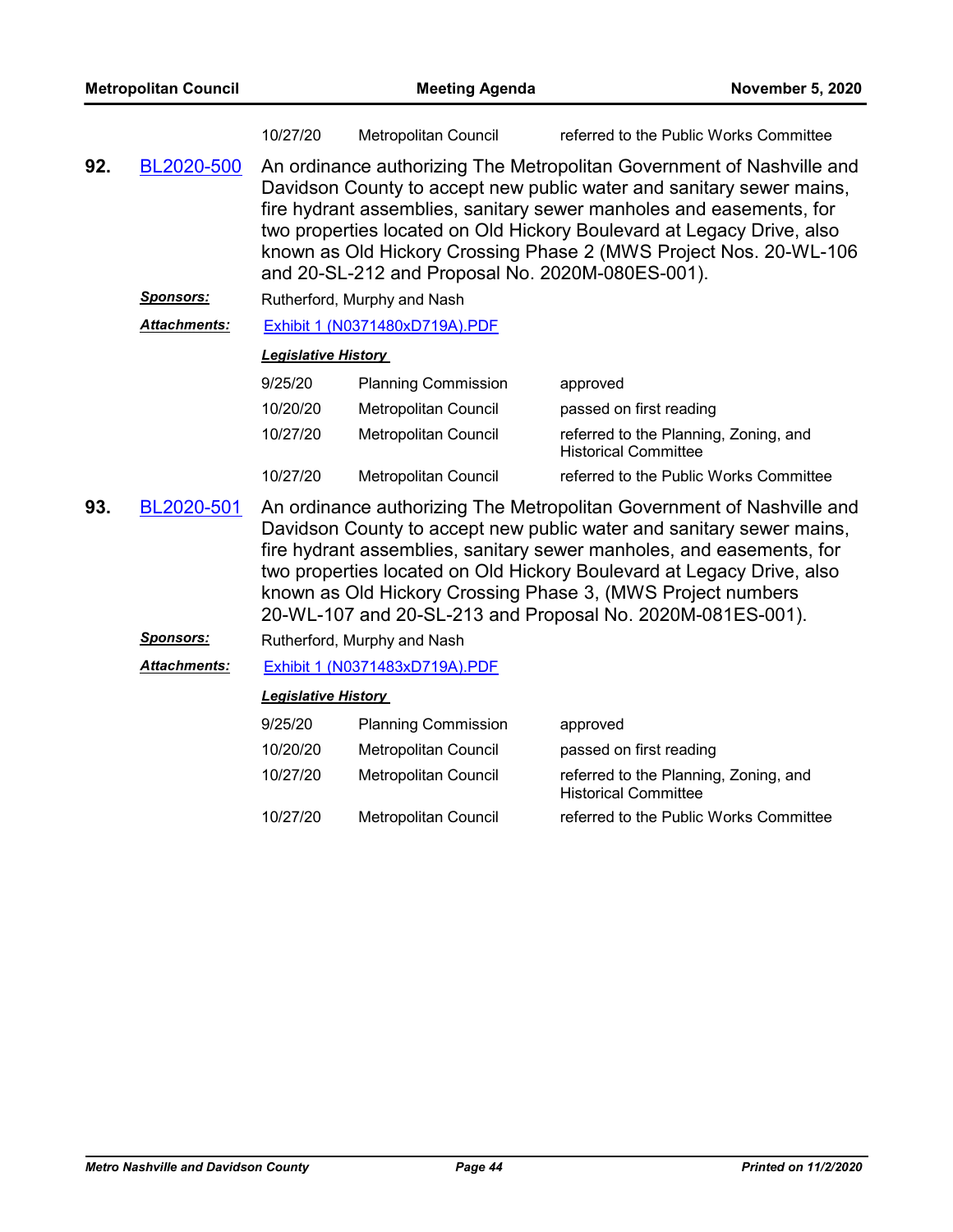## **K. Bills on Third Reading**

| 94. | BL2020-224           | property.                                                                                                                                                                                                | An ordinance amending Chapter 11.22 of the Metropolitan Code to<br>require landlords to provide notice to tenants prior to a sale of the |                                                                     |  |  |  |
|-----|----------------------|----------------------------------------------------------------------------------------------------------------------------------------------------------------------------------------------------------|------------------------------------------------------------------------------------------------------------------------------------------|---------------------------------------------------------------------|--|--|--|
|     | <u>Sponsors:</u>     | Taylor, Hausser, Suara, Toombs and Bradford                                                                                                                                                              |                                                                                                                                          |                                                                     |  |  |  |
|     | <u> Attachments:</u> |                                                                                                                                                                                                          | Substitute - BL2020-224 - Taylor-Hausser Combined Clean up                                                                               |                                                                     |  |  |  |
|     |                      |                                                                                                                                                                                                          |                                                                                                                                          | Amendment - BL2020-224 - 1-Taylor - Decrease Time period and mirror |  |  |  |
|     |                      |                                                                                                                                                                                                          | <b>Amendment 2 - BL2020-224</b>                                                                                                          |                                                                     |  |  |  |
|     |                      | <b>Legislative History</b>                                                                                                                                                                               |                                                                                                                                          |                                                                     |  |  |  |
|     |                      | 3/17/20                                                                                                                                                                                                  | Metropolitan Council<br>Deferred to April 7, 2020                                                                                        | deferred                                                            |  |  |  |
|     |                      | 4/7/20                                                                                                                                                                                                   | Metropolitan Council                                                                                                                     | passed on first reading                                             |  |  |  |
|     |                      | 4/21/20<br>Metropolitan Council<br>deferred<br>4/21/20 deferred to May 19, 2020<br>5/19/20 deferred to July 7, 2020<br>deferred to September 1, 2020<br>7/7/20<br>9/1/20<br>deferred<br>9/15/20 deferred |                                                                                                                                          |                                                                     |  |  |  |
|     |                      | 5/19/20                                                                                                                                                                                                  | Metropolitan Council                                                                                                                     | adopted the admendments                                             |  |  |  |
|     |                      | 7/7/20                                                                                                                                                                                                   | Metropolitan Council                                                                                                                     | substituted                                                         |  |  |  |
|     |                      | 10/6/20                                                                                                                                                                                                  | Affordable Housing<br>Committee                                                                                                          | approved with an amendment                                          |  |  |  |
|     |                      | 10/6/20                                                                                                                                                                                                  | Planning, Zoning, and<br><b>Historical Committee</b>                                                                                     | approved with amendments                                            |  |  |  |
|     |                      | 10/6/20                                                                                                                                                                                                  | Metropolitan Council<br>Amendment 1                                                                                                      | amended                                                             |  |  |  |
|     |                      | 10/6/20                                                                                                                                                                                                  | Metropolitan Council                                                                                                                     | deferred                                                            |  |  |  |
|     |                      | 10/20/20                                                                                                                                                                                                 | Metropolitan Council                                                                                                                     | amended                                                             |  |  |  |
|     |                      | 10/20/20                                                                                                                                                                                                 | Metropolitan Council                                                                                                                     | passed on second reading as amended                                 |  |  |  |
| 95. | .2020-424            | An ordinance amending Chapter 15.64 of the Metropolitan Code to<br>require additional public notice regarding applications for Stormwater<br>Management Committee variances.                             |                                                                                                                                          |                                                                     |  |  |  |
|     | <b>Sponsors:</b>     |                                                                                                                                                                                                          | Murphy, Sledge, O'Connell and Nash                                                                                                       |                                                                     |  |  |  |
|     | Attachments:         |                                                                                                                                                                                                          | Ordinance - Murphy - Public Notice for Stormwater Variances                                                                              |                                                                     |  |  |  |
|     |                      |                                                                                                                                                                                                          | <b>Amendment 1 - BL2020-424</b>                                                                                                          |                                                                     |  |  |  |
|     |                      | <b>Legislative History</b>                                                                                                                                                                               |                                                                                                                                          |                                                                     |  |  |  |
|     |                      | 9/1/20                                                                                                                                                                                                   | <b>Metropolitan Council</b>                                                                                                              | passed on first reading                                             |  |  |  |
|     |                      | 9/15/20                                                                                                                                                                                                  | Metropolitan Council                                                                                                                     | deferred                                                            |  |  |  |
|     |                      | 10/6/20                                                                                                                                                                                                  | Metropolitan Council                                                                                                                     | deferred                                                            |  |  |  |
|     |                      | 10/20/20                                                                                                                                                                                                 | <b>Public Works Committee</b>                                                                                                            | approved with an amendment                                          |  |  |  |
|     |                      | 10/20/20                                                                                                                                                                                                 | Metropolitan Council                                                                                                                     | amended                                                             |  |  |  |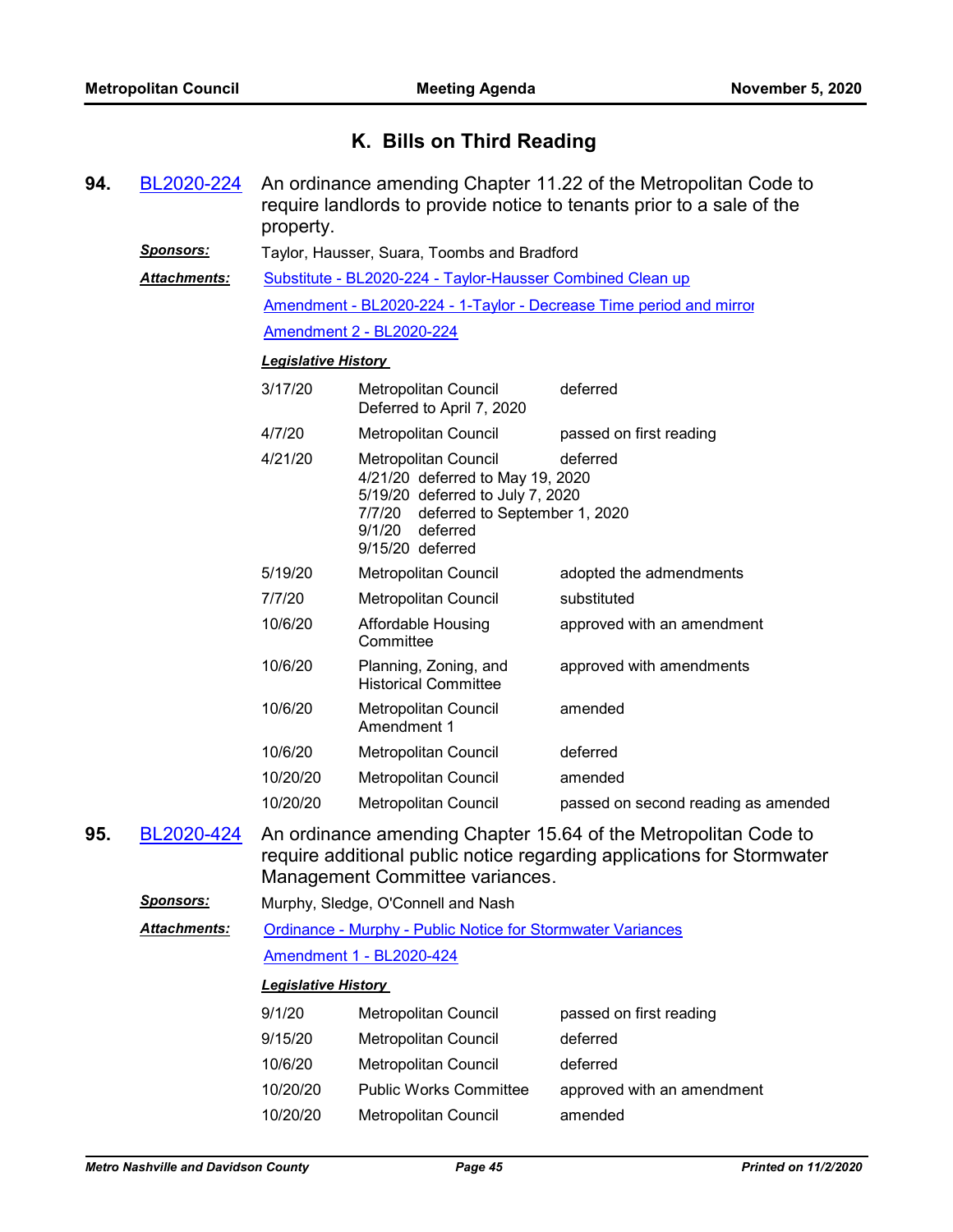|                                                                                                                                                                                   |                     | 10/20/20                                                                                                                                                                   | Metropolitan Council                                     | passed on second reading as amended                                                                                                                                                                                                                                                     |  |  |  |
|-----------------------------------------------------------------------------------------------------------------------------------------------------------------------------------|---------------------|----------------------------------------------------------------------------------------------------------------------------------------------------------------------------|----------------------------------------------------------|-----------------------------------------------------------------------------------------------------------------------------------------------------------------------------------------------------------------------------------------------------------------------------------------|--|--|--|
| 96.                                                                                                                                                                               | BL2020-425          | An ordinance to amend Chapter 16.24 of the Metropolitan Code to<br>restrict the amount of fill material that can be placed upon property in<br>close proximity to a river. |                                                          |                                                                                                                                                                                                                                                                                         |  |  |  |
|                                                                                                                                                                                   | <u>Sponsors:</u>    | Rosenberg                                                                                                                                                                  |                                                          |                                                                                                                                                                                                                                                                                         |  |  |  |
|                                                                                                                                                                                   | <b>Attachments:</b> |                                                                                                                                                                            | Ordinance - Rosenberg - fill material restrictions       |                                                                                                                                                                                                                                                                                         |  |  |  |
|                                                                                                                                                                                   |                     | <b>Legislative History</b>                                                                                                                                                 |                                                          |                                                                                                                                                                                                                                                                                         |  |  |  |
|                                                                                                                                                                                   |                     | 9/1/20                                                                                                                                                                     | Metropolitan Council                                     | passed on first reading                                                                                                                                                                                                                                                                 |  |  |  |
|                                                                                                                                                                                   |                     | 9/15/20                                                                                                                                                                    | Metropolitan Council                                     | passed on second reading                                                                                                                                                                                                                                                                |  |  |  |
|                                                                                                                                                                                   |                     | 9/15/20                                                                                                                                                                    | Codes, Fair, and Farmers<br><b>Market Committee</b>      | approved                                                                                                                                                                                                                                                                                |  |  |  |
|                                                                                                                                                                                   |                     | 9/15/20                                                                                                                                                                    | <b>Public Works Committee</b>                            | approved                                                                                                                                                                                                                                                                                |  |  |  |
|                                                                                                                                                                                   |                     | 10/6/20                                                                                                                                                                    | Metropolitan Council<br>November 5, 2020                 | deferred to                                                                                                                                                                                                                                                                             |  |  |  |
| 97.<br>BL2020-450<br>Avenue S. to "Rep. John Lewis Way S." (Proposal No.<br>2020M-004SR-001).                                                                                     |                     |                                                                                                                                                                            |                                                          | An ordinance to amend the Geographic Information Systems Street and<br>Alley Centerline Layer for the Metropolitan Government of Nashville and<br>Davidson County, by changing the name of 5th Avenue N., and Opry<br>Place to "Rep. John Lewis Way N." and by changing the name of 5th |  |  |  |
| <b>Sponsors:</b><br>Suara, O'Connell, Pulley, Toombs, Vercher, Sepulveda, Gamble, Porterfield, Styles,<br>Hurt, Lee, Taylor, VanReece, Bradford, Benedict, Nash, Allen and Welsch |                     |                                                                                                                                                                            |                                                          |                                                                                                                                                                                                                                                                                         |  |  |  |
|                                                                                                                                                                                   | <b>Attachments:</b> |                                                                                                                                                                            |                                                          | BL2020-450 Ordinance - Suara - 5th Ave renamed Rep. John Lewis Wa                                                                                                                                                                                                                       |  |  |  |
|                                                                                                                                                                                   |                     | <b>Amendment 1</b>                                                                                                                                                         |                                                          |                                                                                                                                                                                                                                                                                         |  |  |  |
|                                                                                                                                                                                   |                     | <b>Amendment 2</b>                                                                                                                                                         |                                                          |                                                                                                                                                                                                                                                                                         |  |  |  |
|                                                                                                                                                                                   |                     |                                                                                                                                                                            | Letters in Support informational only                    |                                                                                                                                                                                                                                                                                         |  |  |  |
|                                                                                                                                                                                   |                     | <b>Metro Historical Commission Staff Report informational only</b>                                                                                                         |                                                          |                                                                                                                                                                                                                                                                                         |  |  |  |
|                                                                                                                                                                                   |                     | <b>Legislative History</b>                                                                                                                                                 |                                                          |                                                                                                                                                                                                                                                                                         |  |  |  |
|                                                                                                                                                                                   |                     | 9/15/20                                                                                                                                                                    | Metropolitan Council                                     | passed on first reading as amended                                                                                                                                                                                                                                                      |  |  |  |
|                                                                                                                                                                                   |                     | 9/24/20                                                                                                                                                                    | Emergency<br><b>Communications District</b><br>Board     | approved as amended                                                                                                                                                                                                                                                                     |  |  |  |
|                                                                                                                                                                                   |                     | 10/6/20                                                                                                                                                                    | Planning, Zoning, and<br><b>Historical Committee</b>     | approved with an amendment                                                                                                                                                                                                                                                              |  |  |  |
|                                                                                                                                                                                   |                     | 10/6/20                                                                                                                                                                    | <b>Public Works Committee</b>                            | approved with an amendment                                                                                                                                                                                                                                                              |  |  |  |
|                                                                                                                                                                                   |                     | 10/6/20                                                                                                                                                                    | Traffic, Parking, and<br><b>Transportation Committee</b> | approved with an amendment                                                                                                                                                                                                                                                              |  |  |  |
|                                                                                                                                                                                   |                     | 10/6/20                                                                                                                                                                    | Metropolitan Council                                     | amended                                                                                                                                                                                                                                                                                 |  |  |  |
|                                                                                                                                                                                   |                     | 10/6/20                                                                                                                                                                    | <b>Metropolitan Council</b>                              | passed on second reading as amended                                                                                                                                                                                                                                                     |  |  |  |
|                                                                                                                                                                                   |                     | 10/20/20                                                                                                                                                                   | <b>Metropolitan Council</b>                              | deferred                                                                                                                                                                                                                                                                                |  |  |  |
|                                                                                                                                                                                   |                     | 10/22/20                                                                                                                                                                   | <b>Planning Commission</b><br>$(6-0-1)$                  | approved                                                                                                                                                                                                                                                                                |  |  |  |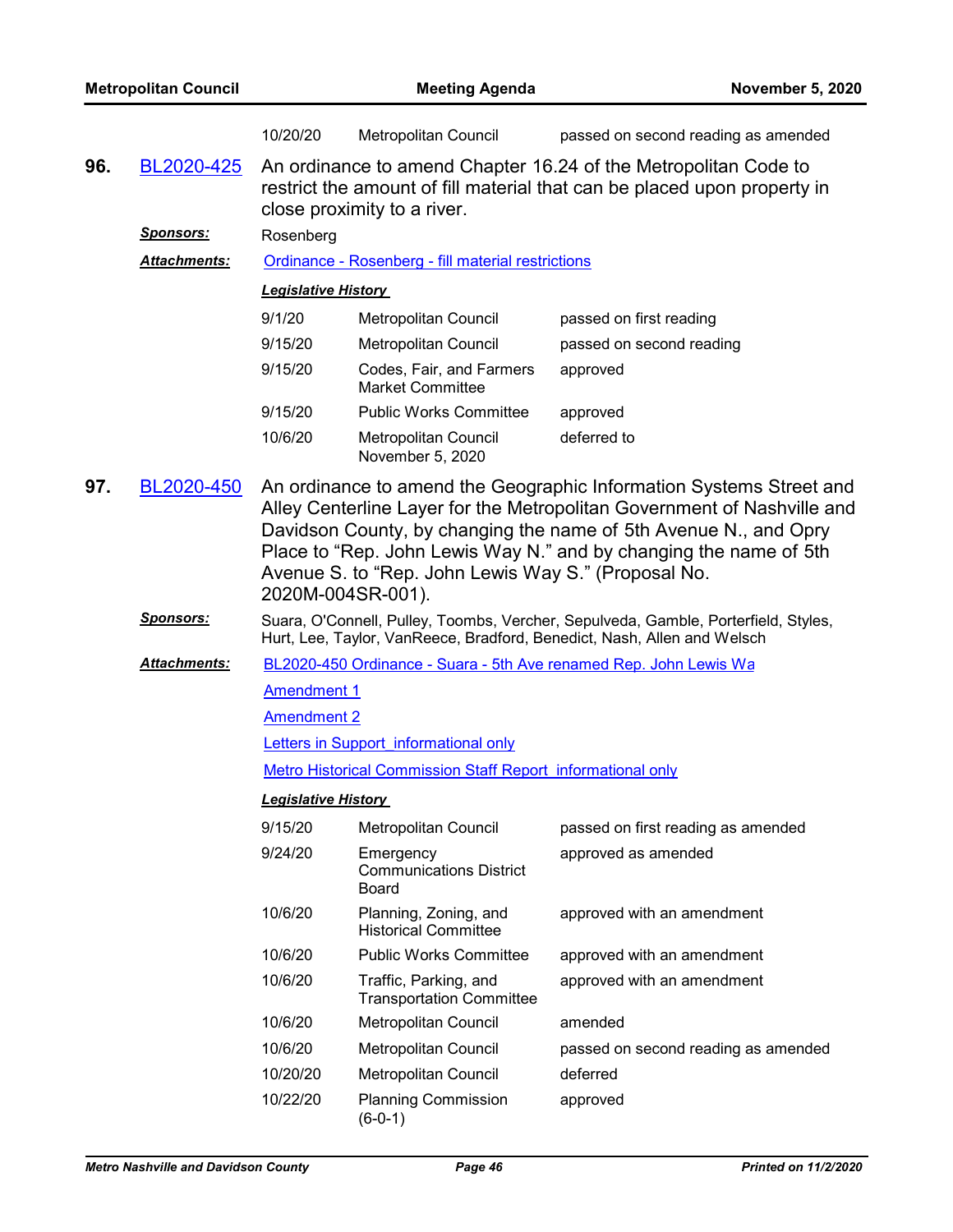| 98.  | BL2020-455          | An ordinance amending Chapter 7.08 of the Metropolitan Code to create<br>a new type of permit for curbside / delivery. |                                                                          |                                                                                                                                                   |  |  |
|------|---------------------|------------------------------------------------------------------------------------------------------------------------|--------------------------------------------------------------------------|---------------------------------------------------------------------------------------------------------------------------------------------------|--|--|
|      | <u>Sponsors:</u>    | Syracuse, Bradford, Benedict and Hausser                                                                               |                                                                          |                                                                                                                                                   |  |  |
|      | <b>Attachments:</b> |                                                                                                                        | Ordinance - Syracuse - Beer Curbside Delivery Permit                     |                                                                                                                                                   |  |  |
|      |                     | <b>Legislative History</b>                                                                                             |                                                                          |                                                                                                                                                   |  |  |
|      |                     | 10/6/20                                                                                                                | <b>Metropolitan Council</b>                                              | passed on first reading                                                                                                                           |  |  |
|      |                     | 10/20/20                                                                                                               | Public Safety, Beer, and<br><b>Regulated Beverages</b><br>Committee      | approved                                                                                                                                          |  |  |
|      |                     | 10/20/20                                                                                                               | <b>Metropolitan Council</b>                                              | passed on second reading                                                                                                                          |  |  |
| 99.  | BL2020-458          |                                                                                                                        | adopt updated building codes.                                            | An ordinance amending Title 16 of the Metropolitan Code of Laws to                                                                                |  |  |
|      | <u>Sponsors:</u>    |                                                                                                                        | Taylor, Henderson, Porterfield, Evans, Suara and Styles                  | Sledge, Cash, Withers, O'Connell, Murphy, Welsch, Allen, Parker, Benedict, Hancock,                                                               |  |  |
|      | <b>Attachments:</b> |                                                                                                                        | Ordinance - Sledge, Cash & Withers - Building Code Update                |                                                                                                                                                   |  |  |
|      |                     | <b>Legislative History</b>                                                                                             |                                                                          |                                                                                                                                                   |  |  |
|      |                     | 10/6/20                                                                                                                | Metropolitan Council                                                     | passed on first reading                                                                                                                           |  |  |
|      |                     | 10/20/20                                                                                                               | Codes, Fair, and Farmers<br><b>Market Committee</b>                      | approved                                                                                                                                          |  |  |
|      |                     | 10/20/20                                                                                                               | Metropolitan Council                                                     | passed on second reading                                                                                                                          |  |  |
| 100. | BL2020-459          |                                                                                                                        | demolition permit for historic structures.                               | An ordinance to amend Section 16.28.190 of the Metropolitan Code of<br>Laws to require notice to the district councilmember of applications for a |  |  |
|      | <u>Sponsors:</u>    |                                                                                                                        | Vercher, Styles, Hancock, Benedict, Bradford and Taylor                  |                                                                                                                                                   |  |  |
|      | <b>Attachments:</b> |                                                                                                                        |                                                                          | Ordinance - Vercher - CM Notice re Historic Structure Demolition Permit                                                                           |  |  |
|      |                     | <b>Legislative History</b>                                                                                             |                                                                          |                                                                                                                                                   |  |  |
|      |                     | 10/6/20                                                                                                                | Metropolitan Council                                                     | passed on first reading                                                                                                                           |  |  |
|      |                     | 10/20/20                                                                                                               | Codes, Fair, and Farmers<br><b>Market Committee</b>                      | approved                                                                                                                                          |  |  |
|      |                     | 10/20/20                                                                                                               | <b>Metropolitan Council</b>                                              | passed on second reading                                                                                                                          |  |  |
|      |                     | 10/27/20                                                                                                               | Metropolitan Council                                                     | referred to the Planning, Zoning, and<br><b>Historical Committee</b>                                                                              |  |  |
| 101. | BL2020-461          |                                                                                                                        | Inclusion Officer and Workforce Diversity Manager.                       | An ordinance creating the positions of Chief Diversity Equity and                                                                                 |  |  |
|      | <b>Sponsors:</b>    |                                                                                                                        | Allen, Welsch, Benedict and Taylor                                       | Toombs, Rutherford, Vercher, VanReece, Bradford, Hancock, Styles, Gamble, Suara,                                                                  |  |  |
|      | Attachments:        |                                                                                                                        | <b>Ordinance Chief Diversity Officer and Workforce Diversity Manager</b> |                                                                                                                                                   |  |  |
|      |                     | <b>Legislative History</b>                                                                                             |                                                                          |                                                                                                                                                   |  |  |
|      |                     | 10/6/20                                                                                                                | Metropolitan Council                                                     | passed on first reading                                                                                                                           |  |  |
|      |                     | 10/20/20                                                                                                               | <b>Budget and Finance</b><br>Committee                                   | approved                                                                                                                                          |  |  |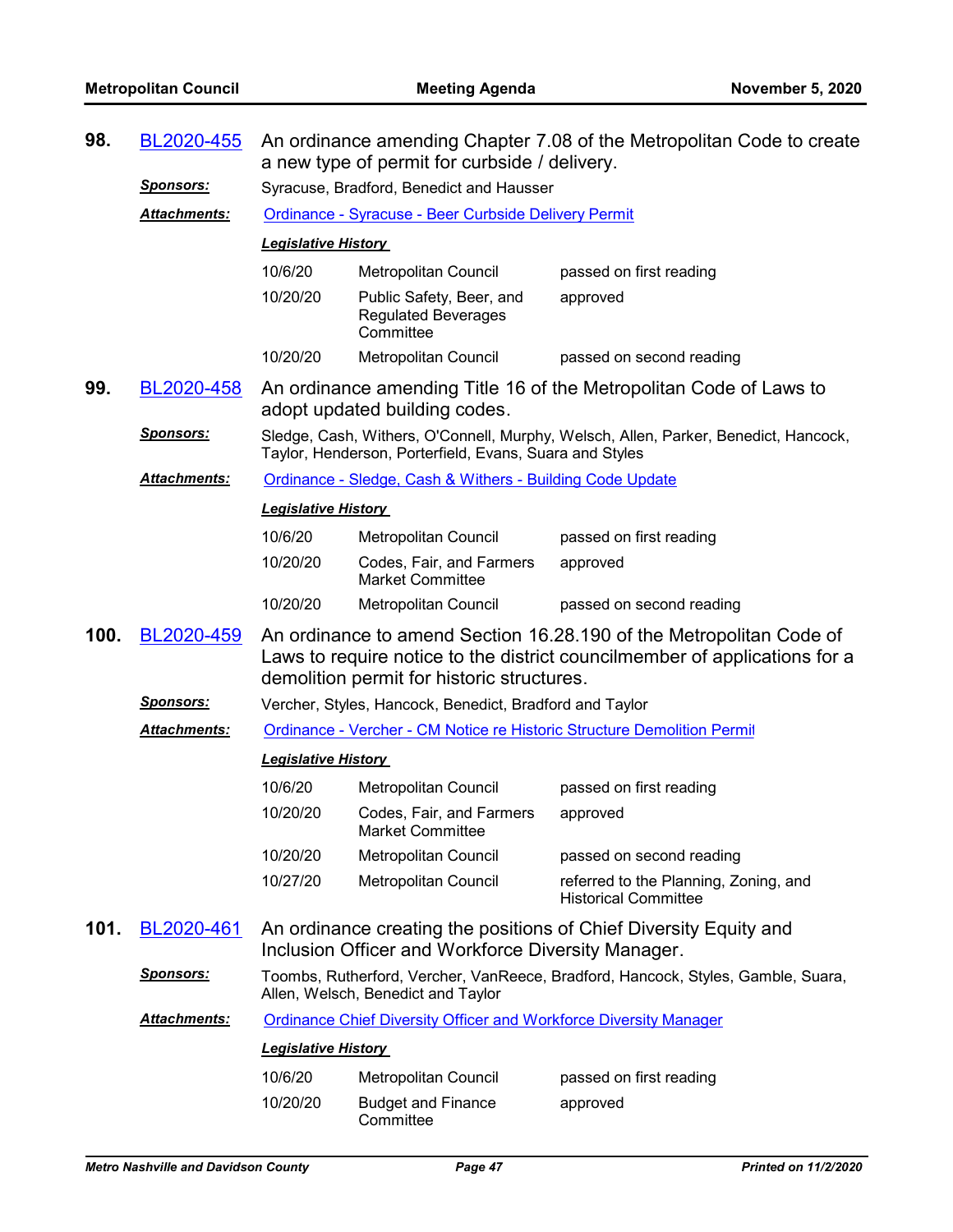| <b>Metropolitan Council</b> |                     |                                                                    | <b>November 5, 2020</b>                                                                                              |                                                                                                                                                                                                                                                                                              |  |
|-----------------------------|---------------------|--------------------------------------------------------------------|----------------------------------------------------------------------------------------------------------------------|----------------------------------------------------------------------------------------------------------------------------------------------------------------------------------------------------------------------------------------------------------------------------------------------|--|
|                             |                     | 10/20/20                                                           | Personnel, Public<br>Information, and Human<br><b>Relations Committee</b><br>lack of quorum by committee on 10/20/20 | given no recommendation                                                                                                                                                                                                                                                                      |  |
|                             |                     | 10/20/20                                                           | Metropolitan Council                                                                                                 | passed on second reading                                                                                                                                                                                                                                                                     |  |
|                             |                     | 10/27/20                                                           | Metropolitan Council                                                                                                 | referred to the Personnel, Public<br>Information, and Human Relations<br>Committee                                                                                                                                                                                                           |  |
| 102.                        | BL2020-462          |                                                                    | landscaping improvements in Donelson.                                                                                | An ordinance approving a second amendment to an agreement<br>between the Metropolitan Government and Plaza 2750, LLC concerning<br>the acquisition of real property for use as the site for a new public library<br>and acquisition and construction of related infrastructure and           |  |
|                             | <u>Sponsors:</u>    |                                                                    | Syracuse, VanReece and Nash                                                                                          |                                                                                                                                                                                                                                                                                              |  |
|                             | <b>Attachments:</b> |                                                                    | Ordinance-Agreement Amendment Plaza 2750 Library                                                                     |                                                                                                                                                                                                                                                                                              |  |
|                             |                     | <b>Legislative History</b>                                         |                                                                                                                      |                                                                                                                                                                                                                                                                                              |  |
|                             |                     | 10/6/20                                                            | Metropolitan Council                                                                                                 | passed on first reading                                                                                                                                                                                                                                                                      |  |
|                             |                     | 10/20/20                                                           | Parks, Library, and Arts<br>Committee                                                                                | approved                                                                                                                                                                                                                                                                                     |  |
|                             |                     | 10/20/20                                                           | <b>Public Works Committee</b>                                                                                        | approved                                                                                                                                                                                                                                                                                     |  |
|                             |                     | 10/20/20                                                           | Metropolitan Council                                                                                                 | passed on second reading                                                                                                                                                                                                                                                                     |  |
| 103.                        | BL2020-464          |                                                                    | (Proposal No. 2020M-005SR-001).                                                                                      | An ordinance to amend the Geographic Information Systems Street and<br>Alley Centerline Layer for the Metropolitan Government of Nashville and<br>Davidson County, by changing the name of 10th Circle N from Rosa L<br>Parks Blvd to Dr Martin L King Jr Blvd to "Rev Kelly M Smith Circle" |  |
|                             | <u>Sponsors:</u>    |                                                                    | Hurt, O'Connell, Nash, Allen and Styles                                                                              |                                                                                                                                                                                                                                                                                              |  |
|                             | <b>Attachments:</b> | Ordinance - Hurt - rename 10th Circle N. for Rev. Kelly M. Smith   |                                                                                                                      |                                                                                                                                                                                                                                                                                              |  |
|                             |                     | Amendment - BL2020-464 - Hurt - change Circle to Way               |                                                                                                                      |                                                                                                                                                                                                                                                                                              |  |
|                             |                     | <b>Metro Historical Commission Staff Report informational only</b> |                                                                                                                      |                                                                                                                                                                                                                                                                                              |  |
|                             |                     | <b>Legislative History</b>                                         |                                                                                                                      |                                                                                                                                                                                                                                                                                              |  |
|                             |                     | 10/6/20                                                            | Metropolitan Council                                                                                                 | passed on first reading as amended                                                                                                                                                                                                                                                           |  |
|                             |                     | 10/15/20                                                           | Emergency<br><b>Communications District</b><br>Board                                                                 | approved as amended                                                                                                                                                                                                                                                                          |  |
|                             |                     | 10/20/20                                                           | <b>Public Works Committee</b>                                                                                        | approved                                                                                                                                                                                                                                                                                     |  |
|                             |                     | 10/20/20                                                           | Traffic, Parking, and<br><b>Transportation Committee</b>                                                             | approved                                                                                                                                                                                                                                                                                     |  |
|                             |                     | 10/20/20                                                           | Metropolitan Council                                                                                                 | passed on second reading                                                                                                                                                                                                                                                                     |  |
|                             |                     | 10/22/20                                                           | <b>Planning Commission</b>                                                                                           | approved                                                                                                                                                                                                                                                                                     |  |

(6-0-1)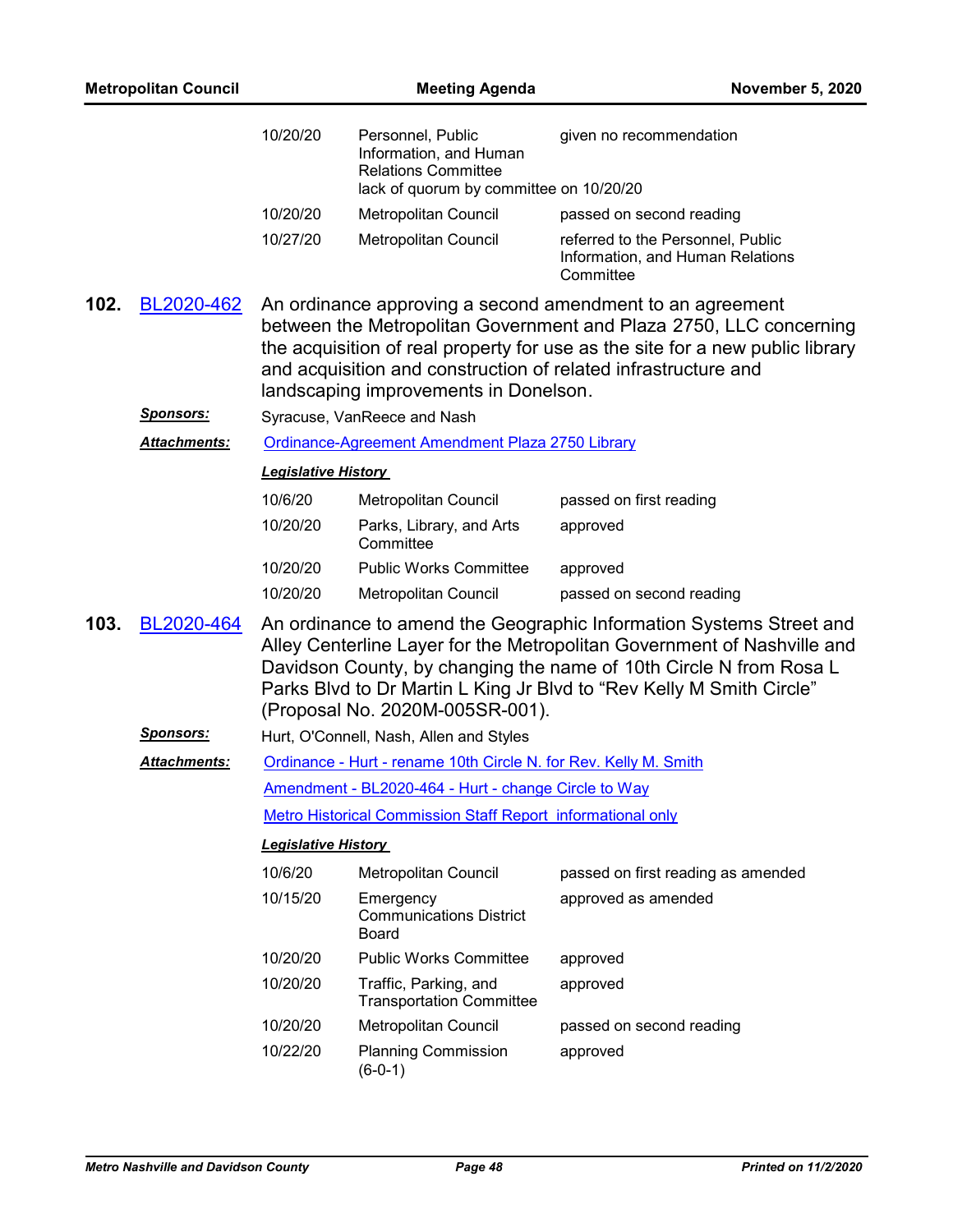| 104.                                                                                                                                                                                                                                                                                                                                                                  | BL2020-465          | An ordinance to amend the Geographic Information Systems Street and<br>Alley Centerline Layer for the Metropolitan Government of Nashville and<br>Davidson County by abandoning an unimproved, Unnumbered Alley<br>right-of-way and easement from 14th Avenue North to Alley #540.<br>(Proposal Number 2020M-009AB-001). |                                                              |                                                                                                                                                                                                                                                                                                                                                             |  |  |
|-----------------------------------------------------------------------------------------------------------------------------------------------------------------------------------------------------------------------------------------------------------------------------------------------------------------------------------------------------------------------|---------------------|--------------------------------------------------------------------------------------------------------------------------------------------------------------------------------------------------------------------------------------------------------------------------------------------------------------------------|--------------------------------------------------------------|-------------------------------------------------------------------------------------------------------------------------------------------------------------------------------------------------------------------------------------------------------------------------------------------------------------------------------------------------------------|--|--|
|                                                                                                                                                                                                                                                                                                                                                                       | <u>Sponsors:</u>    |                                                                                                                                                                                                                                                                                                                          | Taylor, Murphy, Nash and O'Connell                           |                                                                                                                                                                                                                                                                                                                                                             |  |  |
|                                                                                                                                                                                                                                                                                                                                                                       | Attachments:        | 09568-Ordinance-Alley abandonment-off 14th Ave N                                                                                                                                                                                                                                                                         |                                                              |                                                                                                                                                                                                                                                                                                                                                             |  |  |
|                                                                                                                                                                                                                                                                                                                                                                       |                     | <b>Legislative History</b>                                                                                                                                                                                                                                                                                               |                                                              |                                                                                                                                                                                                                                                                                                                                                             |  |  |
|                                                                                                                                                                                                                                                                                                                                                                       |                     | 7/13/20                                                                                                                                                                                                                                                                                                                  | <b>Traffic and Parking</b><br>Commission                     | approved                                                                                                                                                                                                                                                                                                                                                    |  |  |
|                                                                                                                                                                                                                                                                                                                                                                       |                     | 9/16/20                                                                                                                                                                                                                                                                                                                  | <b>Planning Commission</b>                                   | approved with conditions                                                                                                                                                                                                                                                                                                                                    |  |  |
|                                                                                                                                                                                                                                                                                                                                                                       |                     | 10/6/20                                                                                                                                                                                                                                                                                                                  | Metropolitan Council                                         | passed on first reading                                                                                                                                                                                                                                                                                                                                     |  |  |
|                                                                                                                                                                                                                                                                                                                                                                       |                     | 10/20/20                                                                                                                                                                                                                                                                                                                 | Planning, Zoning, and<br><b>Historical Committee</b>         | approved                                                                                                                                                                                                                                                                                                                                                    |  |  |
|                                                                                                                                                                                                                                                                                                                                                                       |                     | 10/20/20                                                                                                                                                                                                                                                                                                                 | <b>Public Works Committee</b>                                | approved                                                                                                                                                                                                                                                                                                                                                    |  |  |
|                                                                                                                                                                                                                                                                                                                                                                       |                     | 10/20/20                                                                                                                                                                                                                                                                                                                 | Traffic, Parking, and<br><b>Transportation Committee</b>     | approved                                                                                                                                                                                                                                                                                                                                                    |  |  |
|                                                                                                                                                                                                                                                                                                                                                                       |                     | 10/20/20                                                                                                                                                                                                                                                                                                                 | Metropolitan Council                                         | passed on second reading                                                                                                                                                                                                                                                                                                                                    |  |  |
| 105.<br>BL2020-466<br>An ordinance authorizing The Metropolitan Government of Nashville and<br>Davidson County to negotiate and accept permanent and temporary<br>easements for the Granny Wright Lane Stormwater Improvement<br>Project for two properties located at 2335 and 2337 Granny Wright<br>Lane, (Project No. 20-SWC-64 and Proposal No. 2020M-075ES-001). |                     |                                                                                                                                                                                                                                                                                                                          |                                                              |                                                                                                                                                                                                                                                                                                                                                             |  |  |
|                                                                                                                                                                                                                                                                                                                                                                       | <u>Sponsors:</u>    | Lee, Murphy and Nash                                                                                                                                                                                                                                                                                                     |                                                              |                                                                                                                                                                                                                                                                                                                                                             |  |  |
|                                                                                                                                                                                                                                                                                                                                                                       | <b>Attachments:</b> |                                                                                                                                                                                                                                                                                                                          |                                                              | 09551-Ordinance-Granny White Lane Stormwater Improvement Project                                                                                                                                                                                                                                                                                            |  |  |
|                                                                                                                                                                                                                                                                                                                                                                       |                     | <b>Legislative History</b>                                                                                                                                                                                                                                                                                               |                                                              |                                                                                                                                                                                                                                                                                                                                                             |  |  |
|                                                                                                                                                                                                                                                                                                                                                                       |                     | 8/26/20                                                                                                                                                                                                                                                                                                                  | <b>Planning Commission</b>                                   | approved                                                                                                                                                                                                                                                                                                                                                    |  |  |
|                                                                                                                                                                                                                                                                                                                                                                       |                     | 10/6/20                                                                                                                                                                                                                                                                                                                  | <b>Metropolitan Council</b>                                  | passed on first reading                                                                                                                                                                                                                                                                                                                                     |  |  |
|                                                                                                                                                                                                                                                                                                                                                                       |                     | 10/20/20                                                                                                                                                                                                                                                                                                                 | Planning, Zoning, and<br><b>Historical Committee</b>         | approved                                                                                                                                                                                                                                                                                                                                                    |  |  |
|                                                                                                                                                                                                                                                                                                                                                                       |                     | 10/20/20                                                                                                                                                                                                                                                                                                                 | <b>Public Works Committee</b>                                | approved                                                                                                                                                                                                                                                                                                                                                    |  |  |
|                                                                                                                                                                                                                                                                                                                                                                       |                     | 10/20/20                                                                                                                                                                                                                                                                                                                 | Metropolitan Council                                         | passed on second reading                                                                                                                                                                                                                                                                                                                                    |  |  |
| 106.                                                                                                                                                                                                                                                                                                                                                                  | BL2020-467          |                                                                                                                                                                                                                                                                                                                          |                                                              | An ordinance authorizing The Metropolitan Government of Nashville and<br>Davidson County to negotiate and accept permanent and temporary<br>easements for the Kipling Drive Stormwater Improvement Project for 13<br>properties located along Goodbar Drive, Aladdin Drive, and Kipling<br>Drive, (Project No.20-SWC-326 and Proposal No. 2020M-074ES-001). |  |  |
|                                                                                                                                                                                                                                                                                                                                                                       | <u>Sponsors:</u>    |                                                                                                                                                                                                                                                                                                                          | Bradford, Murphy and Nash                                    |                                                                                                                                                                                                                                                                                                                                                             |  |  |
|                                                                                                                                                                                                                                                                                                                                                                       | Attachments:        |                                                                                                                                                                                                                                                                                                                          | 09553-Ordinance-Kipling Drive Stormwater Improvement Project |                                                                                                                                                                                                                                                                                                                                                             |  |  |
|                                                                                                                                                                                                                                                                                                                                                                       |                     | <b>Legislative History</b>                                                                                                                                                                                                                                                                                               |                                                              |                                                                                                                                                                                                                                                                                                                                                             |  |  |
|                                                                                                                                                                                                                                                                                                                                                                       |                     | 8/26/20                                                                                                                                                                                                                                                                                                                  | <b>Planning Commission</b>                                   | approved                                                                                                                                                                                                                                                                                                                                                    |  |  |
|                                                                                                                                                                                                                                                                                                                                                                       |                     | 10/6/20                                                                                                                                                                                                                                                                                                                  | Metropolitan Council                                         | passed on first reading                                                                                                                                                                                                                                                                                                                                     |  |  |